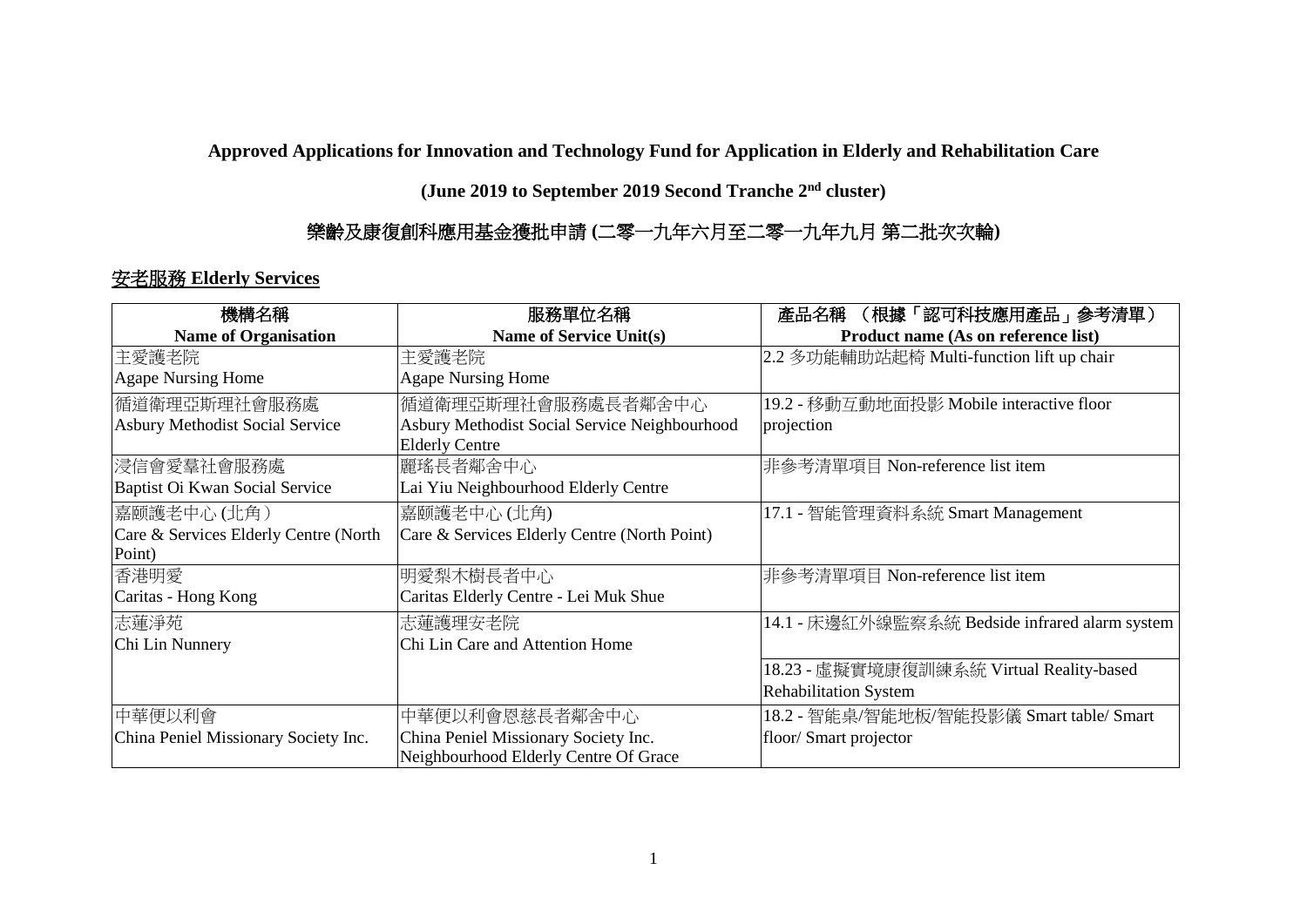| 機構名稱                                   | 服務單位名稱                                                                             | (根據「認可科技應用產品」参考清單)<br>產品名稱                  |
|----------------------------------------|------------------------------------------------------------------------------------|---------------------------------------------|
| <b>Name of Organisation</b>            | <b>Name of Service Unit(s)</b>                                                     | Product name (As on reference list)         |
| 青松觀有限公司                                | 青松觀有限公司青松安老院                                                                       | 12.2 - 樓梯機 Electric climber                 |
| Ching Chung Taoist Association of      | Ching Chung Home For The Aged                                                      |                                             |
| Hong Kong Limited                      |                                                                                    |                                             |
| 基督教宣道會香港區聯會有限公司                        | 基督教宣道會長亨長者鄰舍中心                                                                     | 非參考清單項目 Non-reference list item             |
|                                        | Christian & Missionary Alliance Church Christian & Missionary Alliance Cheung Hang |                                             |
| Union Hong Kong Limited                | Neighbourhood Elderly Centre                                                       |                                             |
| 基督教家庭服務中心                              | 真光苑長者地區中心                                                                          | 17.1 - 智能管理資料系統 Smart Management            |
| <b>Christian Family Service Centre</b> | True Light Villa District Elderly Community Centre                                 |                                             |
|                                        | 順安長者地區中心                                                                           | 17.1 - 智能管理資料系統 Smart Management            |
|                                        | Shun On District Elderly Community Centre                                          |                                             |
| 基督教天倫樂護理院                              | 基督教天倫樂護理院                                                                          | 2.2 多功能輔助站起椅 Multi-function lift up chair   |
| Christianity Tin Lun Lok Home for      | Christianity Tin Lun Lok Home for Aged                                             |                                             |
| Aged                                   |                                                                                    |                                             |
| 竹園護理院                                  | 竹園護理院                                                                              | 12.2 - 樓梯機 Electric climber                 |
| Chuk Yuen Home for Aged                | Chuk Yuen Home for Aged                                                            |                                             |
| 竹園護理院                                  | 竹園護理院                                                                              | 15.1 - 智能防遊走解決方案 Smart anti- wandering      |
|                                        | Chuk Yuen Home for Aged                                                            | solution                                    |
| 鍾錫熙長洲安老院有限公司                           | 温浩根護理安老院                                                                           | 17.1 - 智能管理資料系統 Smart Management            |
| Chung Shak Hei (Cheung Chau) Home      | Wan Ho Kan Care and Attention Home                                                 |                                             |
| for the Aged Limited                   |                                                                                    | 2.2 多功能輔助站起椅 Multi-function lift up chair   |
|                                        |                                                                                    |                                             |
|                                        |                                                                                    | 20.3 - 無線生命表徵檢測器 Wireless health monitoring |
|                                        |                                                                                    | equipment                                   |
|                                        |                                                                                    | 20.3 - 無線生命表徵檢測器 Wireless health monitoring |
|                                        |                                                                                    | equipment                                   |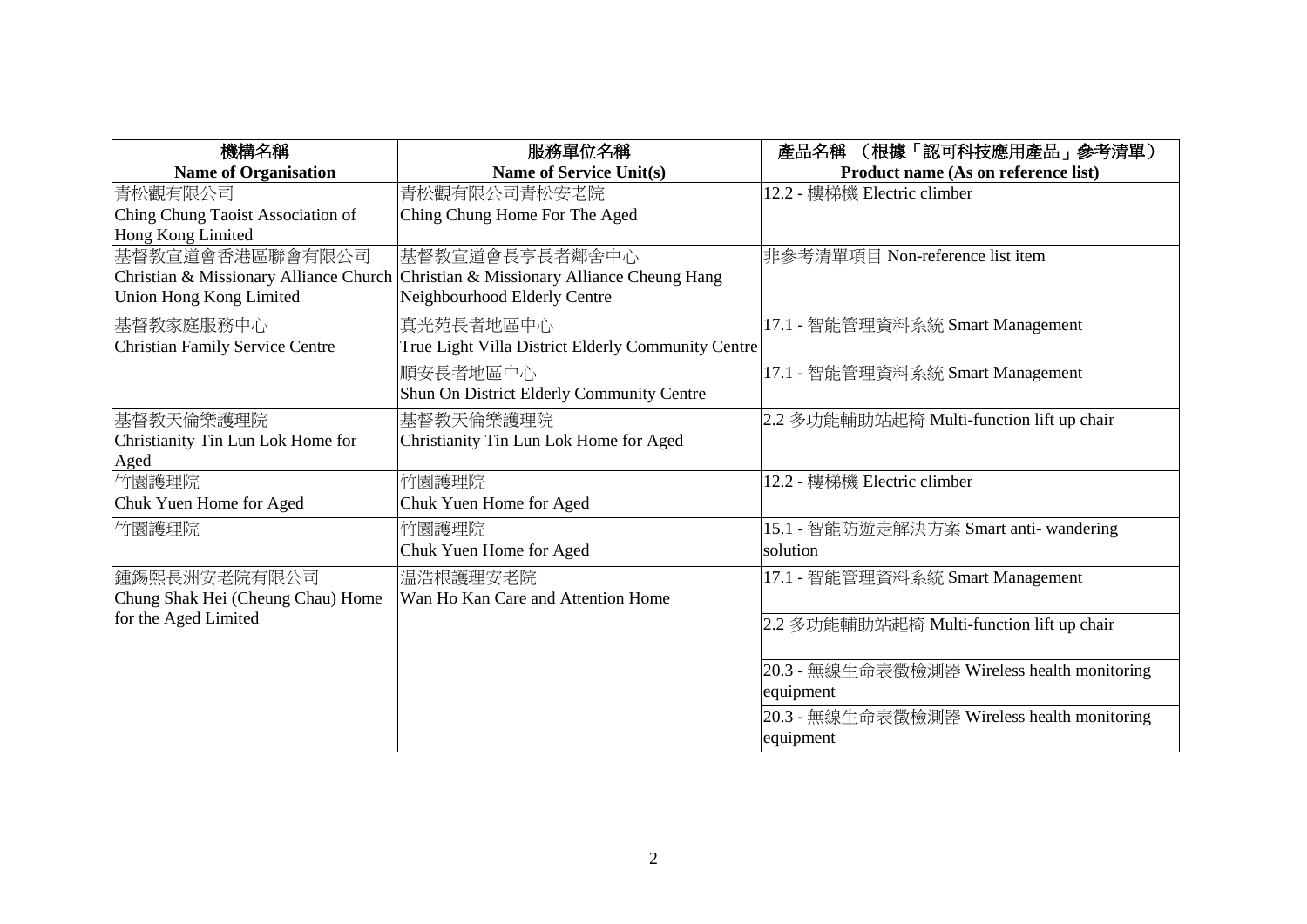| 機構名稱                              | 服務單位名稱                                                     | (根據「認可科技應用產品」 参考清單)<br>產品名稱                               |
|-----------------------------------|------------------------------------------------------------|-----------------------------------------------------------|
| <b>Name of Organisation</b>       | <b>Name of Service Unit(s)</b>                             | Product name (As on reference list)                       |
| 鍾錫熙長洲安老院有限公司                      | 温浩根護理安老院                                                   | 20.3 - 無線生命表徵檢測器 Wireless health monitoring               |
| Chung Shak Hei (Cheung Chau) Home | Wan Ho Kan Care and Attention Home                         | equipment                                                 |
| for the Aged Limited              |                                                            | 非參考清單項目 Non-reference list item                           |
|                                   |                                                            | 16.1 - NFC 記錄設備 NFC Recording Device                      |
|                                   |                                                            | 16.1 - NFC 記錄設備 NFC Recording Device                      |
|                                   | 鍾錫熙長洲安老院<br>Chung Shak Hei (Cheung Chau) Home for the Aged | 17.1 - 智能管理資料系統 Smart Management                          |
|                                   |                                                            | 2.2 多功能輔助站起椅 Multi-function lift up chair                 |
|                                   |                                                            | [20.3 - 無線生命表徵檢測器 Wireless health monitoring<br>equipment |
|                                   |                                                            | [20.3 - 無線生命表徵檢測器 Wireless health monitoring              |
|                                   |                                                            | equipment                                                 |
|                                   |                                                            | 20.3 - 無線生命表徵檢測器 Wireless health monitoring               |
|                                   |                                                            | equipment                                                 |
|                                   |                                                            | 非參考清單項目 Non-reference list item                           |
|                                   |                                                            | 16.1 - NFC記錄設備 NFC Recording Device                       |
|                                   |                                                            | 16.1 - NFC 記錄設備 NFC Recording Device                      |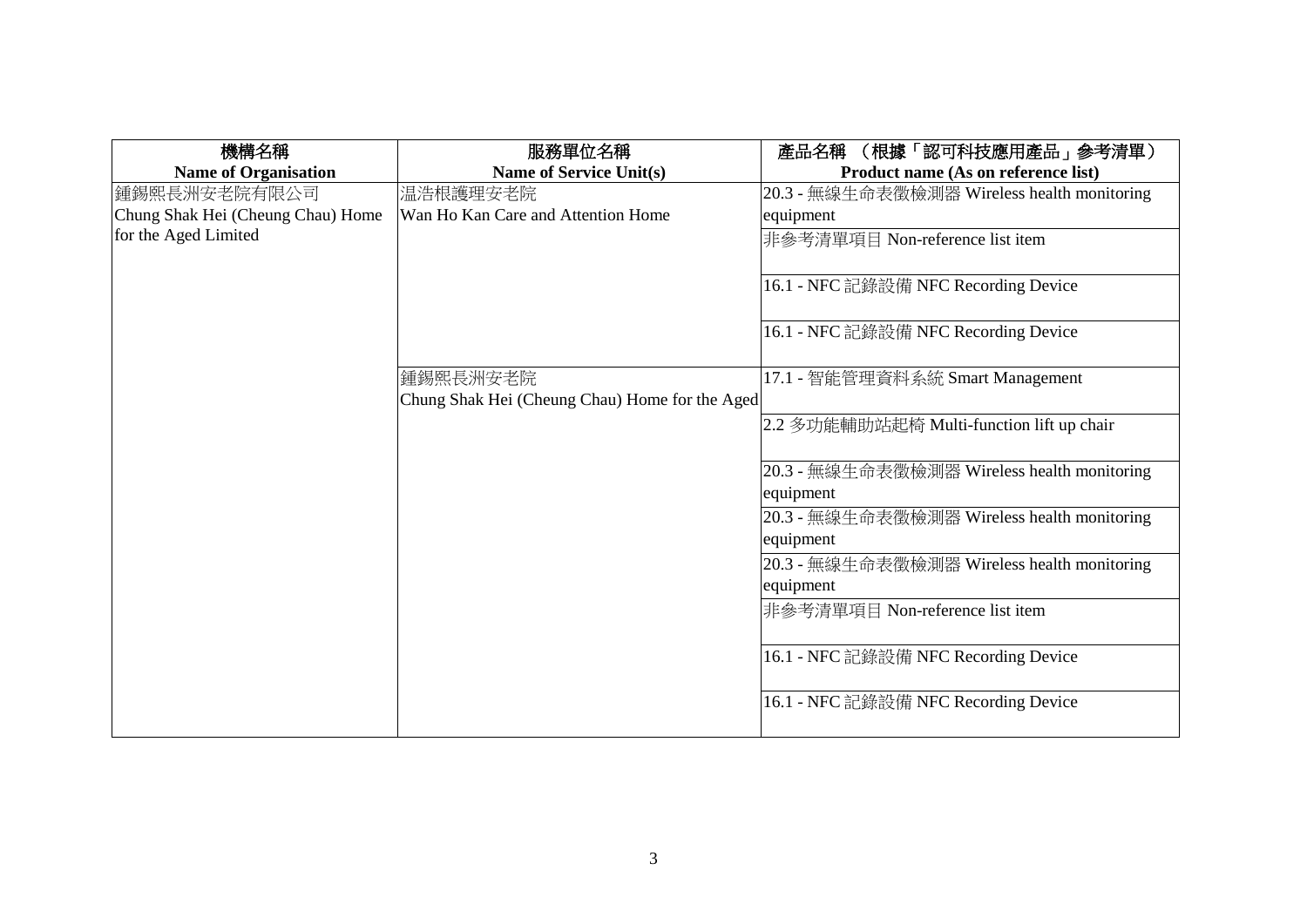| 機構名稱                                | 服務單位名稱                                           | (根據「認可科技應用產品」参考清單)<br>產品名稱                      |
|-------------------------------------|--------------------------------------------------|-------------------------------------------------|
| <b>Name of Organisation</b>         | <b>Name of Service Unit(s)</b>                   | Product name (As on reference list)             |
| 城市護老院                               | 城市護老院                                            | 14.1 - 床邊紅外線監察系統 Bedside infrared alarm system  |
| <b>City Nursing Centre</b>          | <b>City Nursing Centre</b>                       |                                                 |
|                                     |                                                  | 2.1 - 可傾斜/可調較高度的便椅/淋浴椅 Tilt-in-                 |
|                                     |                                                  | space/height adjustable commode/ shower chair   |
| 花園護老中心有限公司                          | 花園護老中心有限公司                                       | 1.2 - 醫療護理超低床 Smart hospital bed with extra low |
| Fa Yuen Nursing Centre Limited      | Fa Yuen Nursing Centre Limited                   | position                                        |
| 輝濤護老院 (安麗分院)                        | 輝濤護老院(安麗分院)                                      | 2.1 - 可傾斜/可調較高度的便椅/淋浴椅 Tilt-in-                 |
| Fai-To Home for the Aged (On Lai)   | Fai-To Home for the Aged (On Lai) Branch         | space/height adjustable commode/ shower chair   |
| <b>Branch</b>                       |                                                  |                                                 |
| 富善護理院有限公司                           | 富善護理院                                            | 17.1 - 智能管理資料系統 Smart Management                |
| Fu Shin Home for the Aged Limited   | Fu Shin Home for the Aged                        |                                                 |
| 富善護理院有限                             | 富善護理院                                            | 14.1 - 床邊紅外線監察系統 Bedside infrared alarm system  |
|                                     | Fu Shin Home for the Aged                        |                                                 |
| 鳳溪公立學校                              | 鳳溪護理安老院 - 安老部                                    | 14.1 - 床邊紅外線監察系統 Bedside infrared alarm system  |
| Fung Kai Public School              | Fung Kai Care & Attention Home for the Elderly - |                                                 |
|                                     | <b>Home Section</b>                              | 17.1 - 智能管理資料系統 Smart Management                |
|                                     |                                                  |                                                 |
|                                     |                                                  | 非參考清單項目 Non-reference list item                 |
|                                     |                                                  |                                                 |
|                                     | 鳳溪護理安老院 - 護理部                                    | 14.1 - 床邊紅外線監察系統 Bedside infrared alarm system  |
|                                     | Fung Kai Care & Attention Home For The Elderly - |                                                 |
|                                     | <b>C&amp;A</b> Section                           | 2.1 - 可傾斜/可調較高度的便椅/淋浴椅 Tilt-in-                 |
|                                     |                                                  | space/height adjustable commode/ shower chair   |
| 知年護養院                               | 知年護養院                                            | 15.1 - 智能防遊走解決方案 Smart anti- wandering          |
| Golden Age Home For Senior Citizens | Golden Age Home For Senior Citizens              | solution                                        |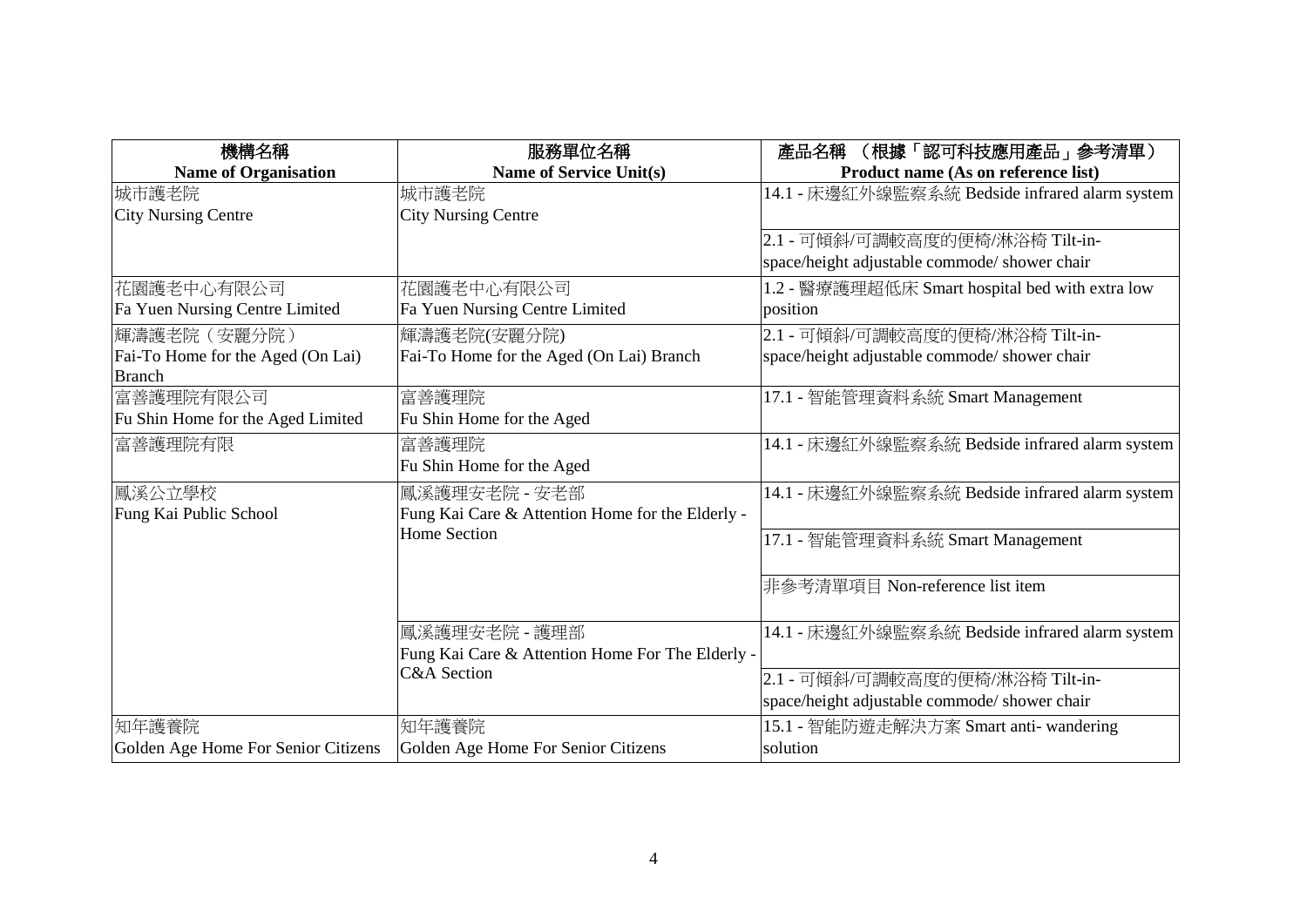| 機構名稱                                | 服務單位名稱                                                                  | 產品名稱<br>(根據「認可科技應用產品」 参考清單)                            |
|-------------------------------------|-------------------------------------------------------------------------|--------------------------------------------------------|
| <b>Name of Organisation</b>         | <b>Name of Service Unit(s)</b>                                          | Product name (As on reference list)                    |
| 同歡護老院                               | 同歡護老院                                                                   | 2.1 - 可傾斜/可調較高度的便椅/淋浴椅 Tilt-in-                        |
| Grand Smile Home for the Aged       | Grand Smile Home for the Aged                                           | space/height adjustable commode/ shower chair          |
| 幸福老人院有限公司                           | 幸福老人院有限公司                                                               | 15.1 - 智能防遊走解決方案 Smart anti- wandering                 |
|                                     | Hang Fook Home For The Aged Limited Hang Fook Home For The Aged Limited | solution                                               |
| 頤康(光輝)護理之家                          | 頤康(光輝)護理之家                                                              | 10.1 - 互動腳踏單車 Exercise bicycle with physically         |
| Harmony Home For The Elderly        | Harmony Home for The Elderly                                            | activated screen                                       |
|                                     |                                                                         | 15.1 - 智能防遊走解決方案 Smart anti- wandering                 |
|                                     |                                                                         | solution                                               |
|                                     |                                                                         | 18.12 - 互動訓練系統 Interactive training system             |
|                                     |                                                                         |                                                        |
| 基督教靈實協會                             | 靈實長者地區服務                                                                | 15.1 - 智能防遊走解決方案 Smart anti- wandering                 |
| Haven of Hope Christian Service     | Haven of Hope Christian Service District Elderly                        | solution                                               |
|                                     | Community Service                                                       | 18.22 - 下肢訓練器材 Device for lower limbs exercises        |
|                                     |                                                                         |                                                        |
|                                     | 靈實司務道寧養院                                                                | 12.3 - 電動站立換尿片機 Electric Raiser                        |
|                                     | Sister Annie Skau Holistic Care Centre                                  |                                                        |
|                                     |                                                                         | 11.3 - 適用於聽力受損或低靈敏度人士的個人放大器                            |
|                                     |                                                                         | Personal amplifier for people with auditory impairment |
| 香海正覺蓮社                              | 香海正覺蓮社佛教李莊月明護養院                                                         | 18.17 - 主動/被動式手腳訓練器材 Active Passive Trainer            |
| Heung Hoi Ching Kok Lin Association | Heung Hoi Ching Kok Lin Association Buddhist Li                         | for Upper/and Lower limbs                              |
|                                     | Chong Yuet Ming Nursing Home for the Elderly                            |                                                        |
| 曉光(大角咀)護老中心                         | 曉光(大角咀)護老中心                                                             | 17.1 - 智能管理資料系統 Smart Management                       |
| Hiu Kwong (Tai Kok Tsui) Nursing    | Hiu Kwong (Tai Kok Tsui) Nursing Centre                                 |                                                        |
| Centre                              |                                                                         | 9.1 - 自動如廁系統 The automatic toileting aid system        |
|                                     |                                                                         |                                                        |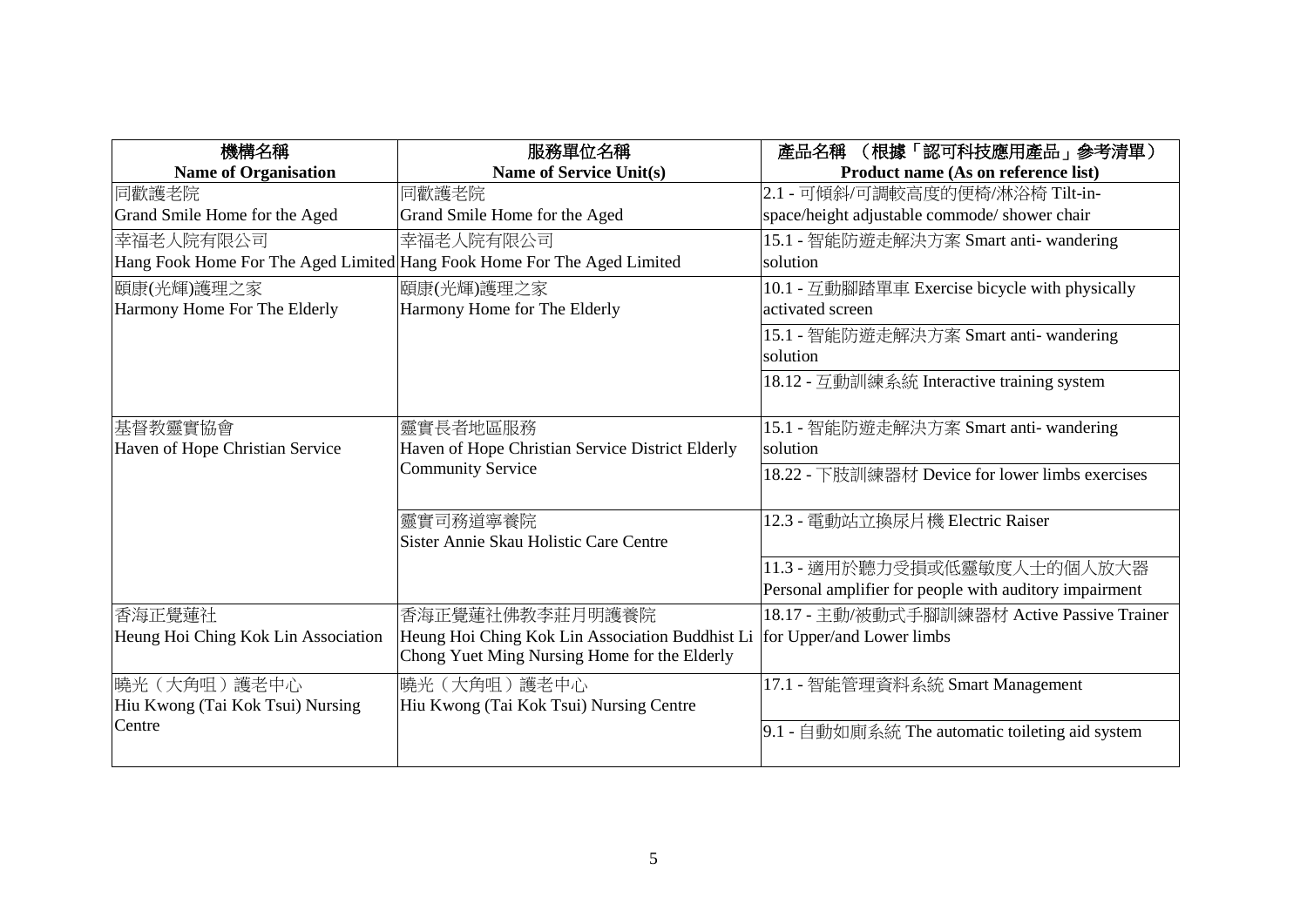| 機構名稱                                               | 服務單位名稱                                                             | (根據「認可科技應用產品」参考清單)<br>產品名稱                      |
|----------------------------------------------------|--------------------------------------------------------------------|-------------------------------------------------|
| <b>Name of Organisation</b>                        | Name of Service Unit(s)                                            | Product name (As on reference list)             |
| 曉光(土瓜灣)護老中心                                        | 曉光(土瓜灣)護老中心                                                        | 17.1 - 智能管理資料系統 Smart Management                |
| Hiu Kwong (To Kwa Wan) Nursing                     | Hiu Kwong (To Kwa Wan) Nursing Centre                              |                                                 |
| Centre                                             |                                                                    | 9.1 - 自動如廁系統 The automatic toileting aid system |
| 曉光護老中心有限公司                                         | 曉光護老中心有限公司                                                         | 15.1 - 智能防遊走解決方案 Smart anti- wandering          |
| Hiu Kwong Nursing Centre Company                   | Hiu Kwong Nursing Centre Company Limited                           | solution                                        |
| Limited                                            |                                                                    | 17.1 - 智能管理資料系統 Smart Management                |
|                                                    | 曉光護老中心有限公司                                                         | 15.1 - 智能防遊走解決方案 Smart anti- wandering          |
|                                                    | Hiu Kwong Nursing Centre Company Limited                           | solution                                        |
|                                                    |                                                                    | 17.1 - 智能管理資料系統 Smart Management                |
| 香港浸信會區樹洪伉儷護養院有限公                                   | 香港浸信會區樹洪伉儷護養院有限公司                                                  | 12.2 - 樓梯機 Electric climber                     |
|                                                    | Hong Kong Baptist Mr. & Mrs. Au Shue Hung                          |                                                 |
| Hong Kong Baptist Mr. & Mrs. Au Shue               | Rehabilitation And Healthcare Home Limited                         |                                                 |
| Hung Rehabilitation And Healthcare<br>Home Limited |                                                                    |                                                 |
| 香港佛教聯合會                                            | 佛教沈馬瑞英護理安老院                                                        | 18.23 - 虛擬實境康復訓練系統 Virtual Reality-based        |
| Hong Kong Buddhist Association                     | Buddhist Sum Ma Shui Ying Care & Attention<br>Home for the Elderly | <b>Rehabilitation System</b>                    |
| 香港基督教服務處                                           | 香港基督教服務處長發安老院                                                      | 12.1 - 機械轉移輔具 Robotic transfer aid              |
| Hong Kong Christian Service                        | Hong Kong Christian Service Cheung Fat Home for<br>the Elderly     |                                                 |
|                                                    | 順利安老院                                                              | 非參考清單項目 Non-reference list item                 |
|                                                    | Shun Lee Home for the Elderly                                      |                                                 |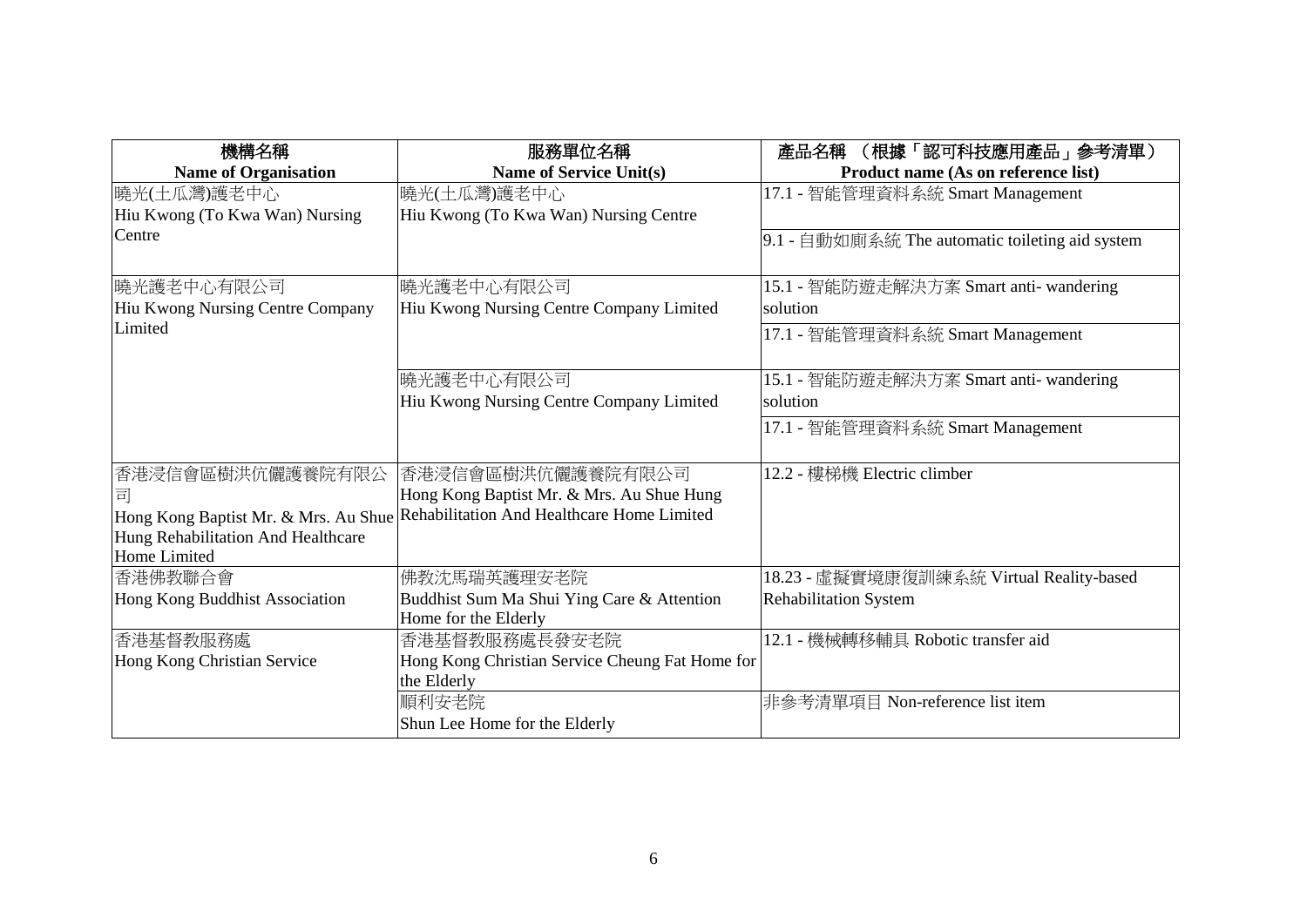| 機構名稱                               | 服務單位名稱                                         | (根據「認可科技應用產品」 参考清單)<br>產品名稱                   |
|------------------------------------|------------------------------------------------|-----------------------------------------------|
| <b>Name of Organisation</b>        | <b>Name of Service Unit(s)</b>                 | Product name (As on reference list)           |
| 香港基督教服務處                           | 香港基督教服務處展華長者日間護理中心                             | 12.1 - 機械轉移輔具 Robotic transfer aid            |
| Hong Kong Christian Service        | Hong Kong Christian Service Chin Wah Day Care  |                                               |
|                                    | Centre for the Elderly                         |                                               |
|                                    | 順利安老院-悅和牽                                      | 18.17 - 主動/被動式手腳訓練器材 Active Passive Trainer   |
|                                    | Shun Lee Home for the Elderly-Delightful Care  | for Upper/and Lower limbs                     |
| 香港家庭福利會                            | 九龍城活齡中心                                        | 15.1 - 智能防遊走解決方案 Smart anti- wandering        |
| Hong Kong Family Welfare Society   | Kowloon City Centre for Active Ageing          | solution                                      |
|                                    | 維健坊祖堯中心                                        | 17.1 - 智能管理資料系統 Smart Management              |
|                                    | Viva - Cho Yiu Centre                          |                                               |
| 香港路德會社會服務處                         | 路德會葵青長者社區照顧服務券中心                               | 12.4 - 折疊式移位機 Electric foldable hoist         |
| Hong Kong Lutheran Social Service, | Lutheran Kwai Tsing Community Care Service     |                                               |
| <b>LC-HKS</b>                      | Voucher Centre for the Elderly                 |                                               |
|                                    | 路德會長者社區照顧服務券中心                                 | 非參考清單項目 Non-reference list item               |
|                                    | Lutheran Community Care Service Voucher Centre |                                               |
|                                    | for the Elderly                                |                                               |
| 香港聖公會福利協會有限公司                      | 香港聖公會阮維揚長者之家                                   | 2.2 多功能輔助站起椅 Multi-function lift up chair     |
| Hong Kong Sheng Kung Hui Welfare   | Hong Kong Sheng Kung Hui John Yuen Home for    |                                               |
| Council Limited                    | the Elderly                                    |                                               |
|                                    | 將軍澳安老服務大樓 - 賽馬會長者綜合服務中心                        | 18.2 - 智能桌/智能地板/智能投影儀 Smart table/ Smart      |
|                                    | 暨日間護理服務 (長者地區中心)                               | floor/Smart projector                         |
|                                    | Tseung Kwan O Aged Care Complex - Jockey Club  |                                               |
|                                    | District Elderly Community Centre cum Day Care |                                               |
|                                    | Unit (DECC)                                    |                                               |
|                                    | 香港聖公會竹園馬田法政牧師長者綜合服務中心                          | 18.5 - 超短距互動投影機 Ultra short throw interactive |
|                                    | Hong Kong Sheng Kung Hui Chuk Yuen Canon       | projector                                     |
|                                    | Martin District Elderly Community Centre       |                                               |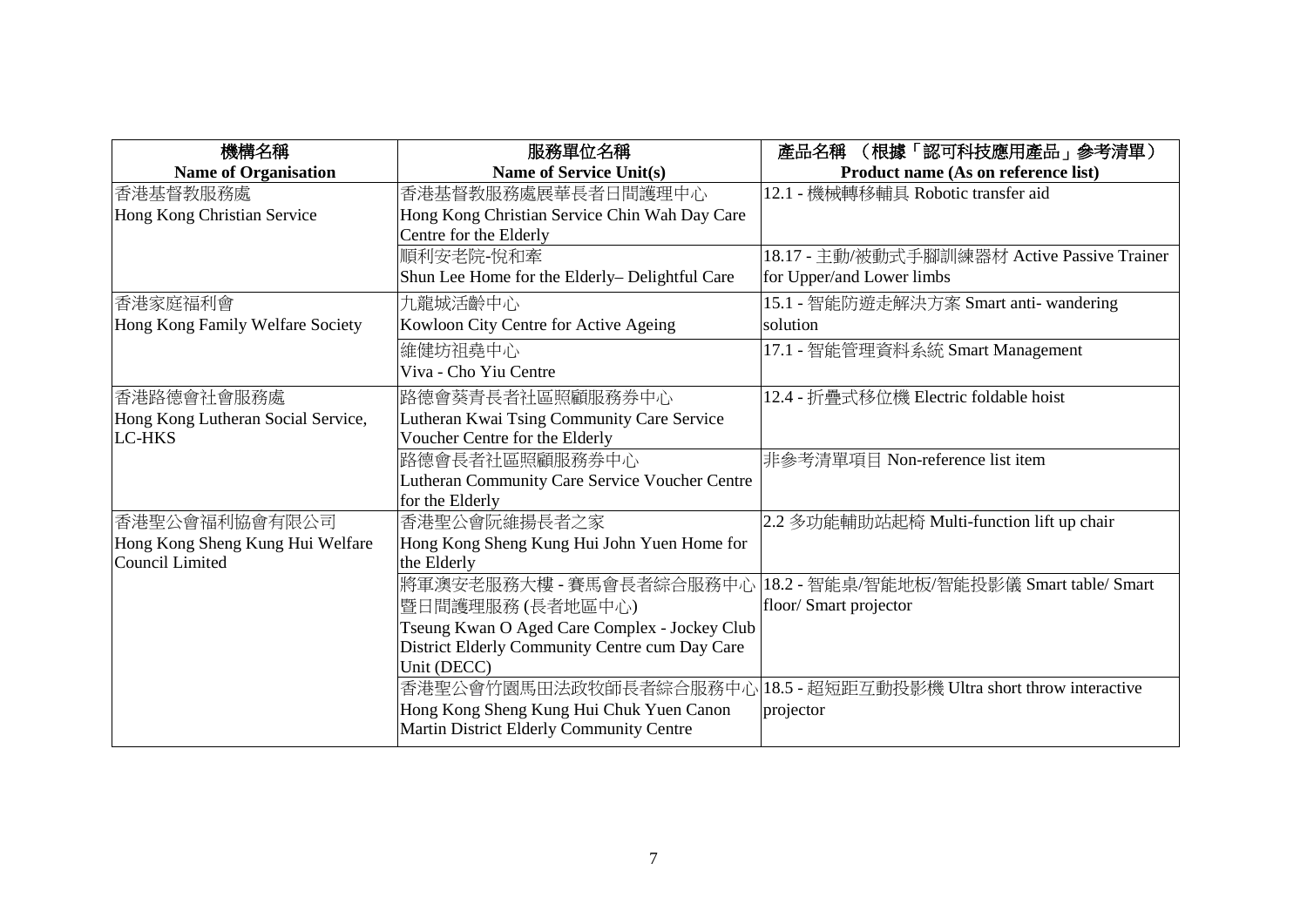| 機構名稱                                | 服務單位名稱                                         | (根據「認可科技應用產品」 参考清單)<br>產品名稱                    |
|-------------------------------------|------------------------------------------------|------------------------------------------------|
| <b>Name of Organisation</b>         | Name of Service Unit(s)                        | Product name (As on reference list)            |
| 香港聖公會福利協會有限公司                       | 香港聖公會福利協會有限公司聖匠堂長者地區中                          | 18.5 - 超短距互動投影機 Ultra short throw interactive  |
| Hong Kong Sheng Kung Hui Welfare    | 心                                              | projector                                      |
| Council Limited                     | Hong Kong Sheng Kung Hui Welfare Council       |                                                |
|                                     | Limited Holy Carpenter Church District Elderly |                                                |
|                                     | <b>Community Centre</b>                        |                                                |
|                                     | 香港聖公會中西區長者日間護理中心                               | 10.1 - 互動腳踏單車 Exercise bicycle with physically |
|                                     | HKSKH Central & Western District Day Care      | activated screen                               |
|                                     | Centre for the Elderly                         |                                                |
|                                     | 香港聖公會東涌綜合服務                                    | 18.2 - 智能桌/智能地板/智能投影儀 Smart table/ Smart       |
|                                     | <b>HKSKH Tung Chung Integrated Services</b>    | floor/ Smart projector                         |
| 香港西區浸信會                             | 香港西區浸信會長者鄰里中心                                  | 10.3 - 智能互動幕屏 Smart Interactive Device         |
| Hong Kong West Point Baptist Church | Hong Kong West Point Baptist Church            |                                                |
|                                     | Neighbourhood Elderly Centre                   |                                                |
| 香港基督教女青年會                           | 香港基督教女青年會 照顧易                                  | 18.15 - 步態和步行訓練儀 Gait and walking trainer      |
| Hong Kong Young Women's Christian   | <b>Y</b> Senior Care                           |                                                |
| Association                         |                                                | 18.17 - 主動/被動式手腳訓練器材 Active Passive Trainer    |
|                                     |                                                | for Upper/and Lower limbs                      |
|                                     | 雲華護理安老苑                                        | 18.3 - 動力手臂 Dynamic arm support                |
|                                     | Wan Wah Care and Attention Home                |                                                |
| 環球護老院有限公司                           | 環球護老院有限公司                                      | 14.1 - 床邊紅外線監察系統 Bedside infrared alarm system |
| International Home of Aged Limited  | International Home of Aged Limited             |                                                |
| 金馬安老院有限公司                           | 金馬安老院有限公司                                      | 15.1 - 智能防遊走解決方案 Smart anti- wandering         |
| Kam Ma Home of Aged Limited         | Kam Ma Home of Aged Limited                    | solution                                       |
| 九龍婦女福利會                             | 九龍婦女福利會黃張見紀念老人之家                               | 17.1 - 智能管理資料系統 Smart Management               |
| Kowloon Women's Welfare Club        | Kowloon Women's Welfare Club Wong Cheung       |                                                |
|                                     | Kin Memorial Hostel for the Elderly            |                                                |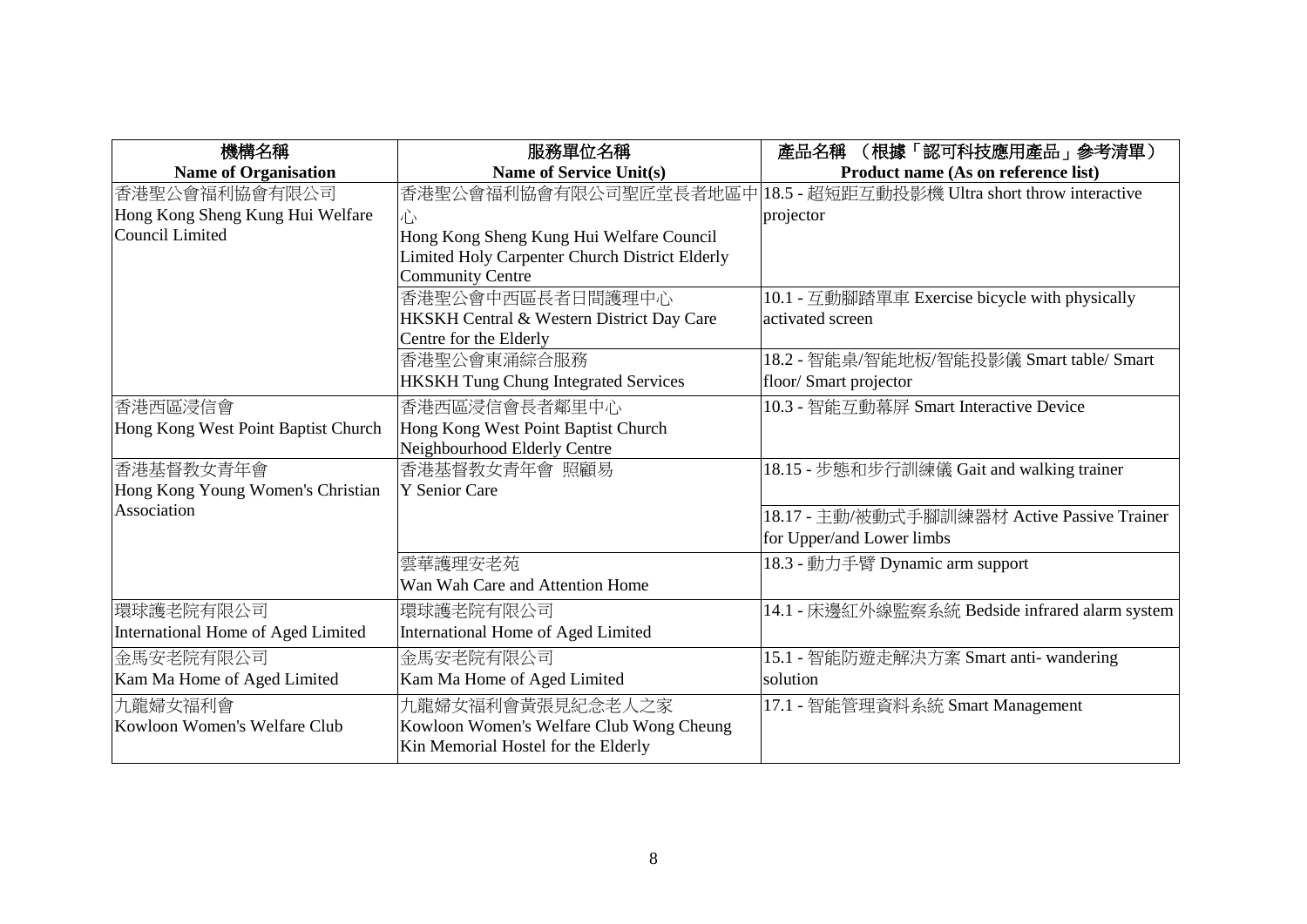| 機構名稱                                                                     | 服務單位名稱                                                                                              | 產品名稱<br>(根據「認可科技應用產品」参考清單)                                                                                                                      |
|--------------------------------------------------------------------------|-----------------------------------------------------------------------------------------------------|-------------------------------------------------------------------------------------------------------------------------------------------------|
| <b>Name of Organisation</b>                                              | <b>Name of Service Unit(s)</b>                                                                      | Product name (As on reference list)                                                                                                             |
| 九龍婦女福利會<br>Kowloon Women's Welfare Club                                  | 九龍婦女福利會黃張見紀念老人之家<br>Kowloon Women's Welfare Club Wong Cheung<br>Kin Memorial Hostel for the Elderly | 20.2 - 早期篩查, 早期識別, 評估和監測的裝置 Device<br>for early screening, early identification, assessment and<br>monitoring<br>5.2 - 在床淋浴系统 Bed shower system |
| 廣福護老院(屯門)有限公司<br>Kwong Fuk Elderly Care Centre (Tuen<br>Mun) Limited     | 廣福護老院(屯門)有限公司<br>Kwong Fuk Elderly Care Centre (Tuen Mun)<br>Limited                                | 23.2 - 智能監控系統 Smart monitoring system                                                                                                           |
| 喇沙老人休養院有限公司<br>La Salle Old Men and Women Rest<br>Home Limited           | 喇沙老人休養院有限公司<br>La Salle Old Men and Women Rest Home Limited                                         | 15.1 - 智能防遊走解決方案 Smart anti- wandering<br>solution                                                                                              |
| 來來護老中心 (荃威) 有限公司<br>Lai Lai Nursing Centre (Allway)<br>Limited           | 來來護老中心(荃威)有限公司<br>Lai Lai Nursing Centre (Allway) Limited                                           | 15.1 - 智能防遊走解決方案 Smart anti- wandering<br>solution                                                                                              |
| 藍田街坊福利會<br>Lam Tin Estate Kai Fong Welfare<br><b>Association Limited</b> | 藍田街坊福利會長者鄰舍中心<br>Lam Tin Estate Kai-fong Welfare Association Ltd<br>Neighbourhood Elderly Centre    | 10.2 - 模擬運動系統 Stimulated exercise system                                                                                                        |
| 耆樂天地<br>Le Grand Silverjoy                                               | 耆樂天地<br>Le Grand Silverjoy                                                                          | 17.1 - 智能管理資料系統 Smart Management                                                                                                                |
| 松山府邸<br>Longevity Palace                                                 | 松山府邸<br><b>Longevity Palace</b>                                                                     | 12.2 - 樓梯機 Electric climber                                                                                                                     |
| 循道衛理中心<br>Methodist Centre                                               | 循道衛理盈樂軒<br>Methodist Rejoice Centre                                                                 | 17.1 - 智能管理資料系統 Smart Management                                                                                                                |
|                                                                          |                                                                                                     | 18.12 - 互動訓練系統 Interactive training system                                                                                                      |
|                                                                          | 循道衛理健樂軒<br>Methodist Kin Lok Centre                                                                 | 17.1 - 智能管理資料系統 Smart Management                                                                                                                |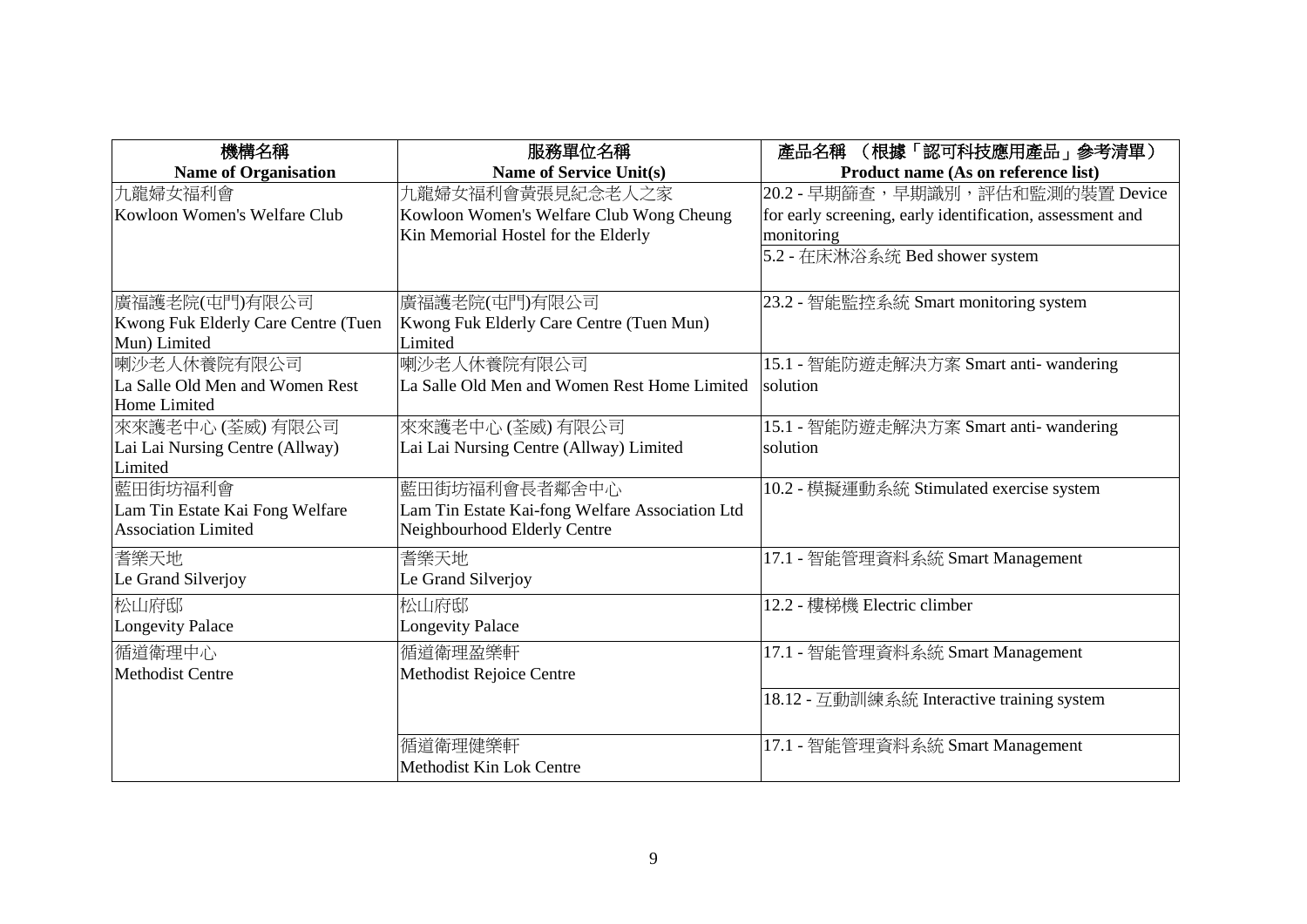| 機構名稱                                | 服務單位名稱                                       | (根據「認可科技應用產品」 参考清單)<br>產品名稱                |
|-------------------------------------|----------------------------------------------|--------------------------------------------|
| <b>Name of Organisation</b>         | <b>Name of Service Unit(s)</b>               | Product name (As on reference list)        |
| 循道衛理中心                              | 循道衛理健樂軒                                      | 18.12 - 互動訓練系統 Interactive training system |
| <b>Methodist Centre</b>             | Methodist Kin Lok Centre                     |                                            |
|                                     | 循道衛理社區照顧中心(東區)                               | 17.1 - 智能管理資料系統 Smart Management           |
|                                     | Methodist Community Care Centre (Eastern)    |                                            |
|                                     | 改善家居及社區照顧服務 (港島區)                            | 17.1 - 智能管理資料系統 Smart Management           |
|                                     | Methodist Centre Enhanced Home and Community |                                            |
|                                     | Care Service (Hong Kong)                     |                                            |
| 循道愛華村服務中心社會福利部                      | 興華耆樂中心                                       | 17.1 - 智能管理資料系統 Smart Management           |
| Methodist Epworth Village Community | Hing Wah Neighbourhood Elderly Centre        |                                            |
| Centre, Social Welfare              |                                              |                                            |
|                                     |                                              | 18.11 - 有生物反饋的虛擬現實復康系統 Virtual reality     |
|                                     |                                              | rehabilitation with biofeedback            |
|                                     |                                              | 18.20 - 功能性電子模擬訓練系統 The functional         |
|                                     |                                              | electronic stimulation system              |
|                                     | 愛華耆樂中心                                       | 17.1 - 智能管理資料系統 Smart Management           |
|                                     | Epworth Neighbourhood Elderly Centre         |                                            |
|                                     |                                              | 18.11 - 有生物反饋的虛擬現實復康系統 Virtual reality     |
|                                     |                                              | rehabilitation with biofeedback            |
|                                     |                                              | 18.20 - 功能性電子模擬訓練系統 The functional         |
|                                     |                                              | electronic stimulation system              |
|                                     | 小西灣老人日間護理中心                                  | 7.1 - 全自動淋浴系統 Automatic bathing device     |
|                                     | Siu Sai Wan Day Care Centre for the Elderly  |                                            |
|                                     | 愛華綜合家居照顧服務                                   | 非參考清單項目 Non-reference list item            |
|                                     | <b>Epworth Integrated Home Care Service</b>  |                                            |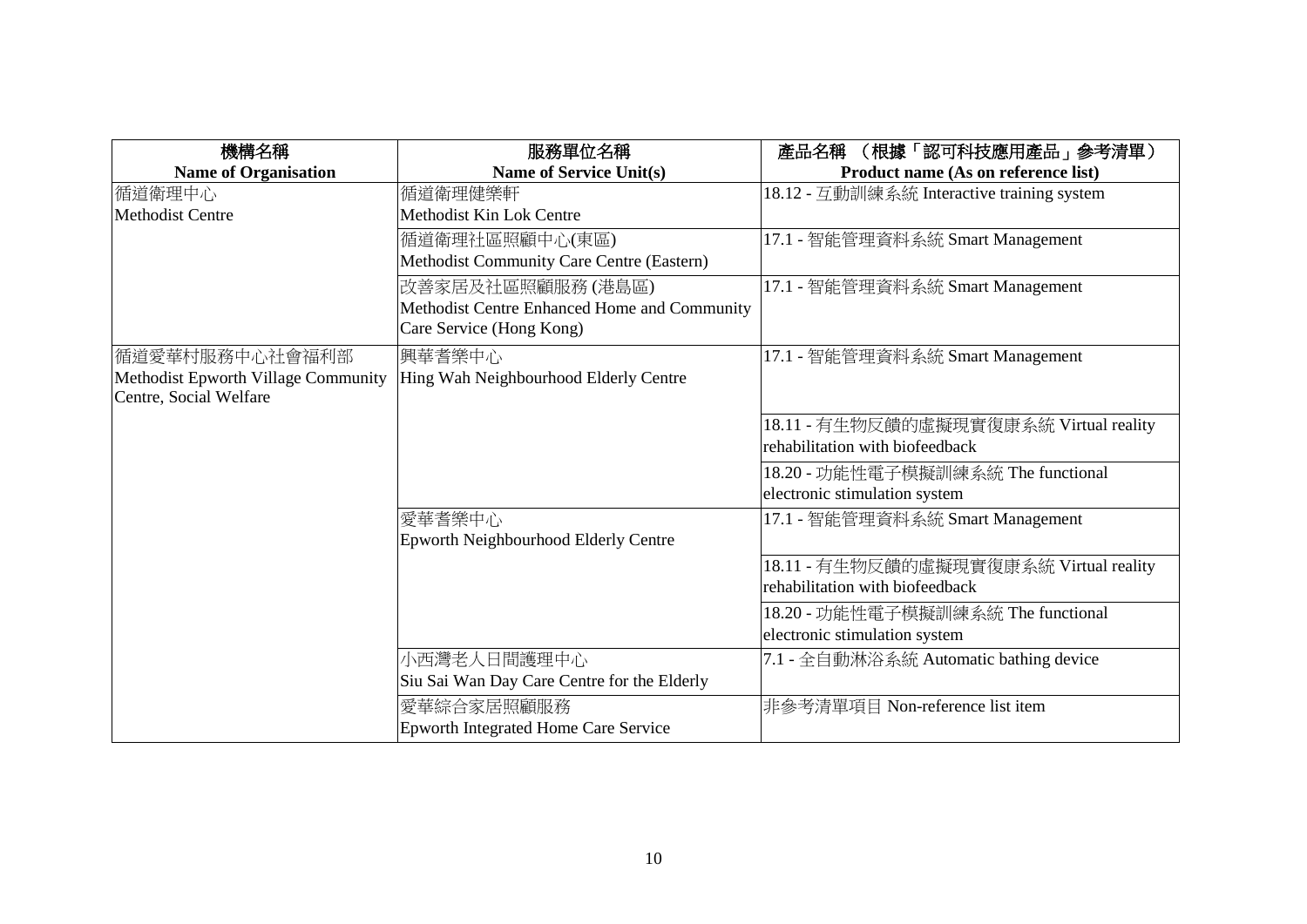| 機構名稱                                   | 服務單位名稱                                                                            | (根據「認可科技應用產品」参考清單)<br>產品名稱                |
|----------------------------------------|-----------------------------------------------------------------------------------|-------------------------------------------|
| <b>Name of Organisation</b>            | <b>Name of Service Unit(s)</b>                                                    | Product name (As on reference list)       |
| 基督教聖約教會有限公司                            | 耀安長者鄰舍中心                                                                          | 17.1 - 智能管理資料系統 Smart Management          |
| <b>Mission Covenant Church Limited</b> | Yiu On Neighbourhood Elderly Centre                                               |                                           |
| 南華護老院                                  | 南華護老院                                                                             | 2.2 多功能輔助站起椅 Multi-function lift up chair |
| Nam Wah Old Age Home                   | Nam Wah Old Age Home                                                              |                                           |
| 愛群理療護理院(第一分院)                          | 愛群理療護理院(第一分院)                                                                     | 5.2 - 在床淋浴系统 Bed shower system            |
| Oi Kwan Care For The Aged Home         | Oi Kwan Care For The Aged Home (Branch 1)                                         |                                           |
| (Branch 1)                             |                                                                                   |                                           |
| 安福護老院有限公司                              | 安福護老院有限公司                                                                         | 15.1 - 智能防遊走解決方案 Smart anti- wandering    |
| On Fuk Nursing Home Limited            | On Fuk Nursing Home Limited                                                       | solution                                  |
| 安心居護老中心 (旺角) 有限公司                      | 安心居護老中心 (旺角) 有限公司                                                                 | 15.1 - 智能防遊走解決方案 Smart anti- wandering    |
|                                        | On Sum Elderly Care Centre (Mongkok) On Sum Elderly Care Centre (Mongkok) Limited | solution                                  |
| Limited                                |                                                                                   |                                           |
| 竹園區神召會                                 | 鳳德護老健康中心                                                                          | 12.3 - 電動站立換尿片機 Electric Raiser           |
| Pentecostal Church of Hong Kong        | Fung Tak Care & Health Elderly Centre                                             |                                           |
| 鳳凰奧運護老院有限公司                            | 鳳凰奧運護老院有限公司                                                                       | 12.2 - 樓梯機 Electric climber               |
| Phoenix Olympic Nursing Home           | Phoenix Olympic Nursing Home Limited                                              |                                           |
| Limited                                |                                                                                   | 15.1 - 智能防遊走解決方案 Smart anti- wandering    |
|                                        |                                                                                   | solution                                  |
| 松齡護老院發展有限公司                            | 新松齡護老中心                                                                           | 非參考清單項目 Non-reference list item           |
| Pine Care Elderly Home Development     | New Pine Care Centre                                                              |                                           |
| Limited                                |                                                                                   |                                           |
| 保良局                                    | 保良局樂安居暨耆盛長者日間護理中心 (院舍)                                                            | 18.19 - 智能拍痰背心 Airway clearance vest      |
| Po Leung Kuk                           | Po Leung Kuk Comfort Court for the Senior cum                                     |                                           |
|                                        | Evergreen Day Care Centre for the Elderly (RCHE)                                  |                                           |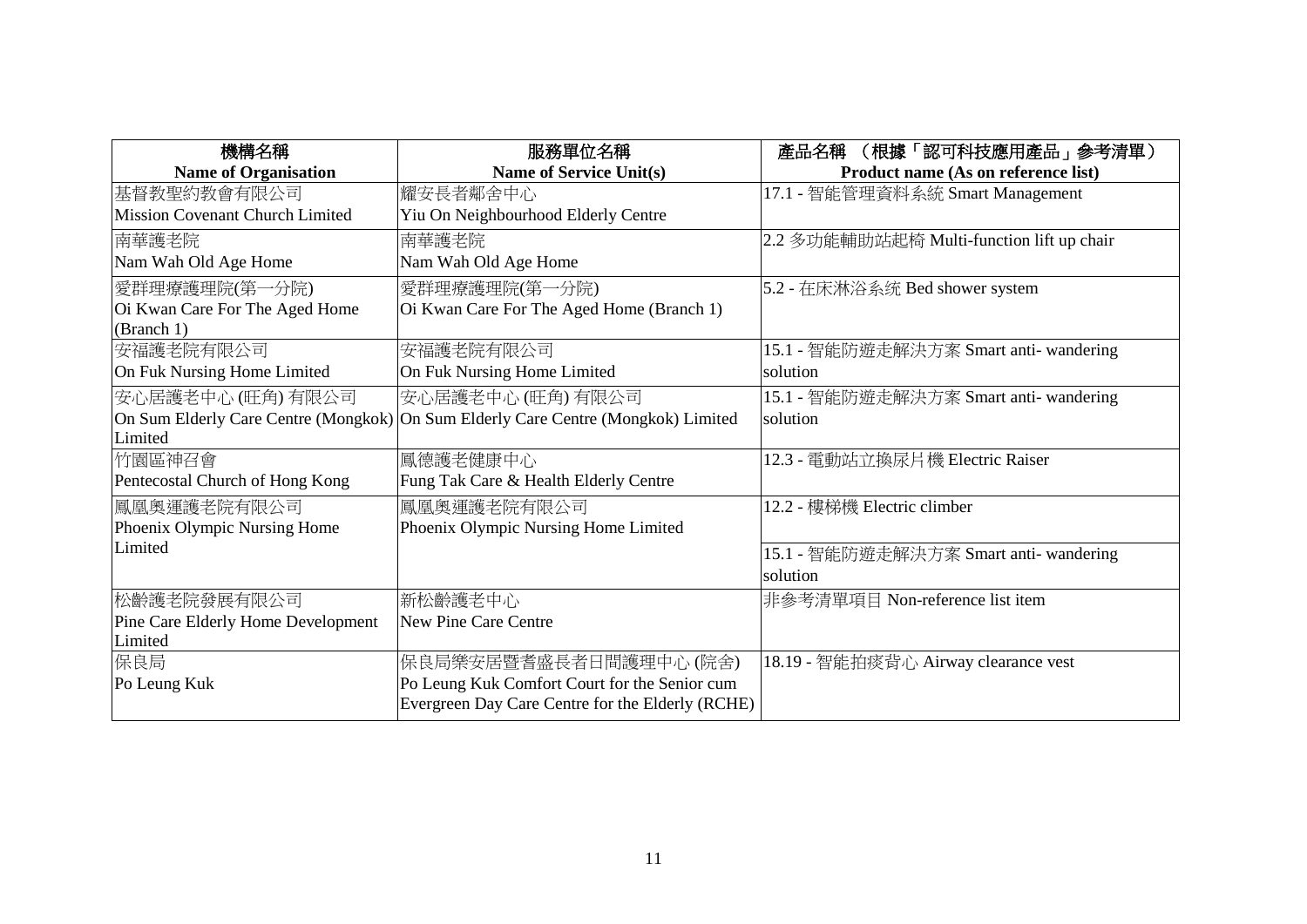| 機構名稱                        | 服務單位名稱                                           | (根據「認可科技應用產品」参考清單)<br>產品名稱                           |
|-----------------------------|--------------------------------------------------|------------------------------------------------------|
| <b>Name of Organisation</b> | <b>Name of Service Unit(s)</b>                   | Product name (As on reference list)                  |
| 保良局                         | 保良局樂安居暨耆盛長者日間護理中心 (院舍)                           | 18.25 - 為失語症患者和有吞嚥功能障礙的患者提供生物                        |
| Po Leung Kuk                | Po Leung Kuk Comfort Court for the Senior cum    | 反饋式的吞嚥功能訓練 The biofeedback system that               |
|                             | Evergreen Day Care Centre for the Elderly (RCHE) | provides Dysphasia's patient training and swallowing |
|                             |                                                  | function training                                    |
|                             | 保良局荃灣長者日間護理中心                                    | 17.1 - 智能管理資料系統 Smart Management                     |
|                             | Po Leung Kuk Tsuen Wan Day Care Centre for the   |                                                      |
|                             | Elderly                                          |                                                      |
|                             | 保良局周鴻標老人日間護理中心                                   | 17.1 - 智能管理資料系統 Smart Management                     |
|                             | Po Leung Kuk Chow Hung Piu Day Care Centre for   |                                                      |
|                             | the Elderly                                      |                                                      |
|                             | 保良局顧卞裘莉長者日間護理中心                                  | 18.20 - 功能性電子模擬訓練系統 The functional                   |
|                             | Po Leung Kuk Koo Bin Kau Lee Day Care Centre     | electronic stimulation system                        |
|                             | for the Elderly                                  |                                                      |
|                             | 保良局改善家居及社區照顧服務(新界西區)                             | 5.1 - 便攜式洗頭器 Portable hair washer                    |
|                             | Po Leung Kuk Enhanced Home & Community Care      |                                                      |
|                             | Services (New Territories West District)         |                                                      |
|                             |                                                  | 18.20 - 功能性電子模擬訓練系統 The functional                   |
|                             |                                                  | electronic stimulation system                        |
|                             | 保良局改善家居及社區照顧服務(荃灣及葵青                             | 5.1 - 便攜式洗頭器 Portable hair washer                    |
|                             | $\Xi$ )(1)                                       |                                                      |
|                             | Po Leung Kuk Enhanced Home & Community Care      |                                                      |
|                             | Services (Tsuen Wan & Kwai Tsing Cluster (1))    |                                                      |
|                             |                                                  | 18.20 - 功能性電子模擬訓練系統 The functional                   |
|                             |                                                  | electronic stimulation system                        |
|                             | 保良局改善家居及社區照顧服務(荃灣及葵青                             | 18.21 - 實時生物反饋的手部訓練器材 Real-time                      |
|                             | $\overline{E}(2)$                                | biofeedback device for hand and arm exercises        |
|                             | Po Leung Kuk Enhanced Home & Community Care      |                                                      |
|                             | Services (Tsuen Wan & Kwai Tsing Cluster (2))    |                                                      |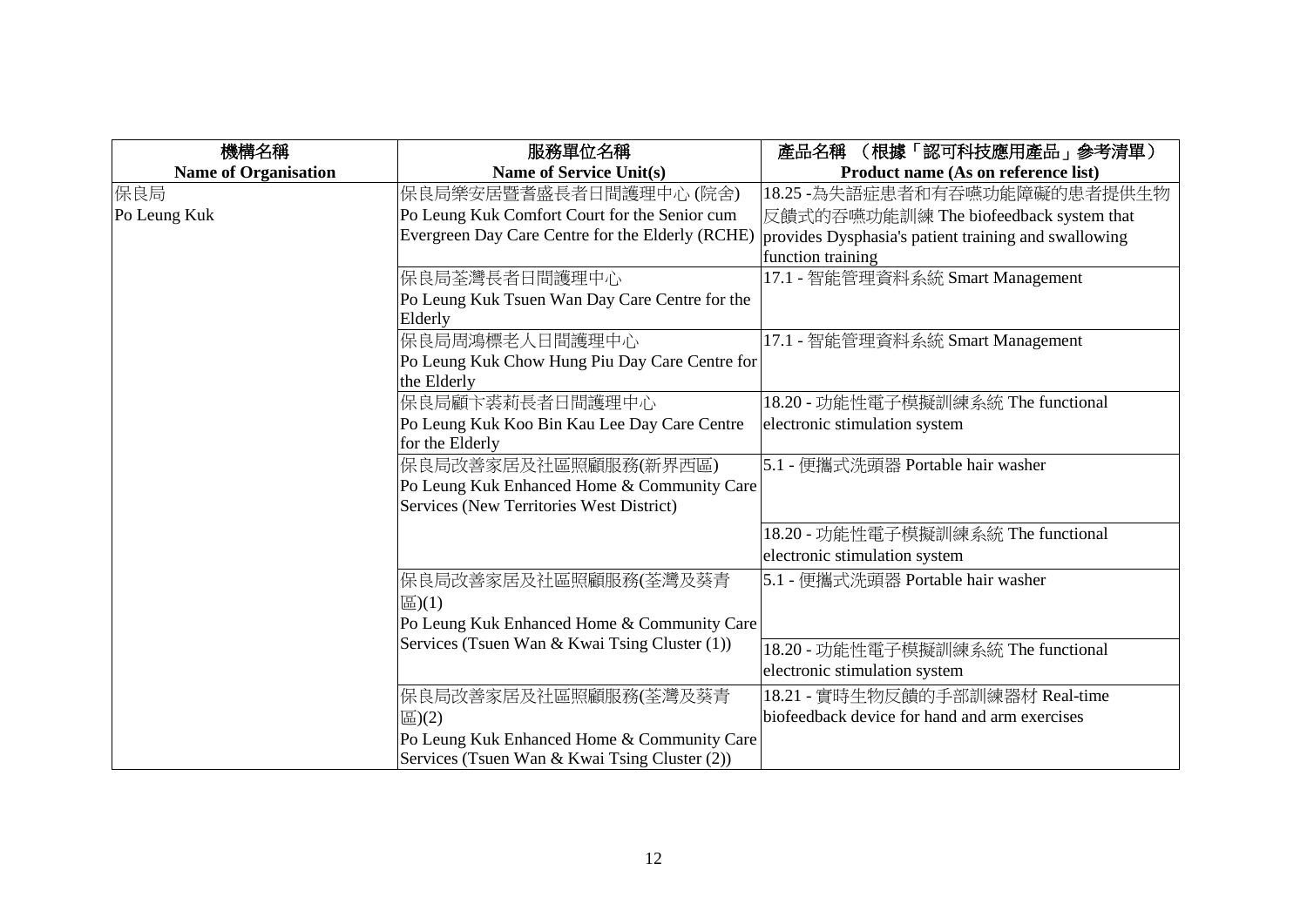| 機構名稱                        | 服務單位名稱                                                                                                                                                                    | 產品名稱<br>(根據「認可科技應用產品」参考清單)                                                    |
|-----------------------------|---------------------------------------------------------------------------------------------------------------------------------------------------------------------------|-------------------------------------------------------------------------------|
| <b>Name of Organisation</b> | Name of Service Unit(s)                                                                                                                                                   | Product name (As on reference list)                                           |
| 保良局<br>Po Leung Kuk         | 保良局改善家居及社區照顧服務(荃灣及葵青<br>$\Xi$ )(2)                                                                                                                                        | 5.1 - 便攜式洗頭器 Portable hair washer                                             |
|                             | Po Leung Kuk Enhanced Home & Community Care<br>Services (Tsuen Wan & Kwai Tsing Cluster (2))                                                                              | 18.20 - 功能性電子模擬訓練系統 The functional<br>electronic stimulation system           |
|                             | 保良局東涌護老院 <br>Po Leung Kuk Tung Chung Home for the Elderly                                                                                                                 | 8.2 - 電子穩定食具手柄連食具配件 Electronic stabilising<br>handle with feeding accessories |
|                             | 保良局大角咀護老院暨耆順長者日間護理中心<br>Po Leung Kuk Tai Kok Tsui Home for the Elderly<br>cum Cherish Day Care Centre for the Elderly                                                     | 8.2 - 電子穩定食具手柄連食具配件 Electronic stabilising<br>handle with feeding accessories |
|                             | 保良局西營盤護老院暨長者間間護理中心(院舍)<br>Po Leung Kuk Sai Ying Pun Home for the Elderly<br>cum Day Care Centre for the Elderly (RCHE)                                                    | 8.2 - 電子穩定食具手柄連食具配件 Electronic stabilising<br>handle with feeding accessories |
|                             | 保良局灣仔護老院暨長者日間護理中心 (院舍)<br>Po Leung Kuk Wan Chai Home for the Elderly cum handle with feeding accessories<br>Day Care Centre for the Elderly (RCHE)                        | 8.2 - 電子穩定食具手柄連食具配件 Electronic stabilising                                    |
|                             | 保良局長者社區照顧服務券(深水埗白田)<br>Po Leung Kuk Community Care Service Voucher<br>for the Elderly (Sham Shui Po Pak Tin)                                                              | 18.20 - 功能性電子模擬訓練系統 The functional<br>electronic stimulation system           |
|                             | 保良局黃竹坑護理安老中心 - 甲子護理安老院暨<br>胡陳金枝安老院<br>Po Leung Kuk Wong Chuk Hang Service for the<br>Elderly - 1984 Care and Attention Home cum<br>Madam Aw Tan Kyi Kyi Home for the Aged | 18.23 - 虛擬實境康復訓練系統 Virtual Reality-based<br><b>Rehabilitation System</b>      |
|                             | (RCHE)                                                                                                                                                                    |                                                                               |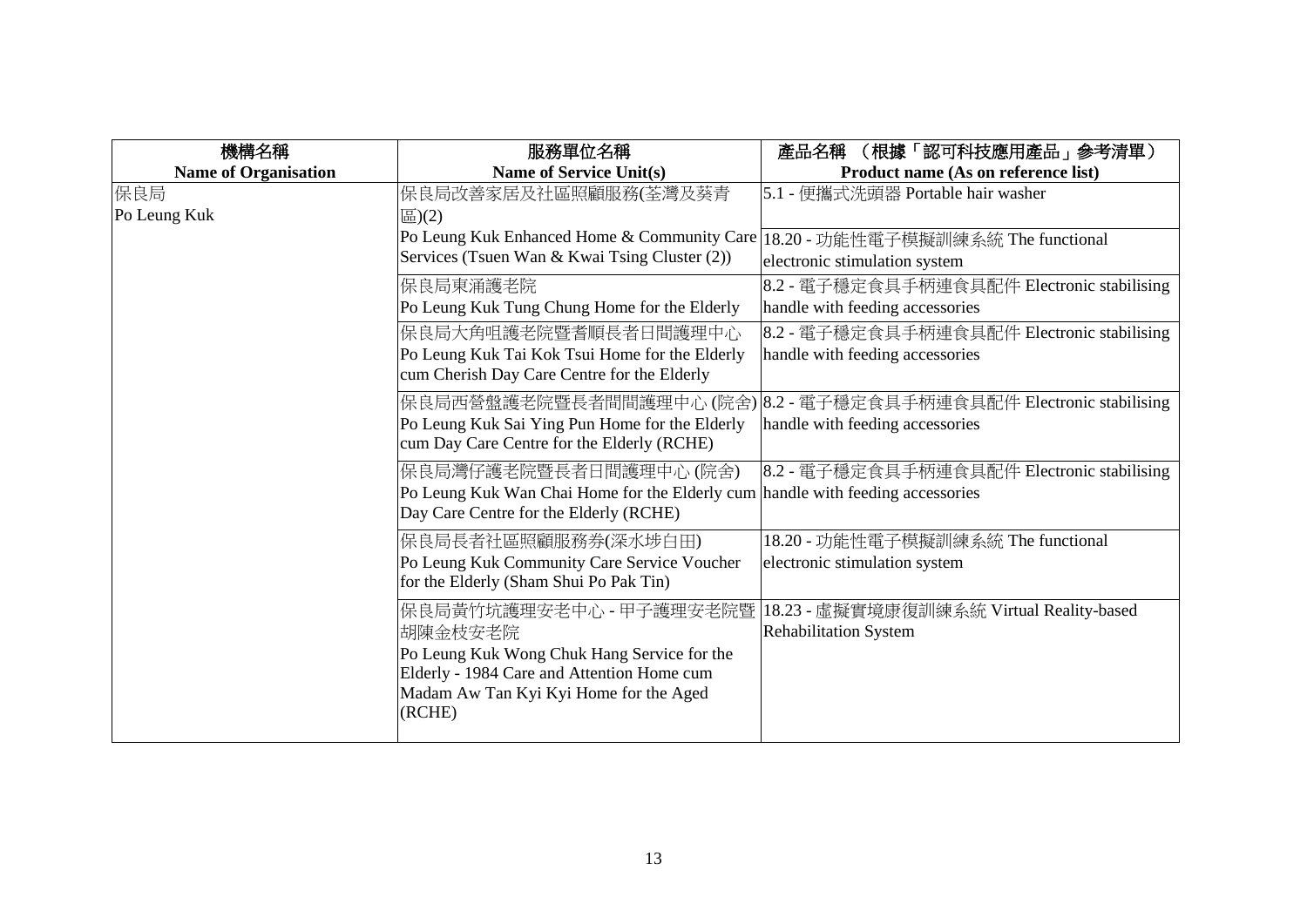| 機構名稱                        | 服務單位名稱                                                                       | 產品名稱<br>(根據「認可科技應用產品」参考清單)                 |
|-----------------------------|------------------------------------------------------------------------------|--------------------------------------------|
| <b>Name of Organisation</b> | <b>Name of Service Unit(s)</b>                                               | Product name (As on reference list)        |
| 保良局                         | 保良局黃竹坑護理安老中心 - 甲子護理安老院暨                                                      | 8.2 - 電子穩定食具手柄連食具配件 Electronic stabilising |
| Po Leung Kuk                | 胡陳金枝安老院                                                                      | handle with feeding accessories            |
|                             | Po Leung Kuk Wong Chuk Hang Service for the                                  |                                            |
|                             | Elderly - 1984 Care and Attention Home cum                                   |                                            |
|                             | Madam Aw Tan Kyi Kyi Home for the Aged                                       |                                            |
|                             | (RCHE)                                                                       |                                            |
|                             | 保良局壬午年耆樂居                                                                    | 8.2 - 電子穩定食具手柄連食具配件 Electronic stabilising |
|                             | Po Leung Kuk Merry Court for the Senior                                      | handle with feeding accessories            |
|                             | 保良局癸未年樂頤居暨耆安長者日間護理中心                                                         | 8.2 - 電子穩定食具手柄連食具配件 Electronic stabilising |
|                             | (院舍)                                                                         | handle with feeding accessories            |
|                             | Po Leung Kuk Eco-Home for the Senior cum Sunny                               |                                            |
|                             | Green Day Care Centre for the Senior (RCHE)                                  |                                            |
|                             | 保良局天恩護老院暨耆昌長者日間護理中心 (院                                                       | 18.19 - 智能拍痰背心 Airway clearance vest       |
|                             | 舍)                                                                           |                                            |
|                             | Po Leung Kuk Tin Yan Home for the Elderly cum                                |                                            |
|                             | Green Joy Day Care Centre for the Elderly (RCHE)                             | 8.2 - 電子穩定食具手柄連食具配件 Electronic stabilising |
|                             |                                                                              | handle with feeding accessories            |
|                             | 保良局郭羅桂珍護老院                                                                   | 8.2 - 電子穩定食具手柄連食具配件 Electronic stabilising |
|                             | Po Leung Kuk Kwok Law Kwai Chun Home for the handle with feeding accessories |                                            |
|                             | Elderly                                                                      |                                            |
|                             | 保良局西營盤護老院暨長者間間護理中心(日間                                                        | 18.23 - 虛擬實境康復訓練系統 Virtual Reality-based   |
|                             | 護理)                                                                          | <b>Rehabilitation System</b>               |
|                             | Po Leung Kuk Sai Ying Pun Home for the Elderly                               |                                            |
|                             | cum Day Care Centre for the Elderly (Day Care)                               |                                            |
|                             |                                                                              |                                            |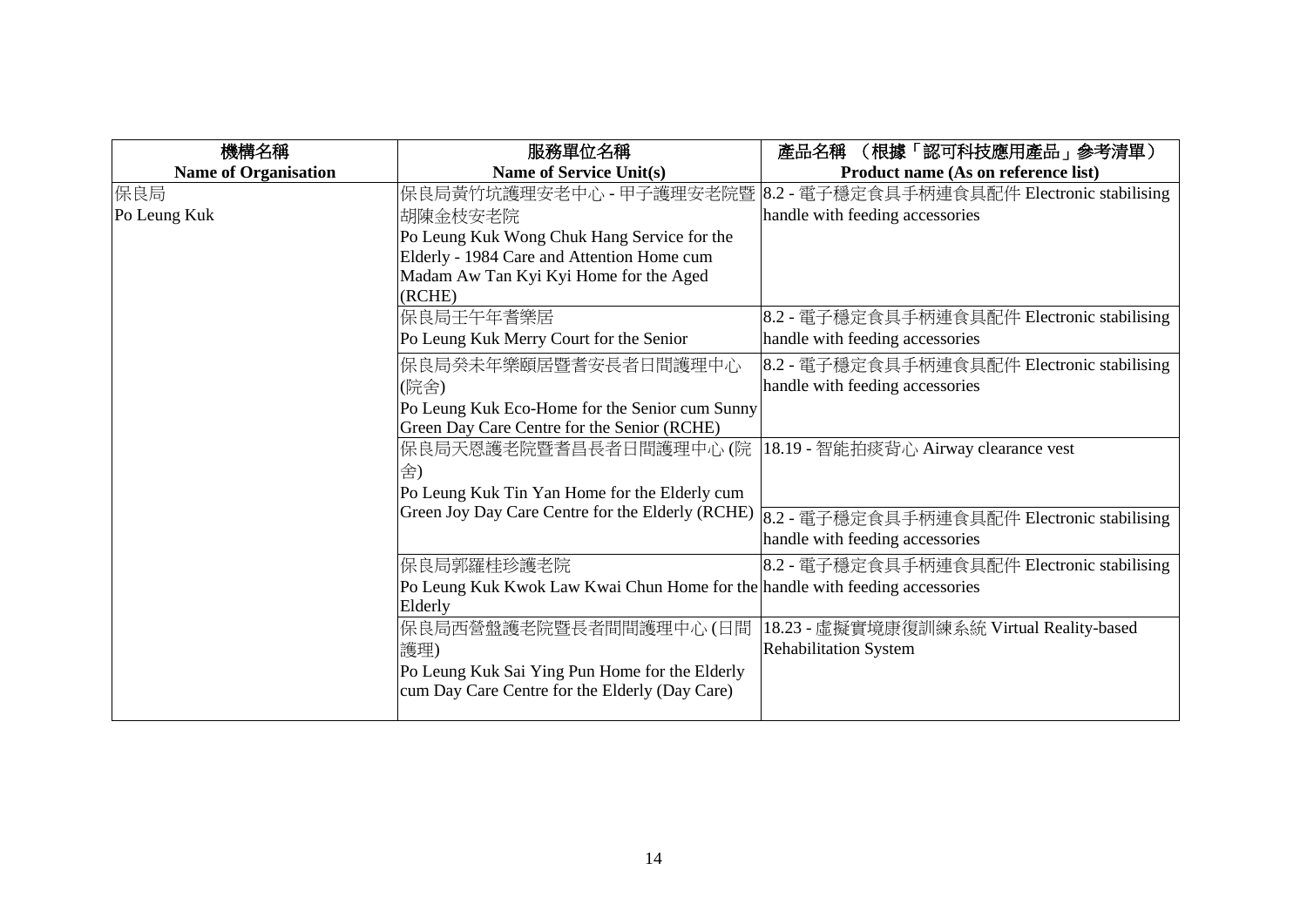| 機構名稱                        | 服務單位名稱                                         | 產品名稱<br>(根據「認可科技應用產品」参考清單)               |
|-----------------------------|------------------------------------------------|------------------------------------------|
| <b>Name of Organisation</b> | <b>Name of Service Unit(s)</b>                 | Product name (As on reference list)      |
| 保良局                         | 保良局灣仔護老院暨長者日間護理中心(日間護                          | 18.23 - 虛擬實境康復訓練系統 Virtual Reality-based |
| Po Leung Kuk                | 理)                                             | <b>Rehabilitation System</b>             |
|                             | Po Leung Kuk Wan Chai Home for the Elderly cum |                                          |
|                             | Day Care Centre for the Elderly (Day Care)     |                                          |
|                             | 保良局樂安居暨耆盛長者日間護理中心(日間護                          | 18.23 - 虛擬實境康復訓練系統 Virtual Reality-based |
|                             | 理)                                             | <b>Rehabilitation System</b>             |
|                             | Po Leung Kuk Comfort Court for the Senior cum  |                                          |
|                             | Evergreen Day Care Centre for the Elderly (Day |                                          |
|                             | Care)                                          |                                          |
|                             | 保良局天恩護老院暨耆昌長者日間護理中心(日                          | 18.23 - 虛擬實境康復訓練系統 Virtual Reality-based |
|                             | 間護理)                                           | <b>Rehabilitation System</b>             |
|                             | Po Leung Kuk Tin Yan Home for the Elderly cum  |                                          |
|                             | Green Joy Day Care Centre for the Elderly (Day |                                          |
|                             | Care)                                          |                                          |
|                             | 保良局長者社區照顧服務券(上環)                               | 18.23 - 虛擬實境康復訓練系統 Virtual Reality-based |
|                             | Po Leung Kuk Community Care Service Voucher    | <b>Rehabilitation System</b>             |
|                             | for the Elderly (Sheung Wan)                   |                                          |
|                             | 保良局長者社區照顧服務券(東涌)                               | 18.23 - 虛擬實境康復訓練系統 Virtual Reality-based |
|                             | Po Leung Kuk Community Care Service Voucher    | <b>Rehabilitation System</b>             |
|                             | for the Elderly (Tung Chung)                   |                                          |
|                             | 保良局長者社區照顧服務券(大角咀)                              | 18.23 - 虛擬實境康復訓練系統 Virtual Reality-based |
|                             | Po Leung Kuk Community Care Service Voucher    | <b>Rehabilitation System</b>             |
|                             | for the Elderly (Tai Kok Tsui)                 |                                          |
|                             | 保良局頤康長者日間護理中心                                  | 18.23 - 虛擬實境康復訓練系統 Virtual Reality-based |
|                             | Po Leung Kuk Ageing Well Day Care Centre       | <b>Rehabilitation System</b>             |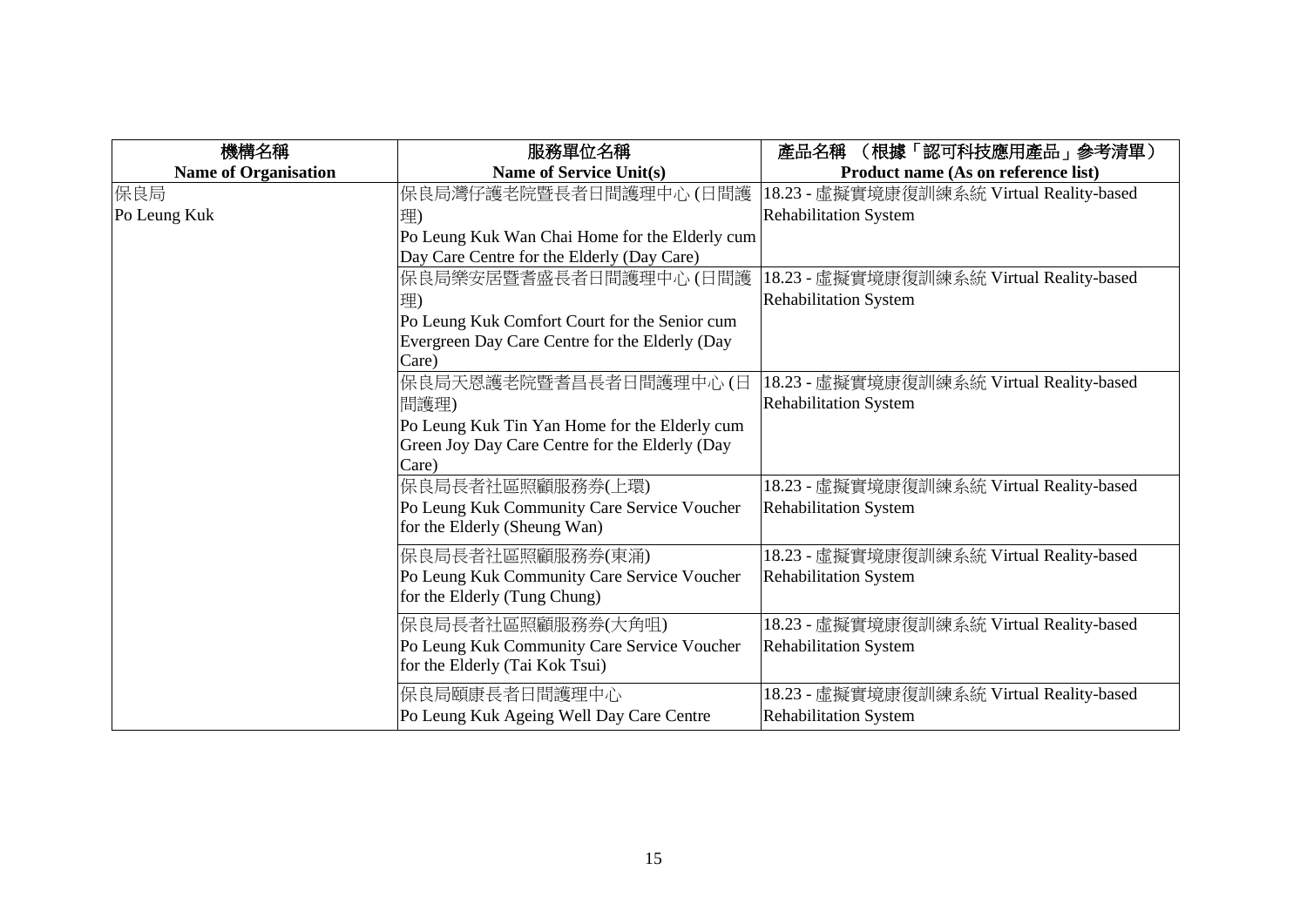| 機構名稱                        | 服務單位名稱                                                                      | 產品名稱<br>(根據「認可科技應用產品」参考清單)                    |
|-----------------------------|-----------------------------------------------------------------------------|-----------------------------------------------|
| <b>Name of Organisation</b> | <b>Name of Service Unit(s)</b>                                              | Product name (As on reference list)           |
| 保良局                         | 保良局長者社區照顧服務券(西環)                                                            | 18.23 - 虛擬實境康復訓練系統 Virtual Reality-based      |
| Po Leung Kuk                | Po Leung Kuk Community Care Service Voucher                                 | <b>Rehabilitation System</b>                  |
|                             | for the Elderly (Kennedy Town)                                              |                                               |
|                             | 保良局長者社區照顧服務券(何文田)                                                           | 18.23 - 虛擬實境康復訓練系統 Virtual Reality-based      |
|                             | Po Leung Kuk Community Care Service Voucher                                 | <b>Rehabilitation System</b>                  |
|                             | for the Elderly (Ho Man Tin)                                                |                                               |
|                             | 保良局癸未年樂頤居暨耆安長者日間護理中心                                                        | 18.23 - 虛擬實境康復訓練系統 Virtual Reality-based      |
|                             | (日間護理)                                                                      | <b>Rehabilitation System</b>                  |
|                             | Po Leung Kuk Eco-Home for the Senior cum Sunny                              |                                               |
|                             | Green Day Care Centre for the Senior (Day Care)                             |                                               |
|                             | 保良局改善家居及社區照顧服務(屯門及元朗區)                                                      | 18.21 - 實時生物反饋的手部訓練器材 Real-time               |
|                             | Po Leung Kuk Enhanced Home & Community                                      | biofeedback device for hand and arm exercises |
|                             | Care Services (Tuen Mun & Yuen                                              |                                               |
|                             | Long Cluster)                                                               |                                               |
|                             |                                                                             | 5.1 - 便攜式洗頭器 Portable hair washer             |
|                             |                                                                             |                                               |
|                             |                                                                             | 18.20 - 功能性電子模擬訓練系統 The functional            |
|                             |                                                                             | electronic stimulation system                 |
|                             | 保良局家居醫護好幫手                                                                  | 18.20 - 功能性電子模擬訓練系統 The functional            |
|                             | Po Leung Kuk Home Care Service for the Elders                               | electronic stimulation system                 |
|                             | (CCSV)                                                                      |                                               |
|                             | 保良局朱李月華長者日間護理中心                                                             | 18.20 - 功能性電子模擬訓練系統 The functional            |
|                             | Po Leung Kuk Chu Lee Yuet Wah Day Care Centre electronic stimulation system |                                               |
|                             | for the Elderly                                                             |                                               |
|                             |                                                                             |                                               |
|                             |                                                                             |                                               |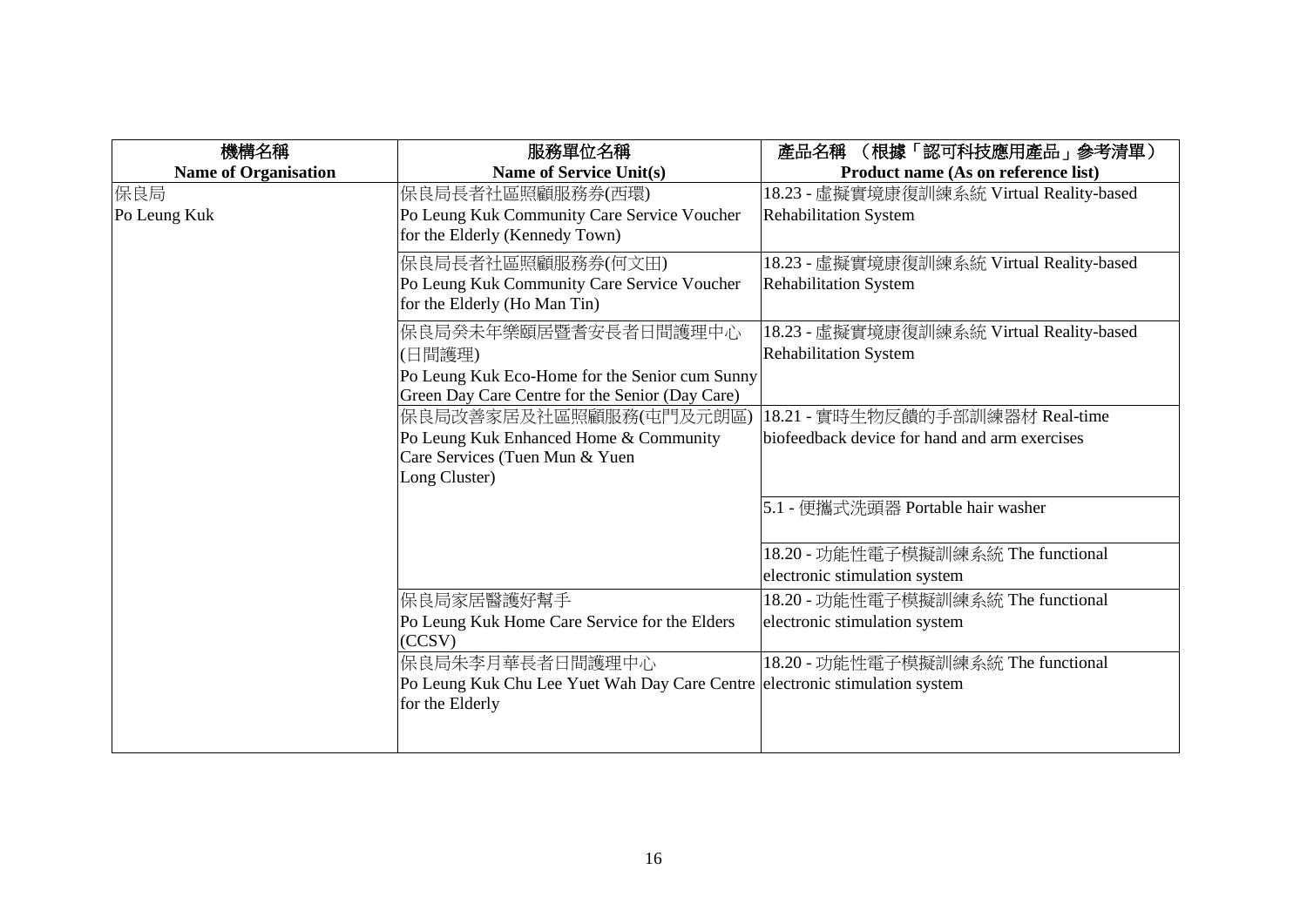| 機構名稱                                                                      | 服務單位名稱                                          | (根據「認可科技應用產品」参考清單)<br>產品名稱                     |
|---------------------------------------------------------------------------|-------------------------------------------------|------------------------------------------------|
| <b>Name of Organisation</b>                                               | <b>Name of Service Unit(s)</b>                  | Product name (As on reference list)            |
| 保良局                                                                       | 保良局陳區碧茵頤養院                                      | 15.1 - 智能防遊走解決方案 Smart anti- wandering         |
| Po Leung Kuk                                                              | Po Leung Kuk Chan Au Big Yan Home for the       | solution                                       |
|                                                                           | Elderly                                         | 8.2 - 電子穩定食具手柄連食具配件 Electronic stabilising     |
|                                                                           |                                                 | handle with feeding accessories                |
|                                                                           | 保良局長者社區照顧服務券(葵青葵涌邨合葵樓)                          | 8.2 - 電子穩定食具手柄連食具配件 Electronic stabilising     |
|                                                                           | Po Leung Kuk Community Care Service Voucher     | handle with feeding accessories                |
|                                                                           | for the Elderly (Hop Kwai House, Kwai Chung     |                                                |
|                                                                           | Estate, Kwai Tsing)                             |                                                |
| 寶安康護理院                                                                    | 寶安康護理院                                          | 15.1 - 智能防遊走解決方案 Smart anti- wandering         |
| Po On Hong Nursing Home                                                   | Po On Hong Nursing Home                         | solution                                       |
| 博愛醫院                                                                      | 博愛醫院長者日間護理中心(屯門)                                | 15.1 - 智能防遊走解決方案 Smart anti- wandering         |
| Pok Oi Hospital                                                           | Pok Oi Hospital Day Care Centre for the Elderly | solution                                       |
|                                                                           | (Tuen Mun)                                      |                                                |
|                                                                           | 博愛醫院陳馮曼玲護理安老院                                   | 18.12 - 互動訓練系統 Interactive training system     |
|                                                                           | Pok Oi Hospital Chan Feng Men Ling Care &       |                                                |
|                                                                           | <b>Attention Home</b>                           |                                                |
|                                                                           | 博愛醫院賽馬會護理安老院                                    | 18.5 - 超短距互動投影機 Ultra short throw interactive  |
|                                                                           | Pok Oi Hospital Jockey Club Care & Attention    | projector                                      |
|                                                                           | Home                                            |                                                |
|                                                                           | 博愛醫院屯門護養院                                       | 10.1 - 互動腳踏單車 Exercise bicycle with physically |
|                                                                           | Pok Oi Hospital Tuen Mun Nursing Home           | activated screen                               |
| 西貢區社區中心有限公司                                                               | 西貢區社區中心有限公司                                     | 17.1 - 智能管理資料系統 Smart Management               |
| Sai Kung District Community Centre                                        | Sai Kung District Community Centre Limited      |                                                |
| Limited                                                                   |                                                 |                                                |
| 瑞愛護老院第一分院                                                                 | 瑞愛護老院第一分院                                       | 15.1 - 智能防遊走解決方案 Smart anti- wandering         |
| Shui Oi Convalescent Home 1st Branch Shui Oi Convalescent Home 1st Branch |                                                 | solution                                       |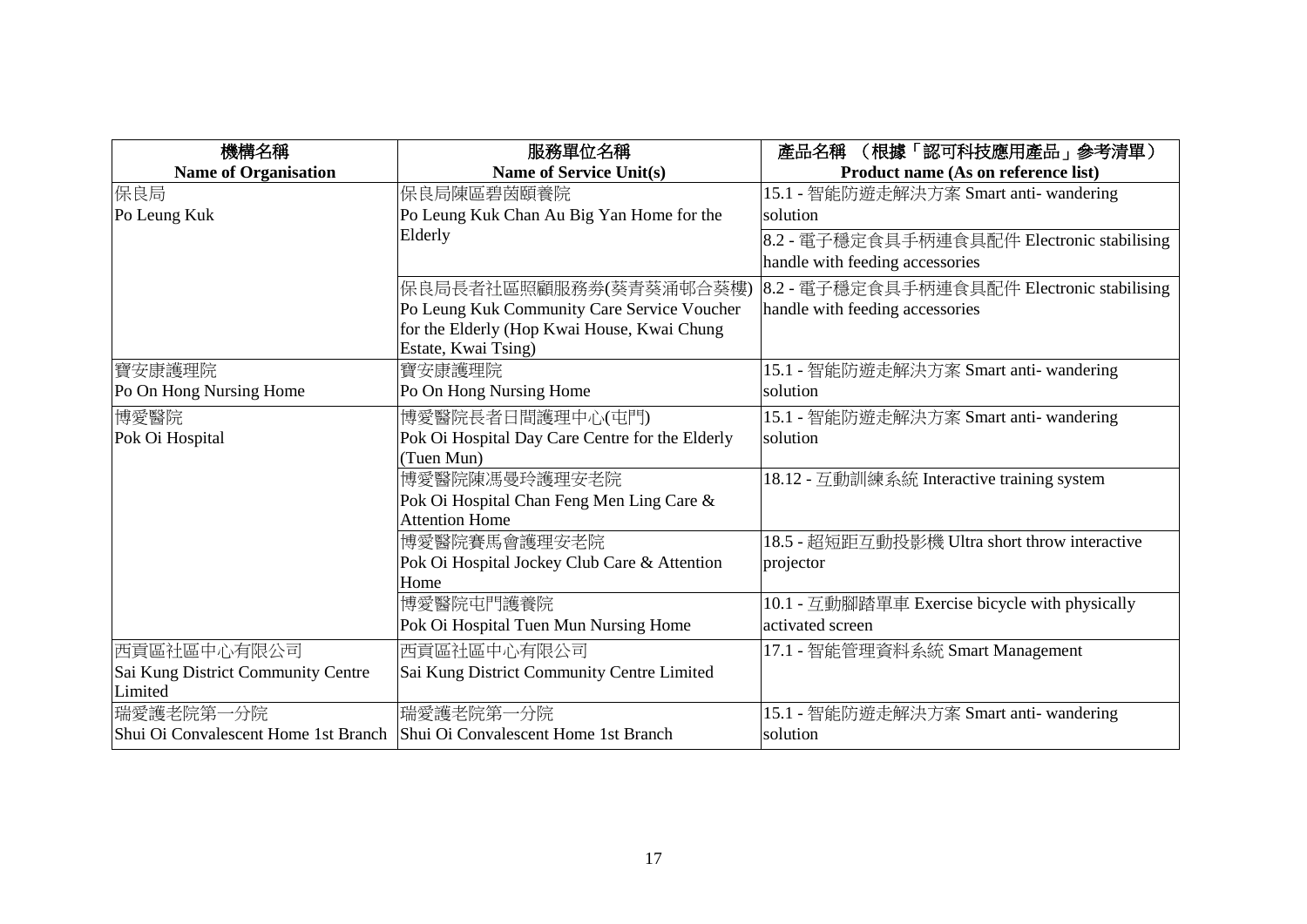| 機構名稱                        | 服務單位名稱                                                                                                    | (根據「認可科技應用產品」 参考清單)<br>產品名稱                                                           |
|-----------------------------|-----------------------------------------------------------------------------------------------------------|---------------------------------------------------------------------------------------|
| <b>Name of Organisation</b> | <b>Name of Service Unit(s)</b>                                                                            | Product name (As on reference list)                                                   |
| 嗇色園<br>Sik Sik Yuen         | 嗇色園主辦可泰耆英鄰舍中心<br>Ho Tai Neighbourhood Centre for Senior Citizens<br>(Sponsored by Sik Sik Yuen)           | 15.1 - 智能防遊走解決方案 Smart anti- wandering<br>solution                                    |
|                             | 嗇色園主辦可頤耆英鄰舍中心<br>Ho Yee Neighbourhood Centre for Senior Citizens<br>(Sponsored by Sik Sik Yuen)           | 15.1 - 智能防遊走解決方案 Smart anti- wandering<br>solution                                    |
|                             |                                                                                                           | 11.3 - 適用於聽力受損或低靈敏度人士的個人放大器<br>Personal amplifier for people with auditory impairment |
|                             | 嗇色園主辦可澤耆英鄰舍中心<br>Ho Chak Neighbourhood Centre for Senior Citizens solution<br>(Sponsored by Sik Sik Yuen) | 15.1 - 智能防遊走解決方案 Smart anti- wandering                                                |
|                             | 嗇色園主辦可蔭護理安老院<br>Ho Yam Care and Attention Home for the elderly<br>(Sponsored by Sik Sik Yuen)             | 1.2 - 醫療護理超低床 Smart hospital bed with extra low<br>position                           |
|                             |                                                                                                           | 2.2 多功能輔助站起椅 Multi-function lift up chair                                             |
|                             | 嗇色園主辦可安護理安老院<br>Ho On Home for the elderly (Sponsored by Sik Sik                                          | 15.1 - 智能防遊走解決方案 Smart anti- wandering<br>solution                                    |
|                             | Yuen)                                                                                                     | 2.2 多功能輔助站起椅 Multi-function lift up chair                                             |
|                             | 嗇色園主辦可善護理安老院<br>Ho Shin Home for the elderly (Sponsored by Sik<br>Sik Yuen)                               | 2.2 多功能輔助站起椅 Multi-function lift up chair                                             |
|                             | 嗇色園主辦可祥護理安老院<br>Ho Cheung Home for the elderly (Sponsored by Sik<br>Sik Yuen)                             | 2.2 多功能輔助站起椅 Multi-function lift up chair                                             |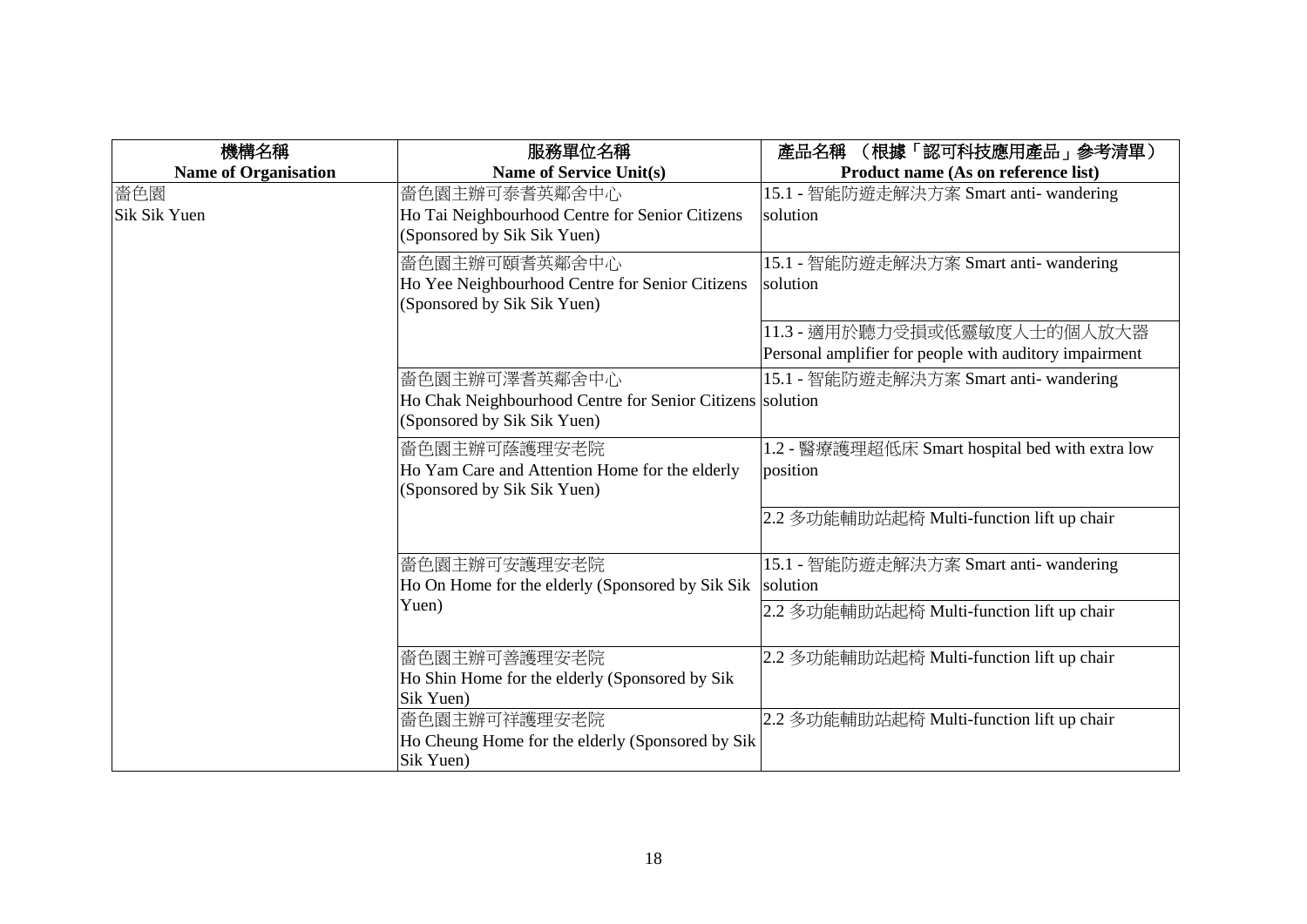| 機構名稱                          | 服務單位名稱                                            | (根據「認可科技應用產品」参考清單)<br>產品名稱                             |
|-------------------------------|---------------------------------------------------|--------------------------------------------------------|
| <b>Name of Organisation</b>   | <b>Name of Service Unit(s)</b>                    | Product name (As on reference list)                    |
| 嗇色園                           | 嗇色園主辦可寧健康服務中心                                     | 12.1 - 機械轉移輔具 Robotic transfer aid                     |
| Sik Sik Yuen                  | Ho Ning Health Care Services Centre (Sponsored    |                                                        |
|                               | by Sik Sik Yuen)                                  |                                                        |
|                               | 嗇色園主辦可寧健康服務中心                                     | 11.3 - 適用於聽力受損或低靈敏度人士的個人放大器                            |
|                               | Ho Ning Health Care Services Centre (Sponsored    | Personal amplifier for people with auditory impairment |
|                               | by Sik Sik Yuen)                                  |                                                        |
|                               | 嗇色園主辦可聚耆英地區中心                                     | 15.1 - 智能防遊走解決方案 Smart anti- wandering                 |
|                               | Ho Chui District Community Centre for Senior      | solution                                               |
|                               | Citizens (Sponsored By Sik Sik Yuen)              |                                                        |
|                               |                                                   | 18.5 - 超短距互動投影機 Ultra short throw interactive          |
|                               |                                                   | projector                                              |
|                               | 嗇色園主辦可慶健康服務中心                                     | 18.15 - 步態和步行訓練儀 Gait and walking trainer              |
|                               | Ho Hing Health Care Services Centre (Sponsored    |                                                        |
|                               | By Sik Sik Yuen)                                  |                                                        |
| 聖恩護老院有限公司                     | 聖恩護老院                                             | 14.1 - 床邊紅外線監察系統 Bedside infrared alarm system         |
| Sing Yan Nursing Home Limited | Sing Yan Nursing Home Limited                     |                                                        |
|                               |                                                   | 17.1 - 智能管理資料系統 Smart Management                       |
|                               |                                                   |                                                        |
| 聖雅各福群會                        | 聖雅各福群會雅明灣畔護養院                                     | 18.20 - 功能性電子模擬訓練系統 The functional                     |
| <b>St. James' Settlement</b>  | St. James' Settlement Scenic Resort (Nuring Home) | electronic stimulation system                          |
|                               | 灣仔長者地區中心                                          | 15.1 - 智能防遊走解決方案 Smart anti- wandering                 |
|                               | Wan Chai District Elderly Community Centre        | solution                                               |
|                               |                                                   | 11.3 - 適用於聽力受損或低靈敏度人士的個人放大器                            |
|                               |                                                   | Personal amplifier for people with auditory impairment |
|                               | 聖雅各福群會 頤在家安老策劃服務                                  | 18.13 - 垂直振動治療儀 Vertical vibration therapy device      |
|                               | St. James' Settlement E-Home Plus                 |                                                        |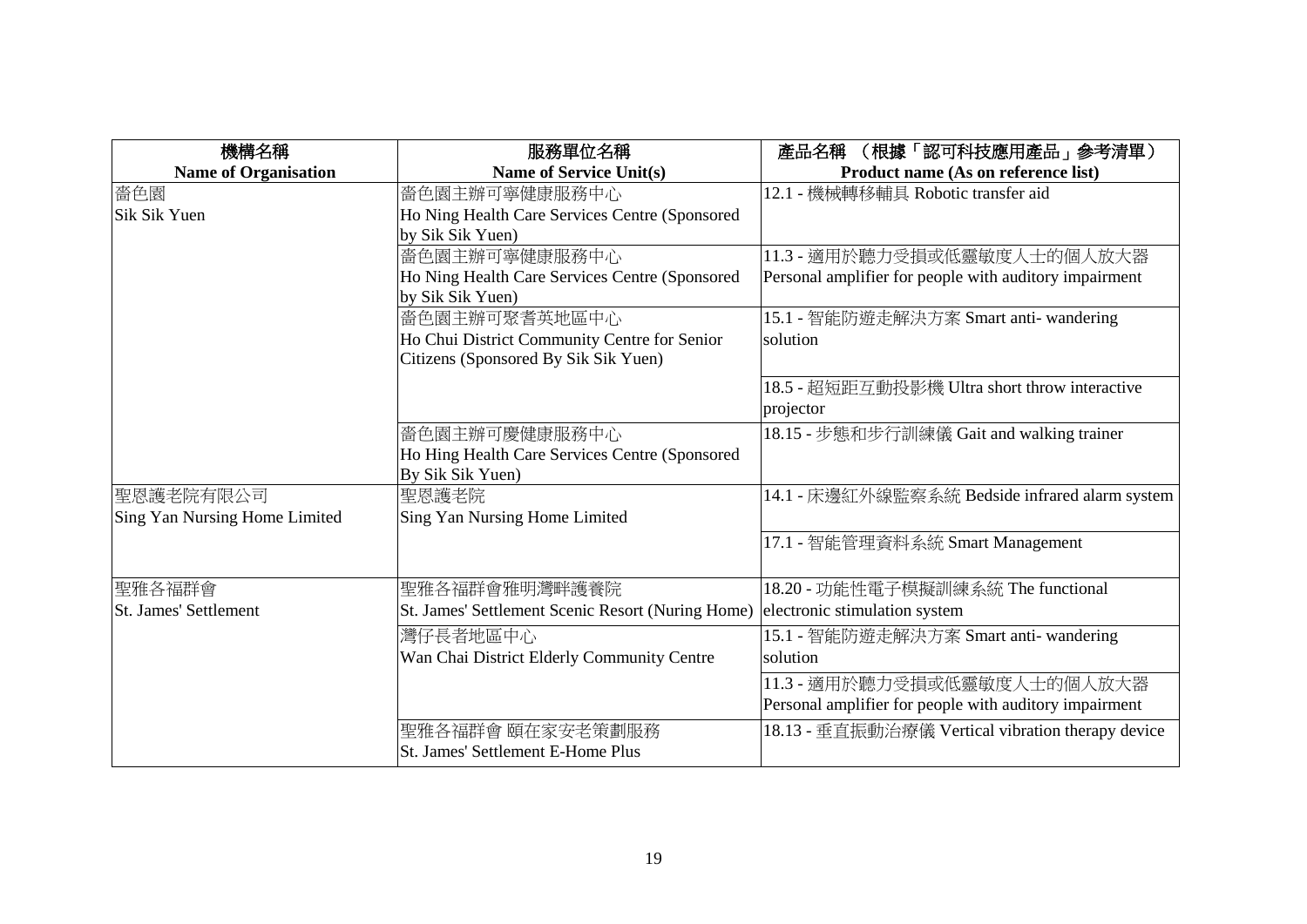| 機構名稱                                | 服務單位名稱                                                                            | (根據「認可科技應用產品」 参考清單)<br>產品名稱                    |
|-------------------------------------|-----------------------------------------------------------------------------------|------------------------------------------------|
| <b>Name of Organisation</b>         | <b>Name of Service Unit(s)</b>                                                    | Product name (As on reference list)            |
| 聖雅各福群會                              | 灣仔健智支援服務中心                                                                        | 15.1 - 智能防遊走解決方案 Smart anti- wandering         |
| <b>St. James' Settlement</b>        | Kin Chi Dementia Care Support Service Centre                                      | solution                                       |
|                                     | (Wanchai)                                                                         |                                                |
| 大角咀安老院有限公司                          | 大角咀安老院有限公司                                                                        | 12.2 - 樓梯機 Electric climber                    |
| Tai Kok Tsui Nursing Home Ltd       | Tai Kok Tsui Nursing Home Ltd                                                     |                                                |
| 得寶護老中心有限公司                          | 得寶護老中心有限公司                                                                        | 15.1 - 智能防遊走解決方案 Smart anti- wandering         |
| Tak Bo Nursing Center Limited       | Tak Bo Nursing Center Limited                                                     | solution                                       |
|                                     |                                                                                   | 18.12 - 互動訓練系統 Interactive training system     |
|                                     |                                                                                   | 18.21 - 實時生物反饋的手部訓練器材 Real-time                |
|                                     |                                                                                   | biofeedback device for hand and arm exercises  |
| 德昌護老中心(葵興分院)有限公司  徳昌護老中心(葵興分院)有限公司  |                                                                                   | 15.1 - 智能防遊走解決方案 Smart anti- wandering         |
|                                     | Tak Cheong Nursing Centre (Kwai Hing Tak Cheong Nursing Centre (Kwai Hing Branch) | solution                                       |
| <b>Branch</b> ) Limited             | Limited                                                                           | 非參考清單項目 Non-reference list item                |
|                                     |                                                                                   |                                                |
| 德安護老之家有限公司                          | 德安護老之家有限公司                                                                        | 10.1 - 互動腳踏單車 Exercise bicycle with physically |
| Tak On Nursing Centre Limited       | Tak On Nursing Centre Limited                                                     | activated screen                               |
|                                     |                                                                                   | 8.1 - 輔助餵食機 Assistive eating device            |
| 德福護老中心                              | 德福護老中心                                                                            | 2.1 - 可傾斜/可調較高度的便椅/淋浴椅 Tilt-in-                |
| <b>Telford Nursing Centre</b>       | <b>Telford Nursing Centre</b>                                                     | space/height adjustable commode/ shower chair  |
| 香港基督教播道會聯會                          | 香港基督教播道會聯會中國基督教播道會美孚長                                                             | 10.3 - 智能互動幕屏 Smart Interactive Device         |
| The Association of Evangelical Free | 者中心                                                                               |                                                |
| Churches of Hong Kong               | The Association of Evangelical Free Churches of                                   |                                                |
|                                     | Hong Kong-E.F.C.C.- Mei Foo Elderly Centre                                        |                                                |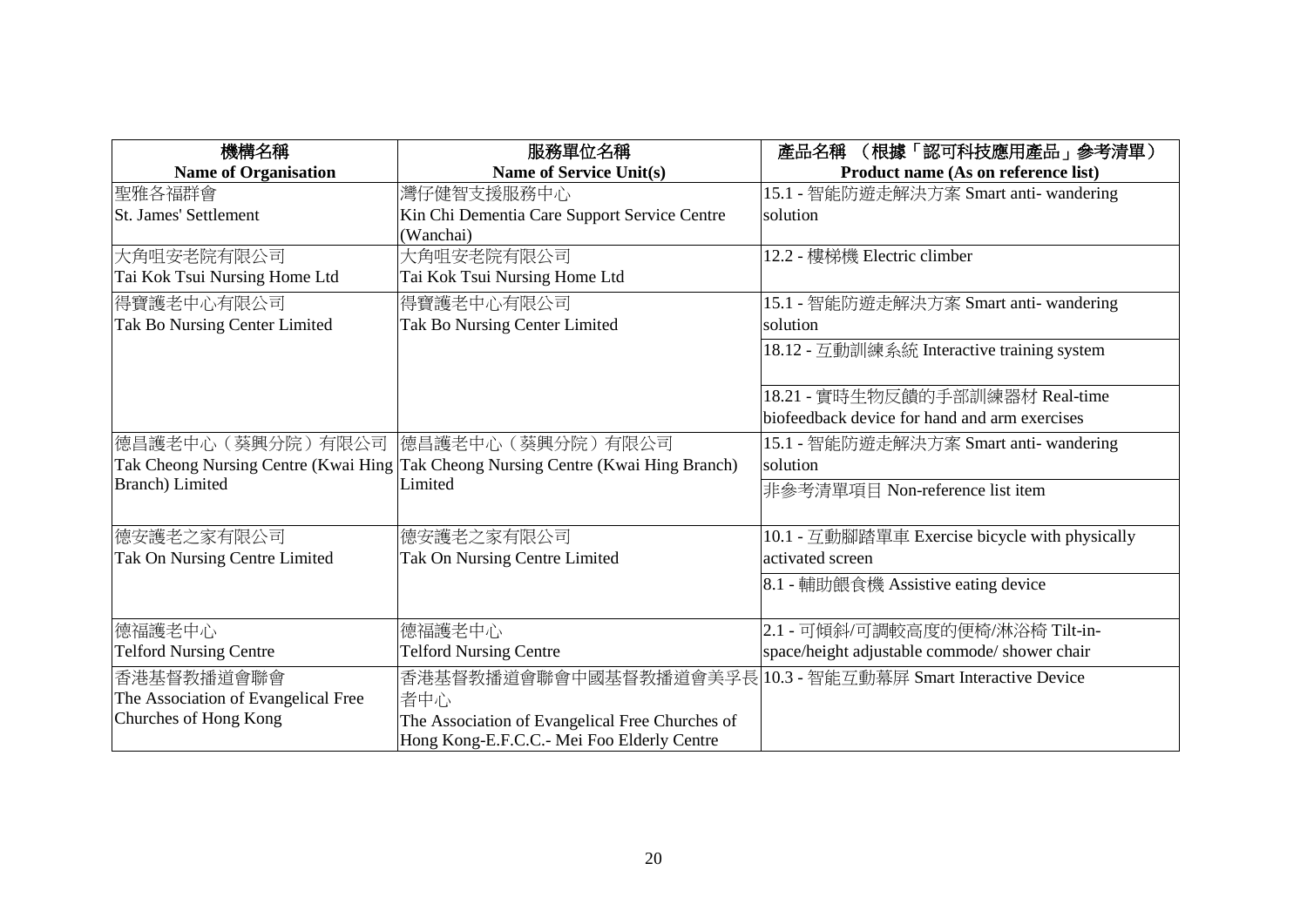| 機構名稱                                | 服務單位名稱                                                  | (根據「認可科技應用產品」参考清單)<br>產品名稱                      |
|-------------------------------------|---------------------------------------------------------|-------------------------------------------------|
| <b>Name of Organisation</b>         | <b>Name of Service Unit(s)</b>                          | Product name (As on reference list)             |
| 中華基督教禮賢會香港區會                        | 禮賢會詩田頤養院                                                | 18.12 - 互動訓練系統 Interactive training system      |
| The Chinese Rhenish Church Hong     | Sze Tian Rhenish Home for the Elderly                   |                                                 |
| Kong Synod                          | 禮賢會詩田頤養院                                                | 非參考清單項目 Non-reference list item                 |
|                                     | Sze Tian Rhenish Home for the Elderly                   |                                                 |
|                                     | 禮賢會王少清頤養院                                               | 18.12 - 互動訓練系統 Interactive training system      |
|                                     | Wong Siu Ching Rhenish Home for the Elderly             |                                                 |
| 香港復康會                               | 香港賽馬會深圳復康會頤康院                                           | 1.1 - 電動輪椅護理床 Electric nursing / wheelchair bed |
| The Hong Kong Society for           | Hong Kong Jockey Club Shenzhen Society for              |                                                 |
| Rehabilitation                      | Rehabilitation Yee Hong Heights                         |                                                 |
|                                     | 香港復康會鄭德炎日間復康護理中心                                        | 18.16 - 平衡訓練系統 Balance training system          |
|                                     | The Hong Kong Society for Rehabilitation Cheng          |                                                 |
|                                     | Tak Yim Day Rehabilitation and Care Centre              |                                                 |
| 九龍樂善堂                               | 樂善堂朱定昌頤養院                                               | 1.2 - 醫療護理超低床 Smart hospital bed with extra low |
| The Lok Sin Tong Benevolent Society | Lok Sin Tong Chu Ting Cheong Home for the aged position |                                                 |
| Kowloon                             | 樂善堂梁銶琚敬老之家                                              | 12.3 - 電動站立換尿片機 Electric Raiser                 |
|                                     | Lok Sin Tong Leung Kau Kui Home for the Elderly         |                                                 |
| 鄰舍輔導會                               | 鄰舍輔導會深水埗康齡社區服務中心                                        | 15.1 - 智能防遊走解決方案 Smart anti- wandering          |
| The Neighbourhood Advice-Action     | The Neighbourhood Advice-Action Council                 | solution                                        |
| Council                             | Shamshuipo District Elderly Community Centre            |                                                 |
|                                     | 鄰舍輔導會東涌綜合服務中心                                           | 15.1 - 智能防遊走解決方案 Smart anti- wandering          |
|                                     | The Neighbourhood Advice-Action Council Tung            | solution                                        |
|                                     | Chung Integrated Services Centre (DECC)                 |                                                 |
|                                     | 鄰舍輔導會馬鞍山鄰里康齡中心                                          | 15.1 - 智能防遊走解決方案 Smart anti- wandering          |
|                                     | The Neighbourhood Advice-Action Council Ma On solution  |                                                 |
|                                     | Shan Neighbourhood Elderly Centre                       |                                                 |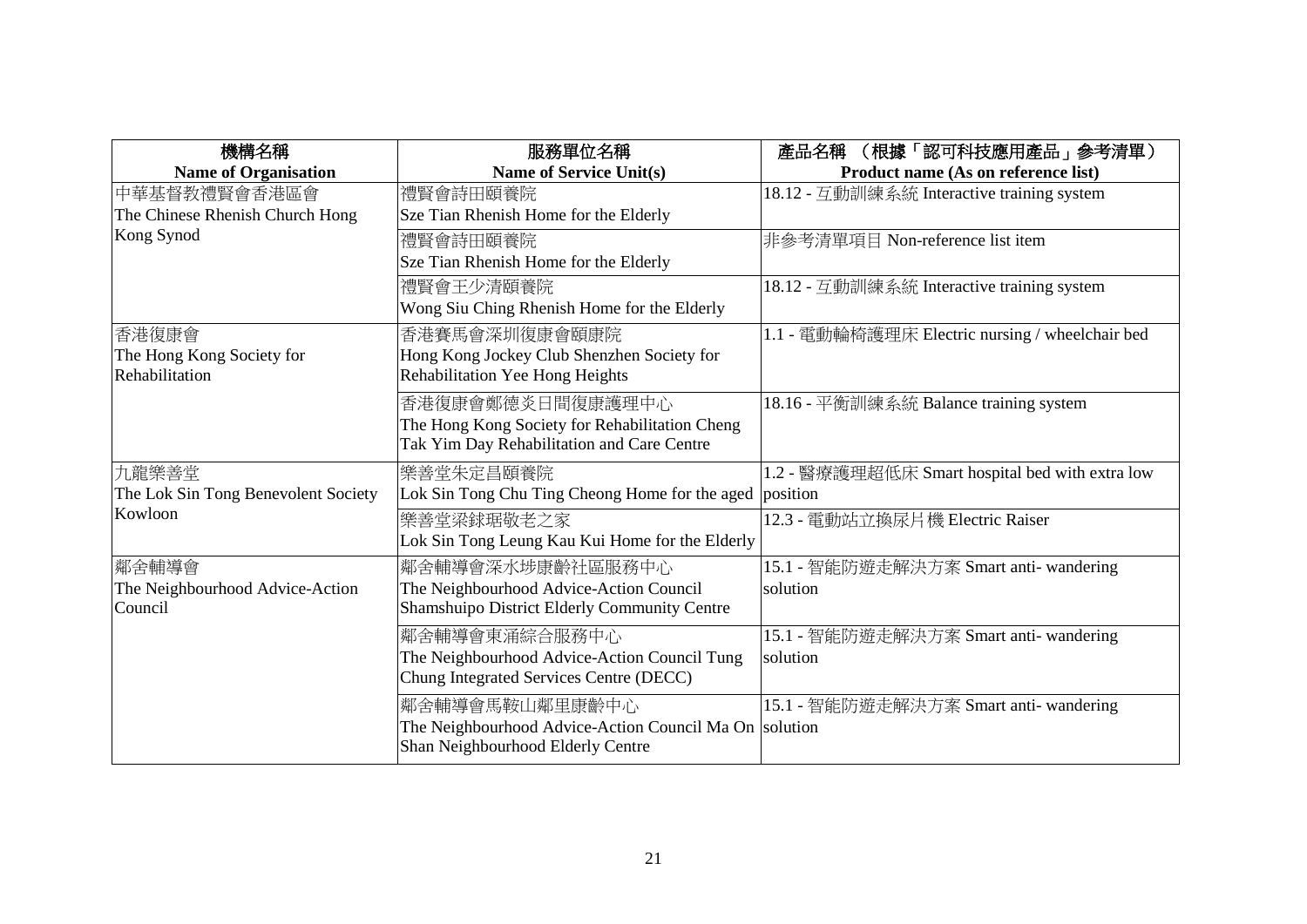| 機構名稱                                | 服務單位名稱                                             | 產品名稱 (根據「認可科技應用產品」參考清單)                           |
|-------------------------------------|----------------------------------------------------|---------------------------------------------------|
| <b>Name of Organisation</b>         | <b>Name of Service Unit(s)</b>                     | Product name (As on reference list)               |
| 鄰舍輔導會                               | 鄰舍輔導會上海總會護理安老院                                     | 17.1 - 智能管理資料系統 Smart Management                  |
| The Neighbourhood Advice-Action     | The Neighbourhood Advice-Action Council            |                                                   |
| Council                             | Shanghai Fratenity Association Care and Attention  |                                                   |
|                                     | Home for The Elderly                               |                                                   |
|                                     | 鄰舍輔導會深水埗區長者社區照顧服務中心                                | 非參考清單項目 Non-reference list item                   |
|                                     | The Neighbourhood Advice-Action Council            |                                                   |
|                                     | Shamshuipo District Community Care Service         |                                                   |
|                                     | Centre                                             |                                                   |
| 救世軍                                 | 救世軍大埔綜合家居照顧服務隊                                     | 23.3 - 遠程醫療互動平台 Remote interactive rehabilitation |
| The Salvation Army                  | The Salvation Army Tai Po Integrated Home Care     | platform                                          |
|                                     | <b>Service Team</b>                                |                                                   |
| 圓玄學院                                | 圓玄護養院暨長者日間護理中心(梨木樹邨)(長                             | 非參考清單項目 Non-reference list item                   |
| The Yuen Yuen Institute             | 者社區照顧服務券試驗計劃下認可服務提供者)                              |                                                   |
|                                     | Yuen Yuen Nursing Home Cum Day Care Centre         |                                                   |
|                                     | For The Elderly (Lei Muk Shue Estate) (CCSV)       |                                                   |
|                                     |                                                    | 18.17 - 主動/被動式手腳訓練器材 Active Passive Trainer       |
|                                     |                                                    | for Upper/and Lower limbs                         |
|                                     |                                                    |                                                   |
| 天天護老中心有限公司                          | 天天護老中心有限公司                                         | 1.2 - 醫療護理超低床 Smart hospital bed with extra low   |
| Tin Tin Home for the Aged Limited   | Tin Tin Home for the Aged Limited                  | position                                          |
| 祥弘發展有限公司                            | 鈞溢(山景)安老院                                          | 1.2 - 醫療護理超低床 Smart hospital bed with extra low   |
| <b>Transwin Development Limited</b> | Granyet (Shan King) Elderly Care Centre            | position                                          |
| 東華三院                                | 東華三院香港西區婦女福利會護養安老院                                 | 10.3 - 智能互動幕屏 Smart Interactive Device            |
| Tung Wah Group of Hospitals         | <b>TWGHs Women's Welfare Club Western District</b> |                                                   |
|                                     | Hong Kong Residential Care Home for the Elderly    |                                                   |
|                                     | 東華三院陳嫺安老院                                          | 18.26 - 水療按摩床 Hydro Massage Table                 |
|                                     | TWGHs Chan Han Home for the Elderly                |                                                   |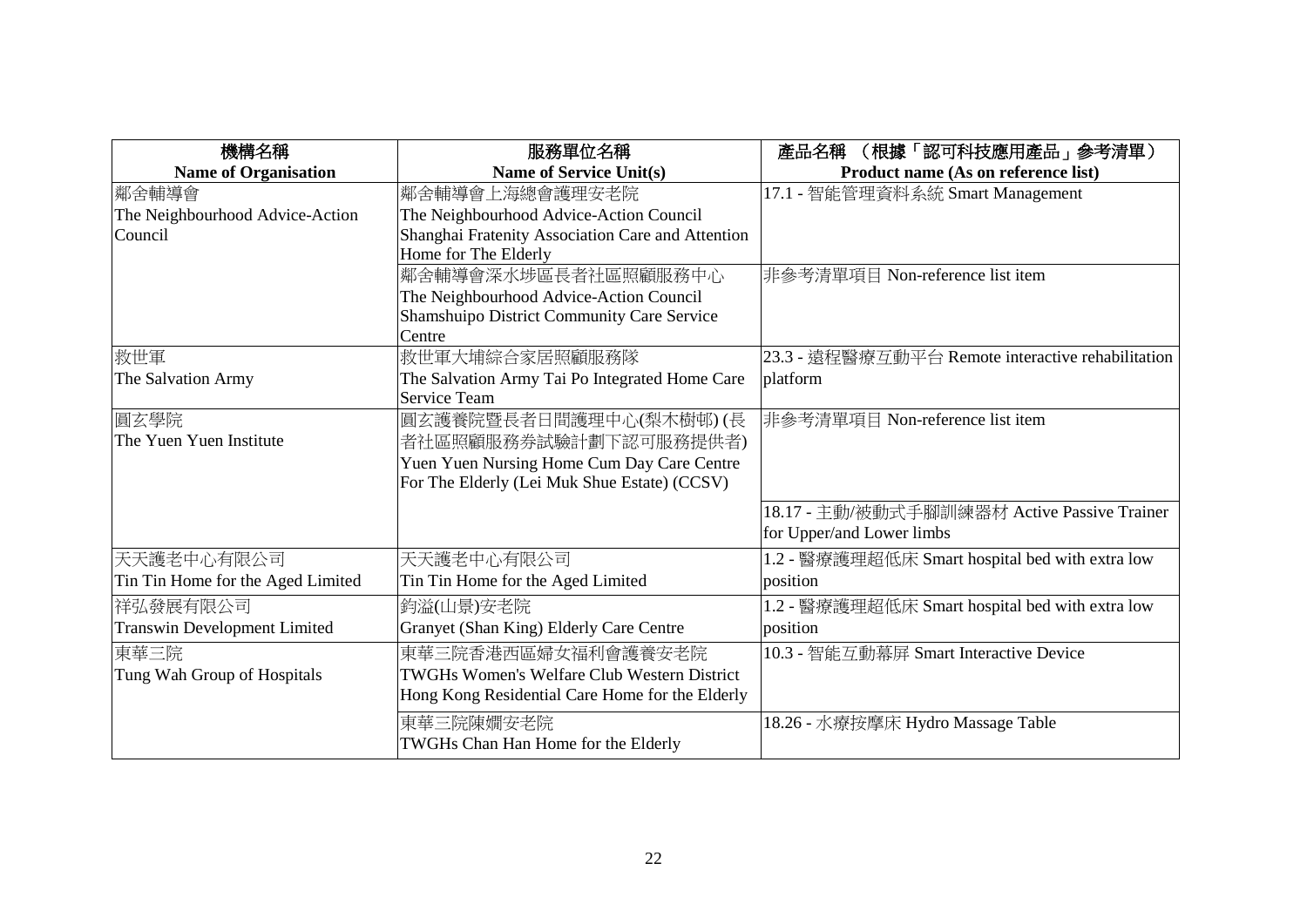| 機構名稱                              | 服務單位名稱                                         | 產品名稱<br>(根據「認可科技應用產品」 参考清單)                          |
|-----------------------------------|------------------------------------------------|------------------------------------------------------|
| <b>Name of Organisation</b>       | <b>Name of Service Unit(s)</b>                 | Product name (As on reference list)                  |
| 東華三院                              | 東華三院許莫德瑜護理安老院                                  | 18.25 -為失語症患者和有吞嚥功能障礙的患者提供生物                         |
| Tung Wah Group of Hospitals       | TWGHs Hui Mok Tak Yu Care and Attention        | 反饋式的吞嚥功能訓練 The biofeedback system that               |
|                                   | Home                                           | provides Dysphasia's patient training and swallowing |
|                                   |                                                | function training                                    |
|                                   | 東華三院羅文壎安老院                                     | 5.2 - 在床淋浴系统 Bed shower system                       |
|                                   | TWGHs Lo Man Huen Home for the Elderly         |                                                      |
|                                   | 東華三院羅王玉文護養院暨日間中心 (護養院)                         | 14.1 - 床邊紅外線監察系統 Bedside infrared alarm system       |
|                                   | TWGHs Lo Wong Yuk Man Nursing Home cum         |                                                      |
|                                   | Day Care Centre (Nursing Home)                 |                                                      |
|                                   |                                                | 18.19 - 智能拍痰背心 Airway clearance vest                 |
|                                   |                                                |                                                      |
| 永安老人健康中心(大角咀)                     | 永安老人健康中心(大角咀)                                  | 12.2 - 樓梯機 Electric climber                          |
| Wing On Home For The Aged         | Wing On Home For The Aged (Tai Kok Tsui)       |                                                      |
| 永安老人健康中心有限公司                      | 永安老人健康中心有限公司                                   | 12.2 - 樓梯機 Electric climber                          |
| Wing On Home For The Aged Limited | Wing On Home For The Aged Limited              |                                                      |
| 仁濟醫院社會服務部                         | 仁濟醫院華懋護理安老院                                    | 非參考清單項目 Non-reference list item                      |
| Yan Chai Hospital Social Services | Yan Chai Hospital Chinachem Care and Attention |                                                      |
| Department                        | Home                                           |                                                      |
|                                   | 仁濟醫院藝進同學會護理安老院                                 | 20.1 - 身體成分分析儀 Body composition analyser             |
|                                   | Yan Chai Hospital Artiste Training Alumni      |                                                      |
|                                   | <b>Association Care and Attention Home</b>     |                                                      |
|                                   | 仁濟醫院錢曼娟安老院                                     | 非參考清單項目 Non-reference list item                      |
|                                   | Yan Chai Hospital Tsin Man Kuen Elderly Home   |                                                      |
|                                   | 仁濟醫院方若愚長者鄰舍中心                                  | 18.12 - 互動訓練系統 Interactive training system           |
|                                   | Yan Chai Hospital Fong Yock Yee Neighbourhood  |                                                      |
|                                   | <b>Elderly Centre</b>                          |                                                      |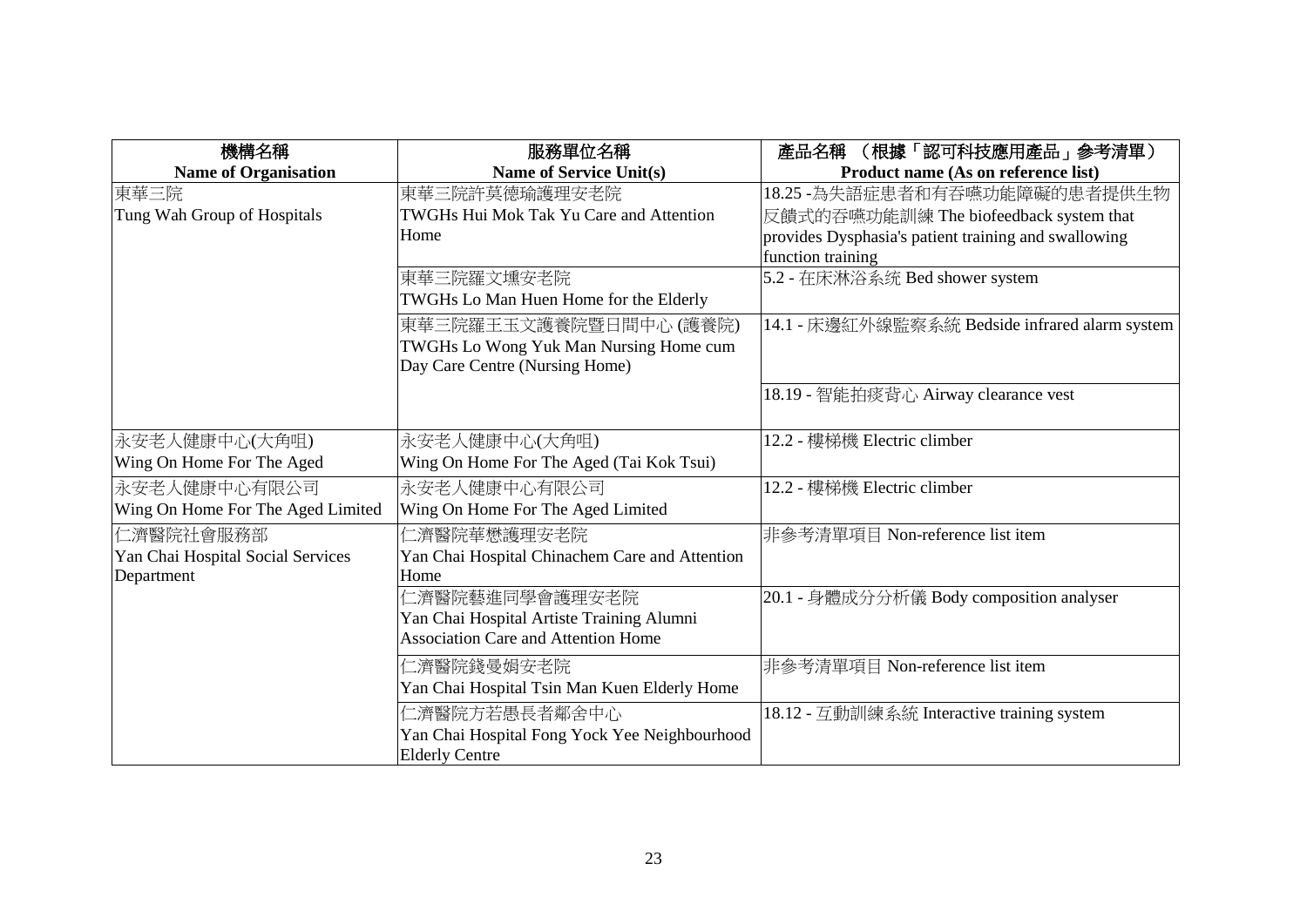| 機構名稱                              | 服務單位名稱                                                                      | 產品名稱<br>(根據「認可科技應用產品」参考清單)                     |
|-----------------------------------|-----------------------------------------------------------------------------|------------------------------------------------|
| <b>Name of Organisation</b>       | <b>Name of Service Unit(s)</b>                                              | Product name (As on reference list)            |
| 二濟醫院社會服務部                         | 二濟醫院方若愚長者鄰舍中心                                                               | 18.20 - 功能性電子模擬訓練系統 The functional             |
| Yan Chai Hospital Social Services | Yan Chai Hospital Fong Yock Yee Neighbourhood                               | electronic stimulation system                  |
| Department                        | <b>Elderly Centre</b>                                                       | 非參考清單項目 Non-reference list item                |
|                                   | 二濟醫院鄧碧雲紀念長者鄰舍中心                                                             | 18.12 - 互動訓練系統 Interactive training system     |
|                                   | Yan Chai Hospital Tang Bik Wan Memorial                                     |                                                |
|                                   | Neighbourhood Elderly Centre                                                | 18.12 - 互動訓練系統 Interactive training system     |
|                                   |                                                                             | 非參考清單項目 Non-reference list item                |
|                                   | 仁濟醫院嚴徐玉珊卓智中心                                                                | 18.5 - 超短距互動投影機 Ultra short throw interactive  |
|                                   | Yan Chai Hospital Yim Tsui Yuk Shan Active                                  | projector                                      |
|                                   | <b>Mind Centre</b>                                                          |                                                |
|                                   | 仁濟醫院尹成紀念老人日間護理中心                                                            | 18.12 - 互動訓練系統 Interactive training system     |
|                                   | Yan Chai Hospital Wan Shing Memorial Day Care                               |                                                |
|                                   | Centre for the Elderly                                                      | 非參考清單項目 Non-reference list item                |
|                                   | 二濟醫院長者社區照顧服務<br>Yan Chai Hospital Community Care Service for the<br>Elderly | 18.12 - 互動訓練系統 Interactive training system     |
|                                   | 二濟醫院蓬瀛仙館睦鄰社區服務中心                                                            | 10.1 - 互動腳踏單車 Exercise bicycle with physically |
|                                   | Yan Chai Hospital Fung Ying Seen Koon Integrated activated screen           |                                                |
|                                   | <b>Community Development Centre</b>                                         |                                                |
|                                   |                                                                             | 18.12 - 互動訓練系統 Interactive training system     |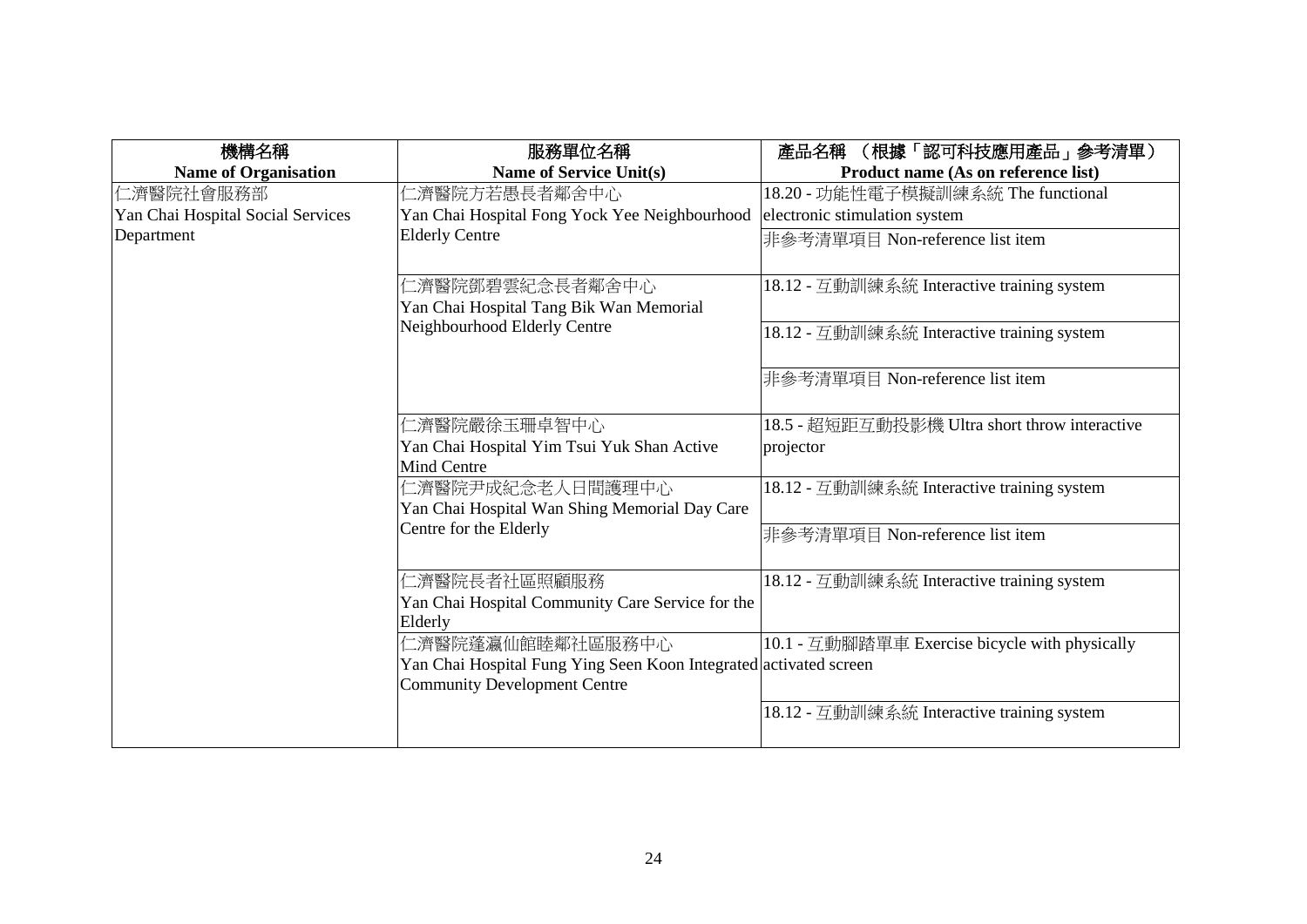| 機構名稱                              | 服務單位名稱                                                            | 產品名稱<br>(根據「認可科技應用產品」参考清單)                 |
|-----------------------------------|-------------------------------------------------------------------|--------------------------------------------|
| <b>Name of Organisation</b>       | <b>Name of Service Unit(s)</b>                                    | Product name (As on reference list)        |
| 仁濟醫院社會服務部                         | 二濟醫院蓬瀛仙館睦鄰社區服務中心                                                  | 非參考清單項目 Non-reference list item            |
| Yan Chai Hospital Social Services | Yan Chai Hospital Fung Ying Seen Koon Integrated                  |                                            |
| Department                        | Community Development Centre                                      |                                            |
|                                   | 二濟醫院曾榮夫人長者鄰舍中心                                                    | 18.12 - 互動訓練系統 Interactive training system |
|                                   | Yan Chai Hospital Mrs Tsang Wing Neighbourhood                    |                                            |
|                                   | <b>Elderly Centre</b>                                             | 非參考清單項目 Non-reference list item            |
|                                   |                                                                   |                                            |
|                                   | 二濟醫院蓬瀛仙館聯和睦鄰社區服務中心                                                | 23.1 - 智能復康系統 Smart Rehabilitation System  |
|                                   | Yan Chai Hospital Fung Ying Seen Koon Luen Wo                     |                                            |
|                                   | Integrated Community Development Centre                           |                                            |
|                                   |                                                                   |                                            |
|                                   | 仁濟醫院楊溫先生夫人長者鄰舍中心                                                  | 18.12 - 互動訓練系統 Interactive training system |
|                                   | Yan Chai Hospital Mr & Mrs Yeung Wan                              |                                            |
|                                   | Neighbourhood Elderly Centre                                      | 18.12 - 互動訓練系統 Interactive training system |
|                                   |                                                                   |                                            |
|                                   | 仁濟醫院朱佩音老人中心                                                       | 18.12 - 互動訓練系統 Interactive training system |
|                                   | Yan Chai Hospital Mrs Annie Chan Social Centre                    |                                            |
|                                   | for the Elderly                                                   | 非參考清單項目 Non-reference list item            |
|                                   |                                                                   |                                            |
|                                   |                                                                   | 非參考清單項目 Non-reference list item            |
|                                   | 仁濟醫院吳王依雯長者鄰舍中心                                                    |                                            |
|                                   | Yan Chai Hospital Ng Wong Yee Man<br>Neighbourhood Elderly Centre |                                            |
|                                   |                                                                   | 非參考清單項目 Non-reference list item            |
|                                   | 仁濟醫院尹成紀念老人中心                                                      |                                            |
|                                   | Yan Chai Hospital Wan Shing Memorial Social                       |                                            |
|                                   | Centre for the Elderly                                            |                                            |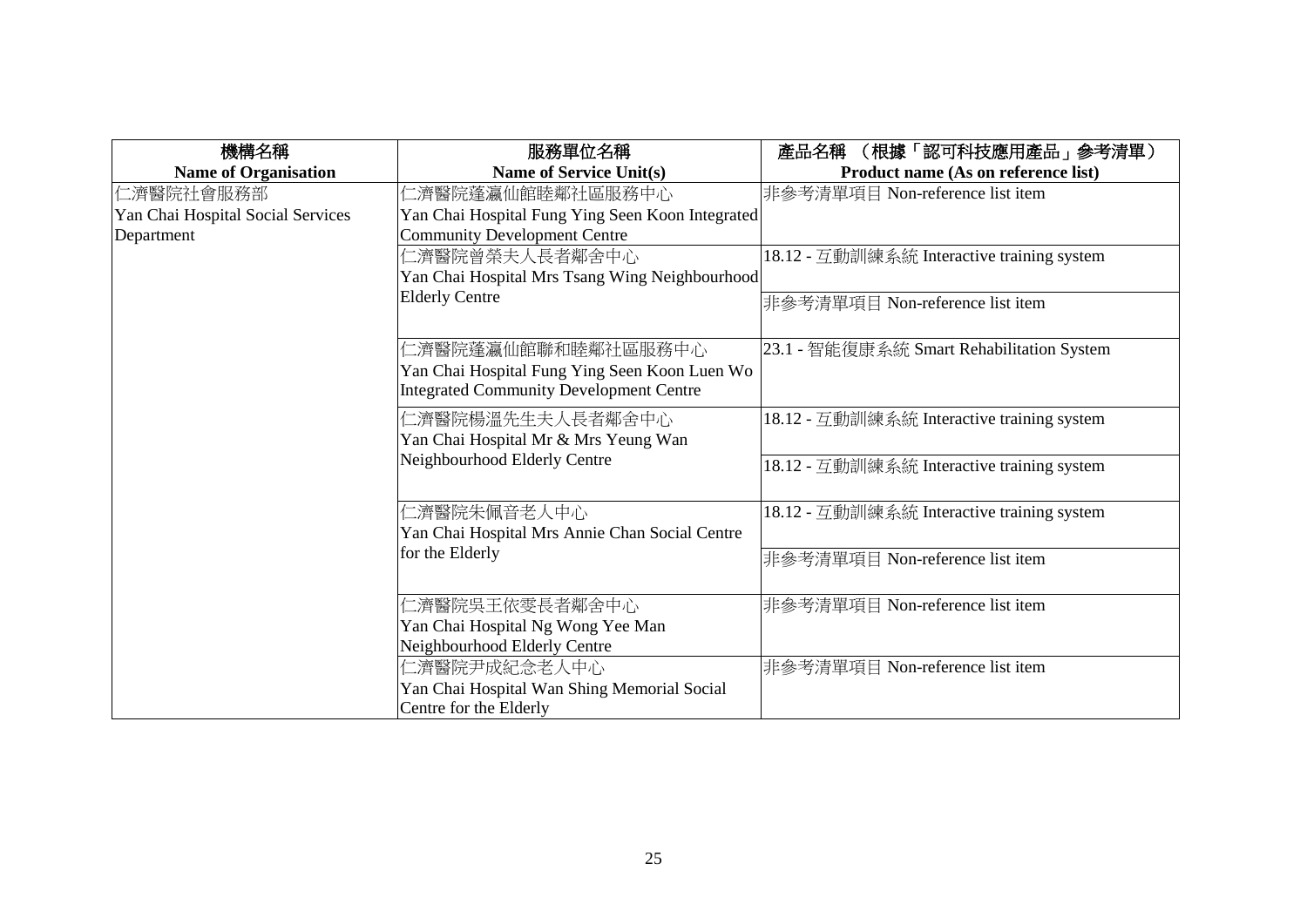| 機構名稱                              | 服務單位名稱                                                  | (根據「認可科技應用產品」 参考清單)<br>產品名稱                 |
|-----------------------------------|---------------------------------------------------------|---------------------------------------------|
| <b>Name of Organisation</b>       | <b>Name of Service Unit(s)</b>                          | Product name (As on reference list)         |
| 仁濟醫院社會服務部                         | 仁濟醫院王華湘王余家潔長者日間護理中心                                     | 非參考清單項目 Non-reference list item             |
| Yan Chai Hospital Social Services | Yan Chai Hospital Wong Wha San Wong Yee Jar             |                                             |
| Department                        | Jat Day Care Centre For the Elderly                     |                                             |
|                                   | 仁濟樂在家有限公司                                               | 非參考清單項目 Non-reference list item             |
|                                   | Yan Chai Happy Home Living Limited                      |                                             |
|                                   |                                                         | 非參考清單項目 Non-reference list item             |
|                                   |                                                         |                                             |
| 仁愛護老院第一分院                         | 仁愛護老院第一分院                                               | 12.2 - 樓梯機 Electric climber                 |
| Yan Oi Nursing Home No. 1 Branch  | Yan Oi Nursing Home No. 1 Branch                        |                                             |
| 仁愛堂                               | 仁愛堂(屯門區)長者社區照顧服務券日間護理單 17.1 - 智能管理資料系統 Smart Management |                                             |
| Yan Oi Tong                       | 位                                                       |                                             |
|                                   | Yan Oi Tong (Tuen Mun) Community Care Service           |                                             |
|                                   | Voucher for the Elderly - Day Care Unit                 |                                             |
|                                   | 仁愛堂彭鴻樟長者鄰舍中心                                            | 17.1 - 智能管理資料系統 Smart Management            |
|                                   | Yan Oi Tong Pang Hung Cheung Neighbourhood              |                                             |
|                                   | <b>Elderly Centre</b>                                   |                                             |
|                                   | 仁愛堂吳金玉紀念長者鄰舍中心                                          | 17.1 - 智能管理資料系統 Smart Management            |
|                                   | Yan Oi Tong Ng Kam Yuk Memorial                         |                                             |
|                                   | Neighbourhood Elderly Centre                            |                                             |
|                                   | 仁愛堂台山商會長者鄰舍中心                                           | 17.1 - 智能管理資料系統 Smart Management            |
|                                   | Yan Oi Tong Hong Kong Toi Shan Association              |                                             |
|                                   | Neighbourhood Elderly Centre                            |                                             |
| 循道衛理楊震社會服務處                       | 彩虹長者綜合服務中心 (長者地區中心)                                     | 18.17 - 主動/被動式手腳訓練器材 Active Passive Trainer |
| Yang Memorial Methodist Social    | Choi Hung Community Centre for Senior Citizens          | for Upper/and Lower limbs                   |
| Service                           | (District Elderly Community Centre)                     |                                             |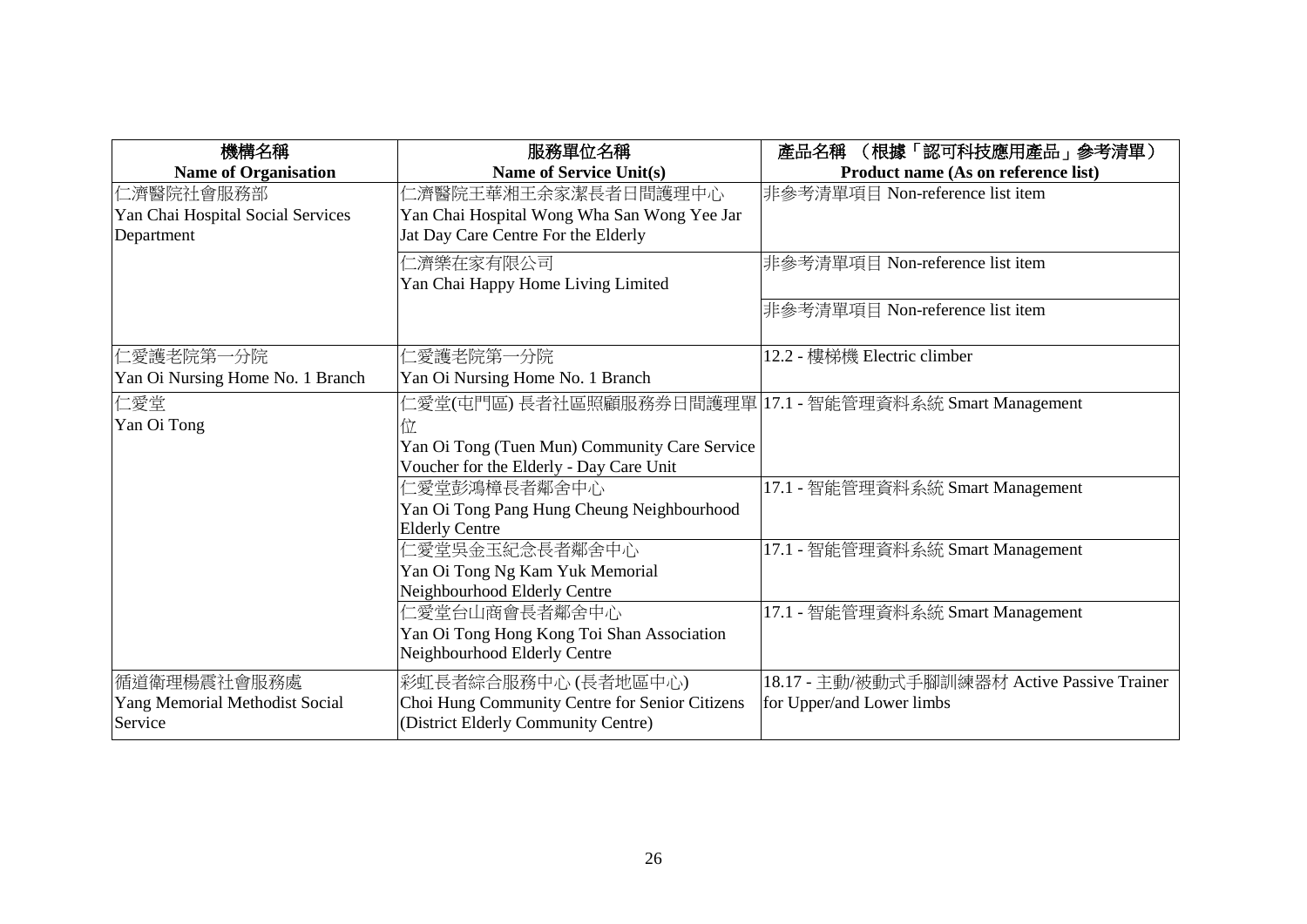| 機構名稱                                  | 服務單位名稱                                         | 產品名稱 (根據「認可科技應用產品」參考清單)                     |
|---------------------------------------|------------------------------------------------|---------------------------------------------|
| <b>Name of Organisation</b>           | Name of Service Unit(s)                        | Product name (As on reference list)         |
| 循道衛理楊震社會服務處                           | 深水埗護養院暨日間護理服務 (護養院)                            | 23.1 - 智能復康系統 Smart Rehabilitation System   |
| <b>Yang Memorial Methodist Social</b> | Sham Shui Po Nursing Home cum Day Care         |                                             |
| Service                               | Service (Nursing Home)                         |                                             |
|                                       | 深水埗護養院暨日間護理服務(日間護理服務)                          | [23.1 - 智能復康系統 Smart Rehabilitation System  |
|                                       | Sham Shui Po Nursing Home cum Day Care         |                                             |
|                                       | Service (Day Care Service)                     |                                             |
|                                       | 喜安居·九龍西長者社區照顧服務                                | [23.1 - 智能復康系統 Smart Rehabilitation System  |
|                                       | West Kowloon Community Care Service            |                                             |
|                                       | 彩虹長者綜合服務中心(日間護理服務)                             | 18.17 - 主動/被動式手腳訓練器材 Active Passive Trainer |
|                                       | Choi Hung Community Centre for Senior Citizens | for Upper/and Lower limbs                   |
|                                       | (Day Care Service)                             |                                             |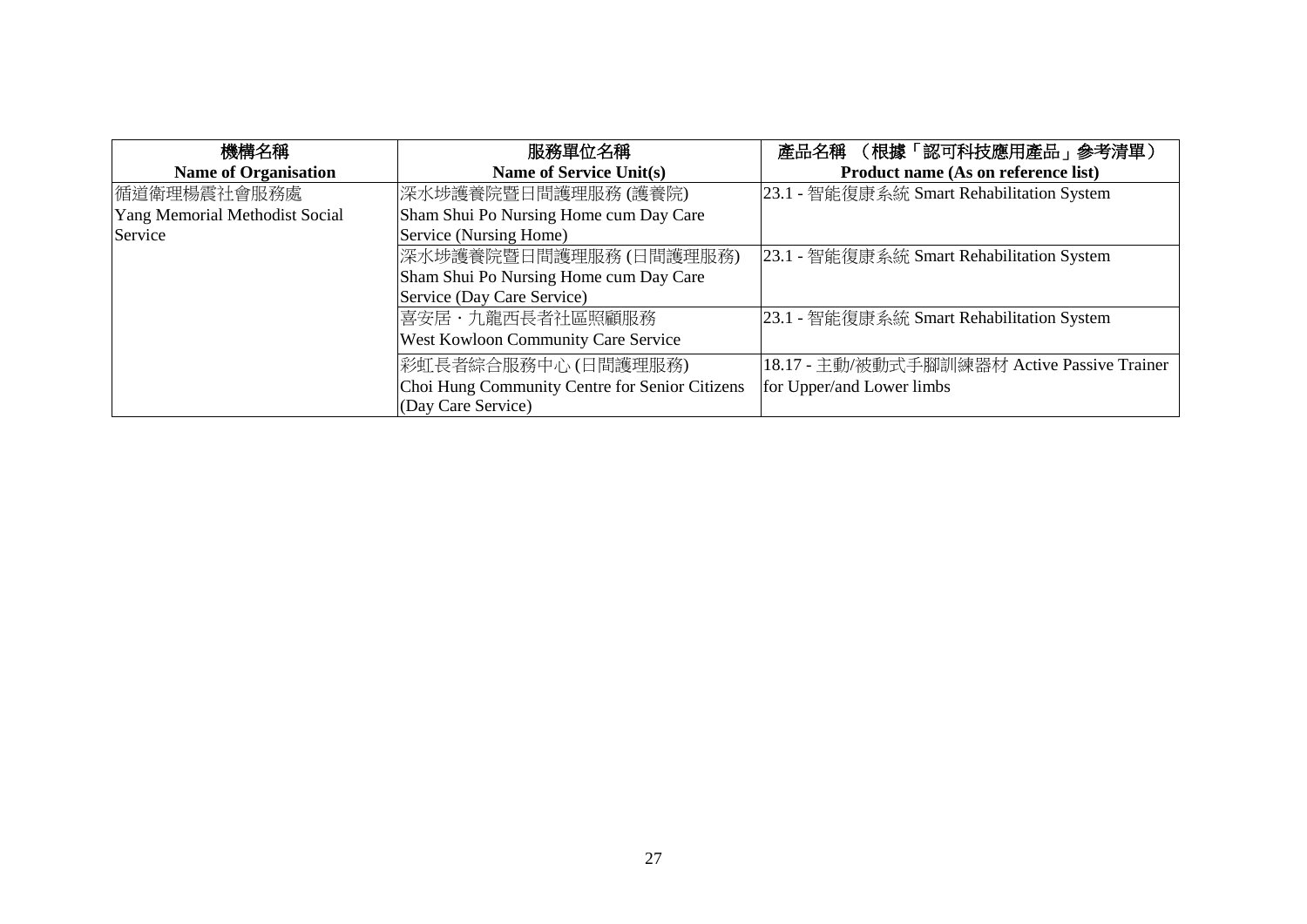## 康復服務 **Rehabilitation Services**

| 機構名稱                              | 服務單位名稱                                                                                                                  | 產品名稱<br>(根據「認可科技應用產品」参考清單)                                      |
|-----------------------------------|-------------------------------------------------------------------------------------------------------------------------|-----------------------------------------------------------------|
| <b>Name of Organisation</b>       | <b>Name of Service Unit(s)</b>                                                                                          | Product name (As on reference list)                             |
| 仁濟醫院社會服務部                         | 仁濟醫院上環復康服務中心                                                                                                            | 14.1 - Bedside infrared alarm system 床邊紅外線監察系統                  |
| Yan Chai Hospital Social Services | Yan Chai Hospital Sheung Wan Rehabilitation                                                                             | 18.17 - Active Passive Trainer for Upper/ and Lower limbs $\pm$ |
| Department                        | <b>Services Centre</b>                                                                                                  | 動-被動式手腳訓練器材                                                     |
|                                   | 仁濟醫院地區支援中心(大埔)                                                                                                          | 18.17 - Active Passive Trainer for Upper/ and Lower limbs $\pm$ |
|                                   | Yan Chai Hospital District Support Centre (Tai Po)                                                                      | 動-被動式手腳訓練器材                                                     |
|                                   |                                                                                                                         | 18.21 - Real-time biofeedback device for hand and arm           |
|                                   |                                                                                                                         | exercises 實時生物反饋的手部訓練器材                                         |
|                                   | 仁濟醫院何德心伉儷輔助宿舍                                                                                                           | 18.11 - Virtual reality rehabilitation with biofeedback 有生物     |
|                                   | Yan Chai Hospital Mr. & Mrs. Ho Tak Sum                                                                                 | 反饋的虛擬現實復康系統                                                     |
|                                   | <b>Supported Hostel</b>                                                                                                 | 18.17 - Active Passive Trainer for Upper/ and Lower limbs $\pm$ |
|                                   |                                                                                                                         | 動-被動式手腳訓練器材                                                     |
|                                   | 仁濟醫院香港佛光協會展能中心暨宿舍(1)                                                                                                    | 12.1 - Robotic transfer aid 機械轉移輔具                              |
|                                   | Yan Chai Hospital Buddha Light Association of<br>Hong Kong Day Activity Centre cum Hostel for<br>Mentally Handicapped I | 14.1 - Bedside infrared alarm system 床邊紅外線監察系統                  |
|                                   |                                                                                                                         | 18.17 - Active Passive Trainer for Upper/ and Lower limbs $\pm$ |
|                                   |                                                                                                                         | 動-被動式手腳訓練器材                                                     |
|                                   | 仁濟醫院香港佛光協會展能中心暨宿舍(2)                                                                                                    | 14.1 - Bedside infrared alarm system 床邊紅外線監察系統                  |
|                                   | Yan Chai Hospital Buddha Light Association of                                                                           |                                                                 |
|                                   | Hong Kong Day Activity Centre cum Hostel for                                                                            |                                                                 |
|                                   | Mentally Handicapped II                                                                                                 | 18.21 - Real-time biofeedback device for hand and arm           |
|                                   | 仁濟醫院梨木樹彩悠軒                                                                                                              | exercises 實時生物反饋的手部訓練器材                                         |
|                                   | Yan Chai Hospital Lei Muk Shue Rainbow Court                                                                            |                                                                 |
|                                   |                                                                                                                         | 18.23 - Virtual Reality-based Rehabilitation System 虛擬實境        |
|                                   |                                                                                                                         | 康復訓練系統                                                          |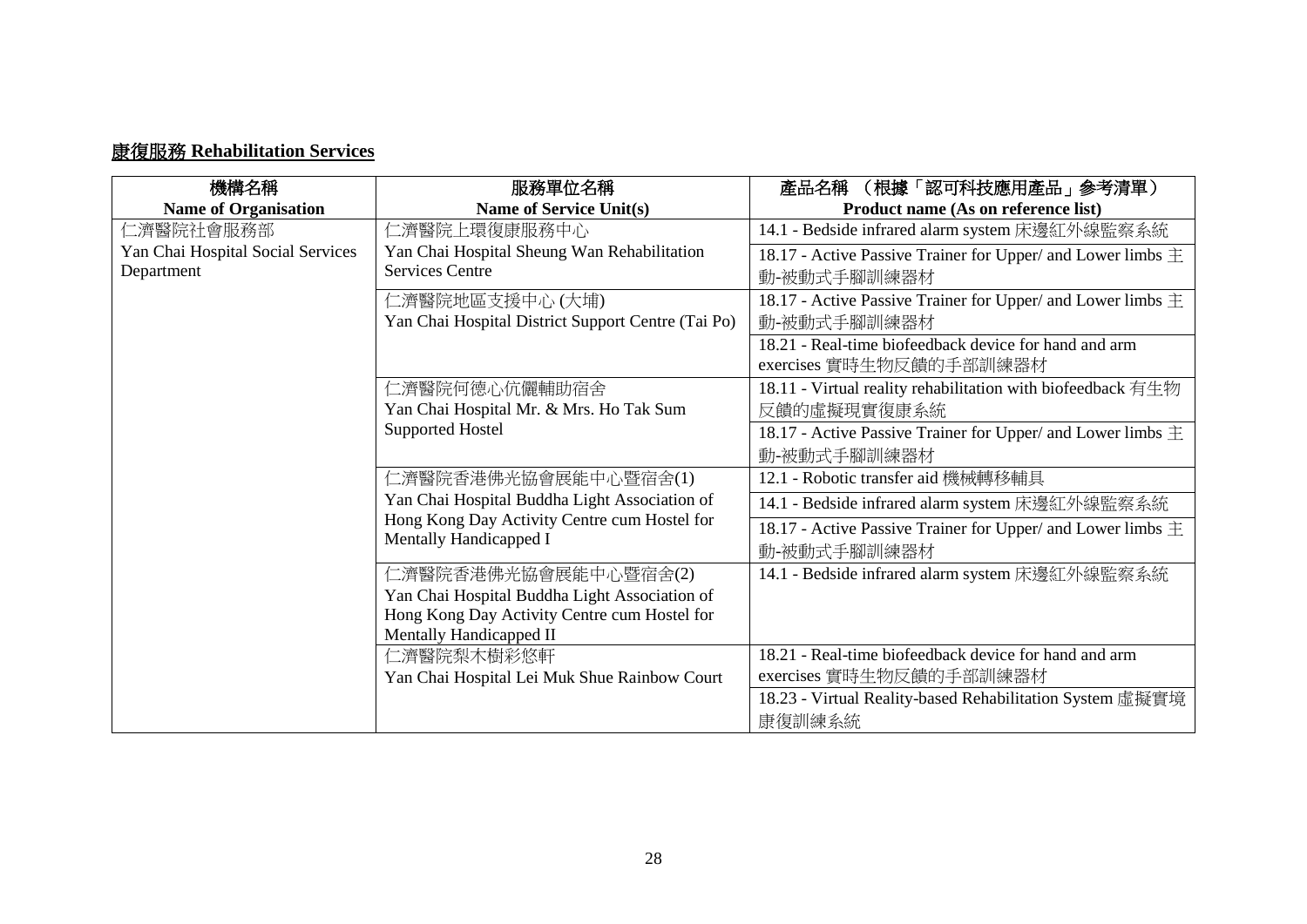| 機構名稱                              | 服務單位名稱                                         | (根據「認可科技應用產品」参考清單)<br>產品名稱                                      |
|-----------------------------------|------------------------------------------------|-----------------------------------------------------------------|
| <b>Name of Organisation</b>       | <b>Name of Service Unit(s)</b>                 | Product name (As on reference list)                             |
| 仁濟醫院社會服務部                         | 仁濟醫院第三十五屆董事局長青輔助宿舍                             | 18.17 - Active Passive Trainer for Upper/ and Lower limbs $\pm$ |
| Yan Chai Hospital Social Services | Yan Chai Hospital 35th Term Board of Directors | 動-被動式手腳訓練器材                                                     |
| Department                        | <b>Cheung Ching Supported Hostel</b>           |                                                                 |
| 匡智會                               | 匡智粉嶺綜合復康中心 (HSMH)                              | 14.1 - Bedside infrared alarm system 床邊紅外線監察系統                  |
| Hong Chi Association              | Hong Chi Fanling Integrative Rehabilitation    |                                                                 |
|                                   | Complex (HSMH)                                 |                                                                 |
| 安明集團有限公司                          | 柏齡護理院                                          | 14 - Bed monitoring system (病人床邊監察系統)                           |
| <b>Onfair Holdings Ltd</b>        | <b>Parklane Rehabilitation Home</b>            | 17.1 - Smart Management 智能管理資料系統                                |
| 竹園區神召會                            | 竹園區神召會康樂宿舍                                     | 9.2 - Smart toilet seat 智能廁板                                    |
| Pentecostal Church of Hong Kong   | Pentecostal Church of Hong Kong Hostel         |                                                                 |
| 扶康會                               | 天水圍地區支援中心                                      | 18.2 - Smart table/ Smart floor/ Smart projector 智能桌/智能         |
| Fu Hong Society                   | Tin Shui Wai District Support Centre           | 地板/智能投影儀                                                        |
|                                   | 康晴天地                                           | 17.1 - Smart Management 智能管理資料系統                                |
|                                   | <b>Sunrise Centre</b>                          |                                                                 |
|                                   | 潔康之家                                           | 12.1 - Robotic transfer aid 機械轉移輔具                              |
|                                   | Kit Hong Home                                  |                                                                 |
|                                   | 澤安成人訓練中心                                       | 18.12 - Interactive training system 互動訓練系統                      |
|                                   | <b>Chak On Adult Training Centre</b>           |                                                                 |
| 協康會                               | 協康會上海總會油麗中心 (早期教育及訓練中                          | 非參考清單項目 Non-reference list item                                 |
| Heep Hong Society                 | 心)                                             |                                                                 |
|                                   | Heep Hong Society SFA Yau Lai Centre (Early    |                                                                 |
|                                   | <b>Education and Training Centre)</b>          |                                                                 |
|                                   | 協康會大口環中心 (早期教育及訓練中心)                           | 非參考清單項目 Non-reference list item                                 |
|                                   | Heep Hong Society Sandy Bay Centre (Early      |                                                                 |
|                                   | <b>Education and Training Centre)</b>          |                                                                 |
|                                   | 協康會大窩口中心 (早期教育及訓練中心)                           | 非參考清單項目 Non-reference list item                                 |
|                                   | Heep Hong Society Tai Wo Hau Centre (Early     |                                                                 |
|                                   | <b>Education and Training Centre)</b>          |                                                                 |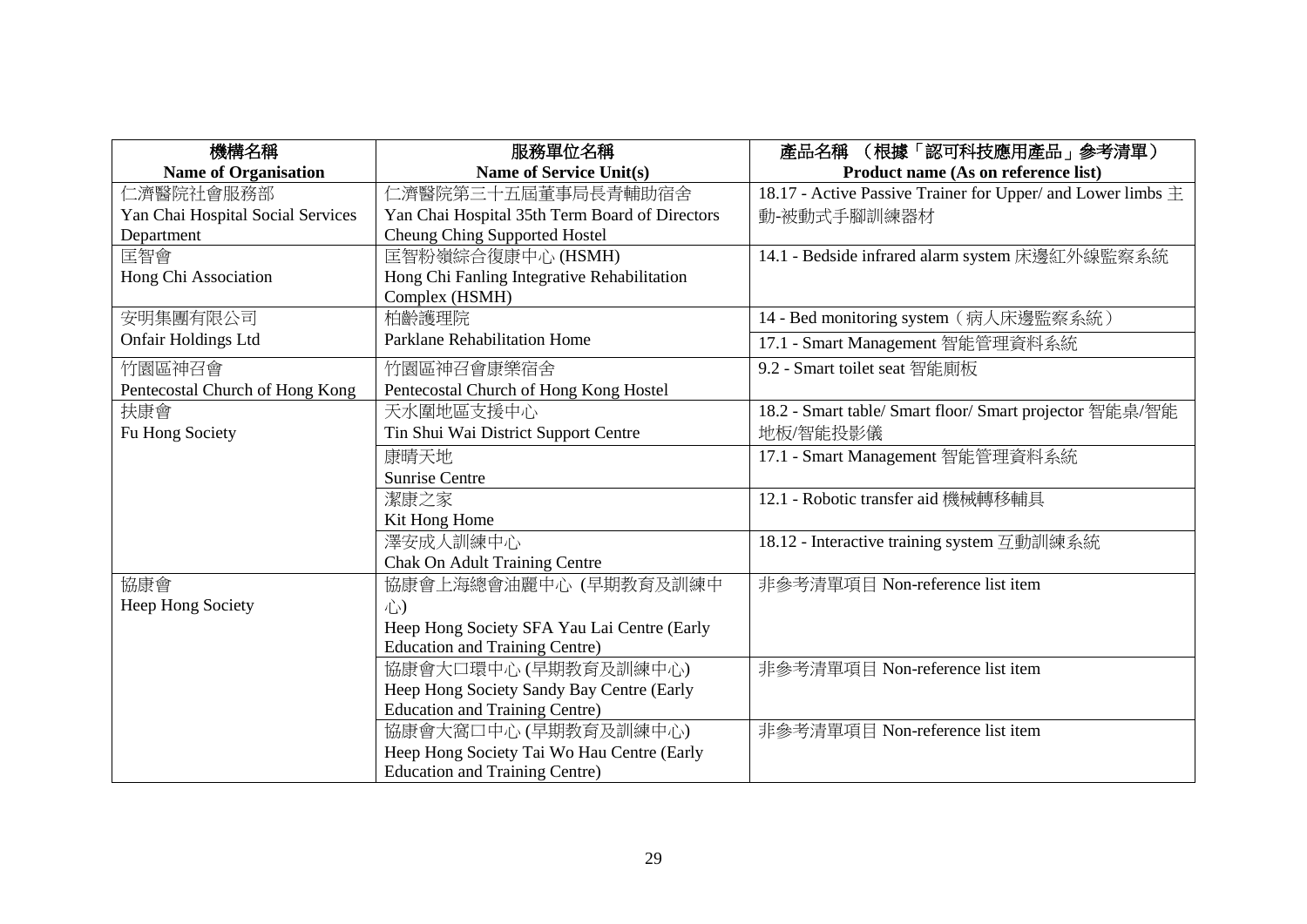| 機構名稱                        | 服務單位名稱                                           | (根據「認可科技應用產品」参考清單)<br>產品名稱                                 |
|-----------------------------|--------------------------------------------------|------------------------------------------------------------|
| <b>Name of Organisation</b> | <b>Name of Service Unit(s)</b>                   | Product name (As on reference list)                        |
| 協康會                         | 協康會大窩口中心 (早期教育及訓練中心)                             | 18.4 - Multi-function coordination and agility trainer 多功能 |
| Heep Hong Society           | Heep Hong Society Tai Wo Hau Centre (Early       | 協調和敏捷性培訓儀                                                  |
|                             | <b>Education and Training Centre)</b>            |                                                            |
|                             | 協康會天平中心 (特殊幼兒中心)                                 | 非參考清單項目 Non-reference list item                            |
|                             | Heep Hong Society Tin Ping Centre (Special Child | 18.4 - Multi-function coordination and agility trainer 多功能 |
|                             | Care Centre)                                     | 協調和敏捷性培訓儀                                                  |
|                             | 協康會水邊圍中心 (特殊幼兒中心)                                | 非參考清單項目 Non-reference list item                            |
|                             | Heep Hong Society Shui Pin Wai Centre (Special   |                                                            |
|                             | Child Care Centre)                               |                                                            |
|                             | 協康會王石崇傑中心 (特殊幼兒中心)                               | 非參考清單項目 Non-reference list item                            |
|                             | Heep Hong Society Mary Wong Centre (Special      |                                                            |
|                             | Child Care Centre)                               |                                                            |
|                             | 協康會白田中心 (早期教育及訓練中心)                              | 非參考清單項目 Non-reference list item                            |
|                             | Heep Hong Society Pak Tin Centre (Early          | 18.4 - Multi-function coordination and agility trainer 多功能 |
|                             | <b>Education and Training Centre)</b>            | 協調和敏捷性培訓儀                                                  |
|                             | 協康會東涌中心 (特殊幼兒中心)                                 | 非參考清單項目 Non-reference list item                            |
|                             | Heep Hong Society Tung Chung Centre (Special     | 18.4 - Multi-function coordination and agility trainer 多功能 |
|                             | Child Care Centre)                               | 協調和敏捷性培訓儀                                                  |
|                             | 協康會長沙灣中心 (特殊幼兒中心)                                | 非參考清單項目 Non-reference list item                            |
|                             | Heep Hong Society Cheung Sha Wan Centre          |                                                            |
|                             | (Special Child Care Centre)                      |                                                            |
|                             | 協康會長青中心 (早期教育及訓練中心)                              | 非參考清單項目 Non-reference list item                            |
|                             | Heep Hong Society Cheung Ching Centre (Early     | 18.4 - Multi-function coordination and agility trainer 多功能 |
|                             | <b>Education and Training Centre)</b>            | 協調和敏捷性培訓儀                                                  |
|                             | 協康會海富中心 (早期教育及訓練中心)                              | 非參考清單項目 Non-reference list item                            |
|                             | Heep Hong Society Hoi Fu Centre (Early Education |                                                            |
|                             | and Training Centre)                             |                                                            |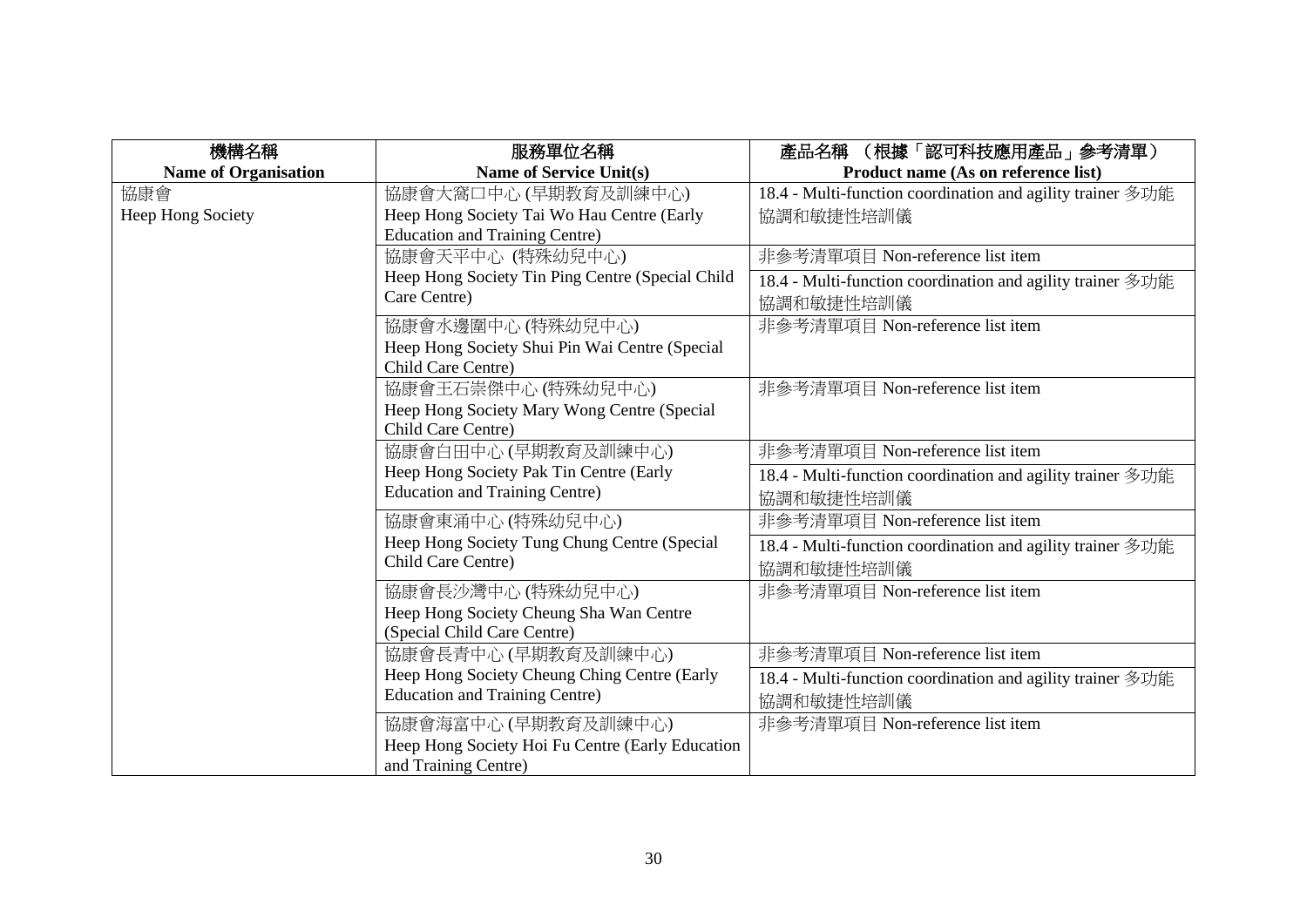| 機構名稱                        | 服務單位名稱                                         | (根據「認可科技應用產品」參考清單)<br>產品名稱                                 |
|-----------------------------|------------------------------------------------|------------------------------------------------------------|
| <b>Name of Organisation</b> | <b>Name of Service Unit(s)</b>                 | Product name (As on reference list)                        |
| 協康會                         | 協康會秦石中心 (特殊幼兒中心)                               | 非參考清單項目 Non-reference list item                            |
| Heep Hong Society           | Heep Hong Society Chun Shek Centre (Special    |                                                            |
|                             | Child Care Centre)                             |                                                            |
|                             | 協康會郭葉鍊洪中心 (早期教育及訓練中心)                          | 非參考清單項目 Non-reference list item                            |
|                             | Heep Hong Society Kwok Yip Lin Houn Centre     |                                                            |
|                             | (Early Education and Training Centre)          |                                                            |
|                             | 協康會陳宗漢紀念中心 (特殊幼兒中心)                            | 非參考清單項目 Non-reference list item                            |
|                             | Heep Hong Society Chan Chung Hon Centre        |                                                            |
|                             | (Special Child Care Centre)                    |                                                            |
|                             | 協康會富昌中心 (特殊幼兒中心)                               | 非參考清單項目 Non-reference list item                            |
|                             | Heep Hong Society Fu Cheong Centre (Special    |                                                            |
|                             | Child Care Centre)                             |                                                            |
|                             | 協康會順利中心 (早期教育及訓練中心)                            | 非參考清單項目 Non-reference list item                            |
|                             | Heep Hong Society Shun Lee Centre (Early       | 18.4 - Multi-function coordination and agility trainer 多功能 |
|                             | <b>Education and Training Centre)</b>          | 協調和敏捷性培訓儀                                                  |
|                             | 協康會裕明中心 (早期教育及訓練中心)                            | 非參考清單項目 Non-reference list item                            |
|                             | Heep Hong Society Yue Ming Centre (Early       |                                                            |
|                             | <b>Education and Training Centre)</b>          |                                                            |
|                             | 協康會裕明中心 (特殊幼兒中心)                               | 18.10 - Dynamic Stander 動態站立訓練器材                           |
|                             | Heep Hong Society Yue Ming Centre (Special     |                                                            |
|                             | Child Care Centre)                             |                                                            |
|                             | 協康會雷瑞德夫人中心 (特殊幼兒中心)                            | 非參考清單項目 Non-reference list item                            |
|                             | Heep Hong Society Alice Louey Centre (Special  |                                                            |
|                             | Child Care Centre)                             |                                                            |
|                             | 協康會慶華中心 (特殊幼兒中心)                               | 非參考清單項目 Non-reference list item                            |
|                             | Heep Hong Society Catherine Lo Centre (Special |                                                            |
|                             | Child Care Centre)                             |                                                            |
|                             |                                                |                                                            |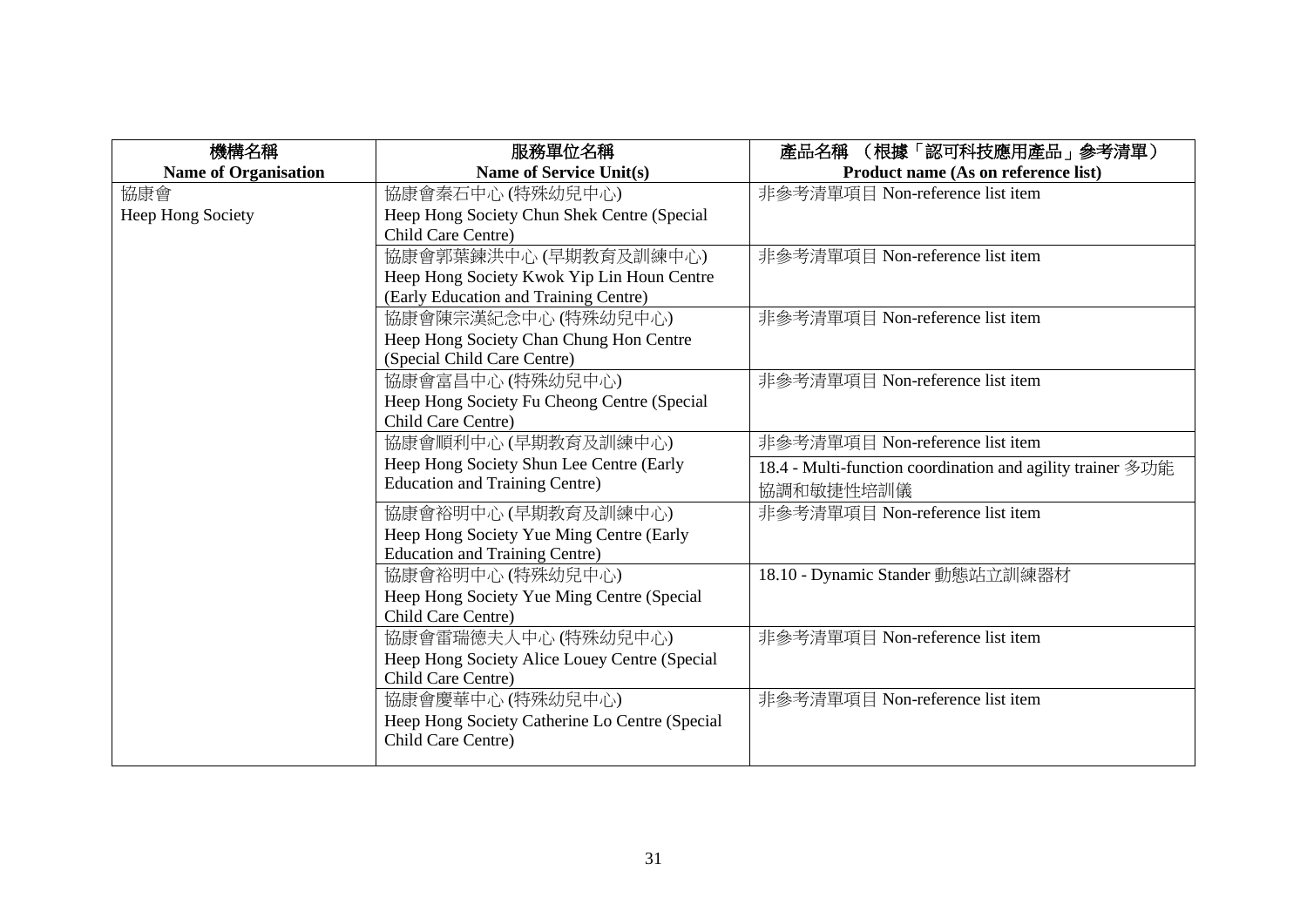| 機構名稱                        | 服務單位名稱                                           | (根據「認可科技應用產品」参考清單)<br>產品名稱                                      |
|-----------------------------|--------------------------------------------------|-----------------------------------------------------------------|
| <b>Name of Organisation</b> | <b>Name of Service Unit(s)</b>                   | Product name (As on reference list)                             |
| 協康會                         | 協康會環翠中心 (早期教育及訓練中心)                              | 非參考清單項目 Non-reference list item                                 |
| Heep Hong Society           | Heep Hong Society Wan Tsui Centre (Early         | 18.10 - Dynamic Stander 動態站立訓練器材                                |
|                             | <b>Education and Training Centre)</b>            | 18.4 - Multi-function coordination and agility trainer 多功能      |
|                             |                                                  | 協調和敏捷性培訓儀                                                       |
|                             | 協康會環翠中心 (特殊幼兒中心)                                 | 非參考清單項目 Non-reference list item                                 |
|                             | Heep Hong Society Wan Tsui Centre (Special Child |                                                                 |
|                             | Care Centre)                                     |                                                                 |
|                             | 協康會賽馬會中心 (早期教育及訓練中心)                             | 非參考清單項目 Non-reference list item                                 |
|                             | Heep Hong Society Jockey Club Centre (Early      |                                                                 |
|                             | <b>Education and Training Centre)</b>            |                                                                 |
|                             | 協康會鯉魚門中心 (早期教育及訓練中心)                             | 非參考清單項目 Non-reference list item                                 |
|                             | Heep Hong Society Lei Yue Mun Centre (Early      | 18.4 - Multi-function coordination and agility trainer 多功能      |
|                             | <b>Education and Training Centre)</b>            | 協調和敏捷性培訓儀                                                       |
|                             | 協康會譚杜中心 (早期教育及訓練中心)                              | 非參考清單項目 Non-reference list item                                 |
|                             | Heep Hong Society Jessie & Thomas Tam Centre     |                                                                 |
|                             | (Early Education and Training Centre)            |                                                                 |
|                             | 協康會灣仔中心(特殊幼兒中心)                                  | 非參考清單項目 Non-reference list item                                 |
|                             | Heep Hong Society Wanchai Centre (Special Child  |                                                                 |
|                             | Care Centre)                                     |                                                                 |
| 東華三院                        | 賽馬會展誠日間活動中心暨宿舍 II (宿舍)                           | 18.17 - Active Passive Trainer for Upper/ and Lower limbs $\pm$ |
| Tung Wah Group of Hospitals | Jockey Club Tsin Shing Day Activity Centre cum   | 動-被動式手腳訓練器材                                                     |
|                             | Hostel II (Hostel)                               |                                                                 |
|                             | 賽馬會頤安護理安老院                                       | 2 - Chair for special purpose(特別用途坐椅)                           |
|                             | Jockey Club Yee On Care and Attention Home       |                                                                 |
|                             | 賽馬會頤泰護理安老院                                       | 18.19 - Airway clearance vest 智能拍痰背心                            |
|                             | Jockey Club Yee Tai Care and Attention Home      | 2 - Chair for special purpose(特別用途坐椅)                           |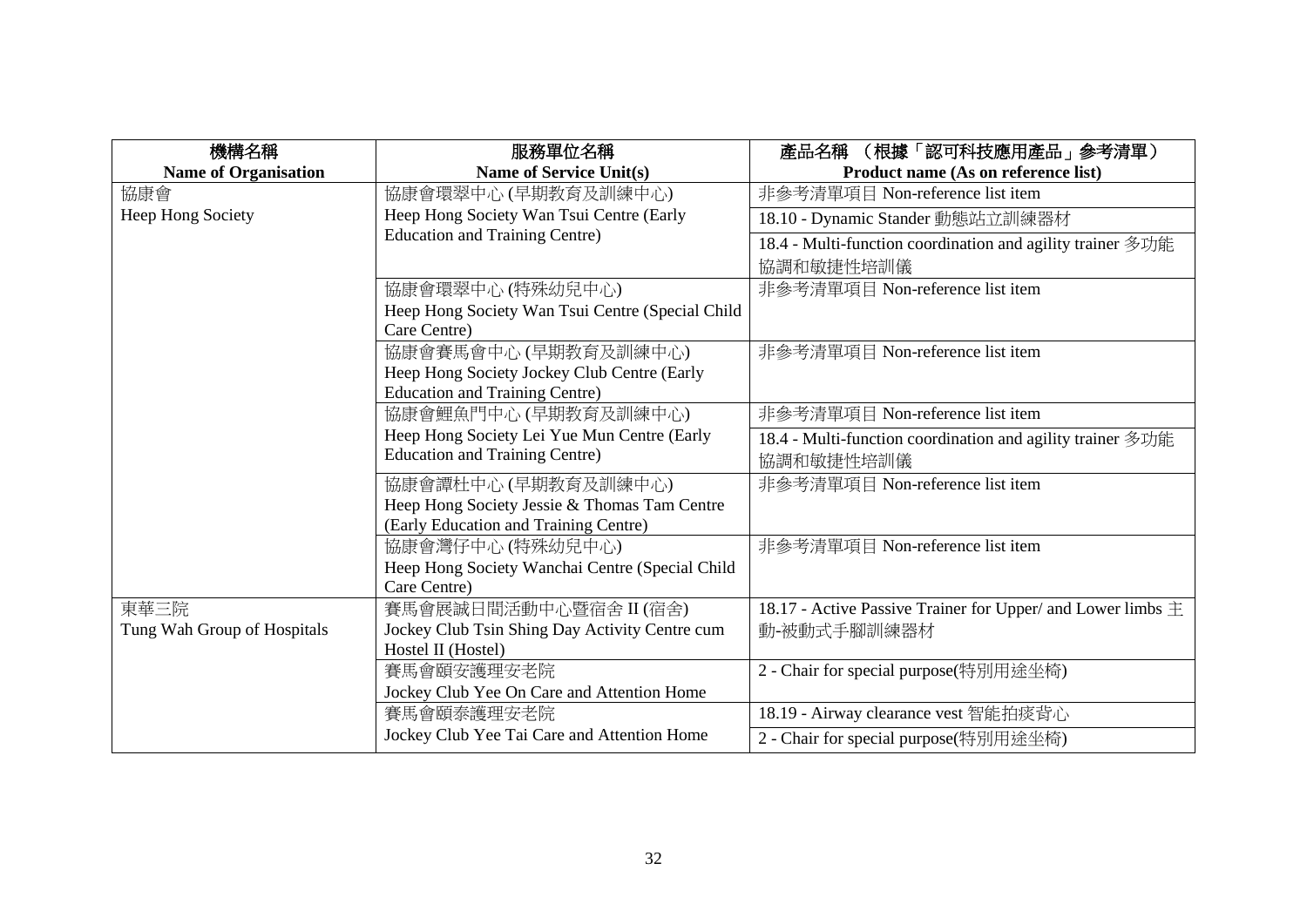| 機構名稱                             | 服務單位名稱                                        | (根據「認可科技應用產品」参考清單)<br>產品名稱                                      |
|----------------------------------|-----------------------------------------------|-----------------------------------------------------------------|
| <b>Name of Organisation</b>      | <b>Name of Service Unit(s)</b>                | Product name (As on reference list)                             |
| 東華三院                             | 賽馬會頤康護理安老院                                    | 18.19 - Airway clearance vest 智能拍痰背心                            |
| Tung Wah Group of Hospitals      | Jockey Club Yee Hong Care and Attention Home  |                                                                 |
|                                  | 賽馬會頤景護理安老院                                    | 18.19 - Airway clearance vest 智能拍痰背心                            |
|                                  | Jockey Club Yee King Care and Attention Home  |                                                                 |
|                                  | 賽馬會頤樂護理安老院                                    | 18.19 - Airway clearance vest 智能拍痰背心                            |
|                                  | Jockey Club Yee Lok Care and Attention Home   |                                                                 |
|                                  | 賽馬會頤養護理安老院                                    | 18.19 - Airway clearance vest 智能拍痰背心                            |
|                                  | Jockey Club Yee Yeung Care and Attention Home |                                                                 |
|                                  | 賽馬會賽馬會藝精藝博宿舍                                  | 2 - Chair for special purpose(特別用途坐椅)                           |
|                                  | Jockey Club Ngai Ching Ngai Pok Hostel        |                                                                 |
| 保良局                              | 保良局永隆銀行金禧庇護工場及宿舍                              | 18.16 - Balance training system 平衡訓練系統                          |
| Po Leung Kuk                     | Po Leung Kuk Wing Lung Bank Golden Jubilee    |                                                                 |
|                                  | Sheltered Workshop & Hostel                   |                                                                 |
|                                  | 保良局劉陳小寶綜合復康中心 (HSMH)                          | 2 - Chair for special purpose(特別用途坐椅)                           |
|                                  | Po Leung Kuk Lau Chan Siu Po Integrated       |                                                                 |
|                                  | Rehabilitation Centre (HSMH)                  |                                                                 |
|                                  | 保良局鄭翼之中心                                      | 18.16 - Balance training system 平衡訓練系統                          |
|                                  | Po Leung Kuk Y C Cheng Centre                 | 18.17 - Active Passive Trainer for Upper/ and Lower limbs $\pm$ |
|                                  |                                               | 動-被動式手腳訓練器材                                                     |
|                                  | 保良局薄扶林復康中心                                    | 2 - Chair for special purpose(特別用途坐椅)                           |
|                                  | Po Leung Kuk Pokfulam Rehabilitation Centre   |                                                                 |
| 香港心理衞生會                          | 恆樂坊                                           | 17.1 - Smart Management 智能管理資料系統                                |
| The Mental Health Association of | Jockey Club Amity Place (Kwun Tong North)     |                                                                 |
| Hong Kong                        | 荃灣展能中心                                        | 10.3 - Smart Interactive Device 智能互動幕屏                          |
|                                  | Tsuen Wan Day Activity Centre                 |                                                                 |
|                                  | 康屏宿舍                                          | 1.2 - Smart hospital bed with extra low position 醫療護理超          |
|                                  | Hong Ping Hostel                              | 低床                                                              |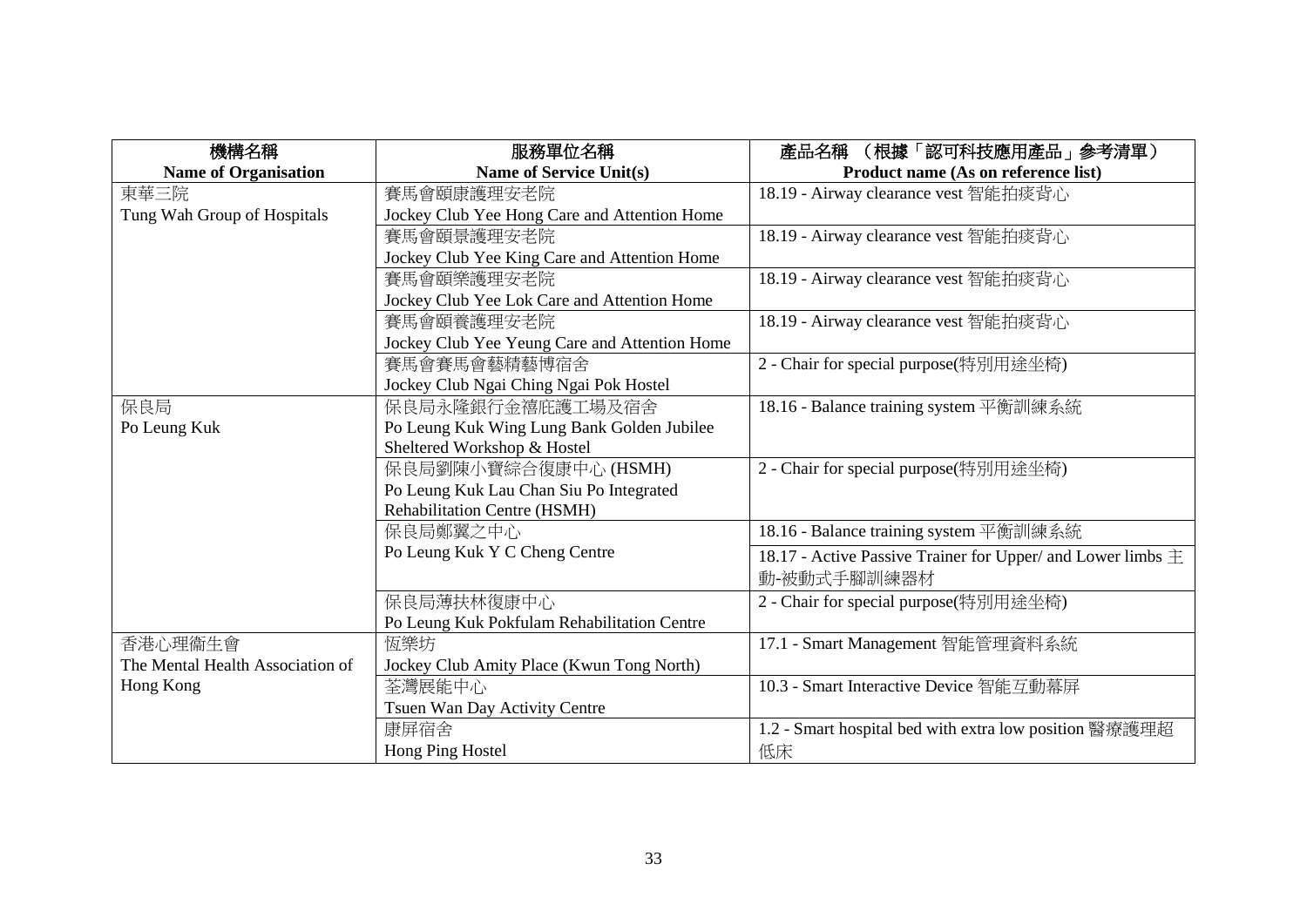| 機構名稱                             | 服務單位名稱                                            | (根據「認可科技應用產品」參考清單)<br>產品名稱                                |
|----------------------------------|---------------------------------------------------|-----------------------------------------------------------|
| <b>Name of Organisation</b>      | <b>Name of Service Unit(s)</b>                    | Product name (As on reference list)                       |
| 香港心理衞生會                          | 康翠宿舍                                              | 1.2 - Smart hospital bed with extra low position 醫療護理超    |
| The Mental Health Association of | Hong Tsui Hostel                                  | 低床                                                        |
| Hong Kong                        | 順天中心(宿舍)                                          | 14.1 - Bedside infrared alarm system 床邊紅外線監察系統            |
|                                  | Shun Tin Centre (Hostel)                          |                                                           |
|                                  | 賽馬會恆悅坊                                            | 17.1 - Smart Management 智能管理資料系統                          |
|                                  | Jockey Club Amity Place (Tai Po)                  |                                                           |
|                                  | 賽馬會恆健坊                                            | 17.1 - Smart Management 智能管理資料系統                          |
|                                  | Jockey Club Amity Place (Kwun Tong South)         |                                                           |
|                                  | 觀塘工場                                              | 非參考清單項目 Non-reference list item                           |
|                                  | Kwun Tong Sheltered Workshop                      |                                                           |
| 香港明愛                             | 明愛樂謙展能中心                                          | 18.15 - Gait and walking trainer 步態和步行訓練儀                 |
| Caritas - Hong Kong              | Caritas Lok Him Day Activity Centre               |                                                           |
| 香港盲人輔導會                          | 九龍盲人安老院                                           | 非參考清單項目 Non-reference list item                           |
| The Hong Kong Society for the    | Kowloon Home for the Aged Blind                   | 1.2 - Smart hospital bed with extra low position 醫療護理超    |
| <b>Blind</b>                     |                                                   | 低床                                                        |
|                                  | 訊息無障礙中心                                           | 非參考清單項目 Non-reference list item                           |
|                                  | <b>Information Accessibility Centre</b>           |                                                           |
| 香港神託會                            | 香港神託會耀安綜合復康服務中心                                   | 18.2 - Smart table/ Smart floor/ Smart projector 智能桌/智能   |
| <b>Stewards</b>                  | Stewards Yiu On Integrated Rehabilitation Service | 地板/智能投影儀                                                  |
|                                  | Centre                                            |                                                           |
|                                  | 香港神託會耀荃綜合服務中心                                     | 19.2 - Mobile interactive floor projection 移動互動地面投影       |
|                                  | Stewards Yiu Tsuen Integrated Service Centre      |                                                           |
| 香港基督教服務處                         | 祥華幼兒中心                                            | 18.21 - Real-time biofeedback device for hand and arm     |
| Hong Kong Christian Service      | Hong Kong Christian Service Cheung Wah Child      | exercises 實時生物反饋的手部訓練器材                                   |
|                                  | <b>Care Centre</b>                                |                                                           |
|                                  | 摩理臣山兒童發展中心                                        | 11.1 - Eye tracking technological communication system 眼動 |
|                                  | Hong Kong Christian Service Morrison Hill Child   | 追蹤技術通信系統                                                  |
|                                  | Development Centre (SCCC)                         |                                                           |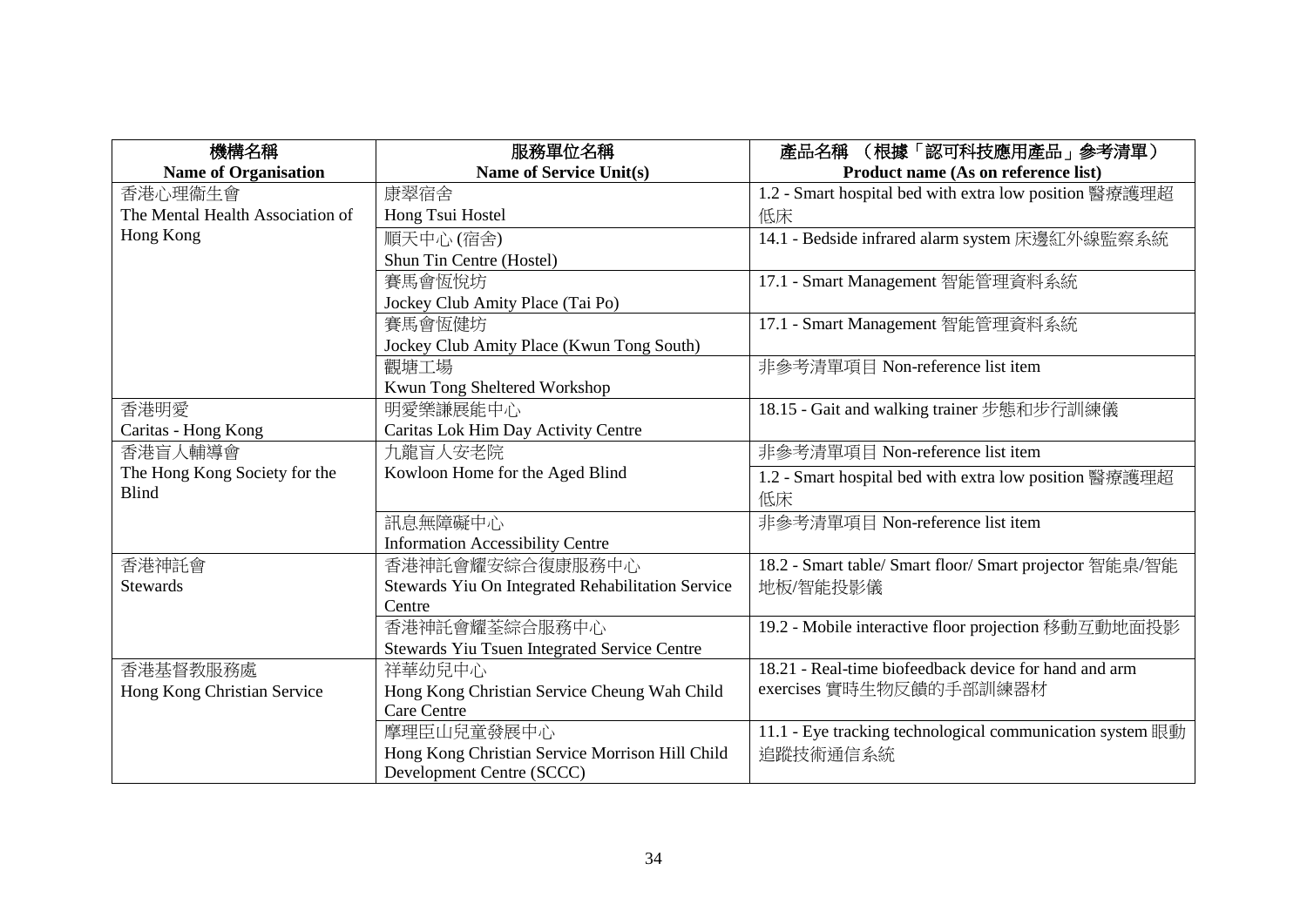| 機構名稱                           | 服務單位名稱                                           | (根據「認可科技應用產品」参考清單)<br>產品名稱                                      |
|--------------------------------|--------------------------------------------------|-----------------------------------------------------------------|
| <b>Name of Organisation</b>    | <b>Name of Service Unit(s)</b>                   | Product name (As on reference list)                             |
| 香港聖公會福利協會有限公司                  | 香港聖公會屯門地區支援中心 - 樂屯聚                              | 18.7 - Interactive therapy surface for motor training 互動肌能      |
| Hong Kong Sheng Kung Hui       | H.K.S.K.H. Tuen Mun District Support Centre -    | 訓練平台                                                            |
| <b>Welfare Council Limited</b> | The Gathering                                    |                                                                 |
|                                | 香港聖公會湖景綜合復康服務(宿舍)                                | 18.11 - Virtual reality rehabilitation with biofeedback 有生物     |
|                                | Hong Kong Sheng Kung Hui Welfare Council Ltd.    | 反饋的虛擬現實復康系統                                                     |
|                                | Wu King Integrated Rehab Services - Day Activity |                                                                 |
|                                | Centre & Hostel (Hostel for Severely Mentally    |                                                                 |
|                                | Handicapped Persons)                             |                                                                 |
|                                | 康恩園 - 長期護理院                                      | 2.2 Multi-function lift up chair 多功能輔助站起椅                       |
|                                | The Providence Garden for Rehab (LSCH)           |                                                                 |
| 香港路德會社會服務處                     | 路德會利東展能中心                                        | 18.10 - Dynamic Stander 動態站立訓練器材                                |
| Hong Kong Lutheran Social      | Lei Tung Lutheran Day Activity Centre            |                                                                 |
| Service, LC-HKS                | 路德會利東宿舍                                          | 14.1 - Bedside infrared alarm system 床邊紅外線監察系統                  |
|                                | Lei Tung Lutheran Hostel                         |                                                                 |
| 香港耀能協會                         | 香港耀能協會 天耀工場                                      | 18.17 - Active Passive Trainer for Upper/ and Lower limbs $\pm$ |
| <b>SAHK</b>                    | <b>SAHK Tin Yiu Workshop</b>                     | 動-被動式手腳訓練器材                                                     |
|                                | 香港耀能協會 天耀宿舍                                      | 2 - Chair for special purpose(特別用途坐椅)                           |
|                                | <b>SAHK Tin Yiu Hostel</b>                       |                                                                 |
|                                | 香港耀能協會 白普理德田工場                                   | 18.14 - Treadmill for gait and walking training 提供步態-步          |
|                                | <b>SAHK Bradbury Tak Tin Workshop</b>            | 行訓練的跑步機                                                         |
|                                | 香港耀能協會 禾輋工場                                      | 非參考清單項目 Non-reference list item                                 |
|                                | <b>SAHK Woche Workshop</b>                       |                                                                 |
|                                | 香港耀能協會盛康園康怡居(HSPH)                               | 12.1 - Robotic transfer aid 機械轉移輔具                              |
|                                | SAHK Hong Yee Inn, LOHAS Garden (HSPH)           | 17.1 - Smart Management 智能管理資料系統                                |
|                                | 香港耀能協會 盛康園康欣居 (SHOS)                             | 17.1 - Smart Management 智能管理資料系統                                |
|                                | SAHK Hong Yan Inn, LOHAS Garden (SHOS)           |                                                                 |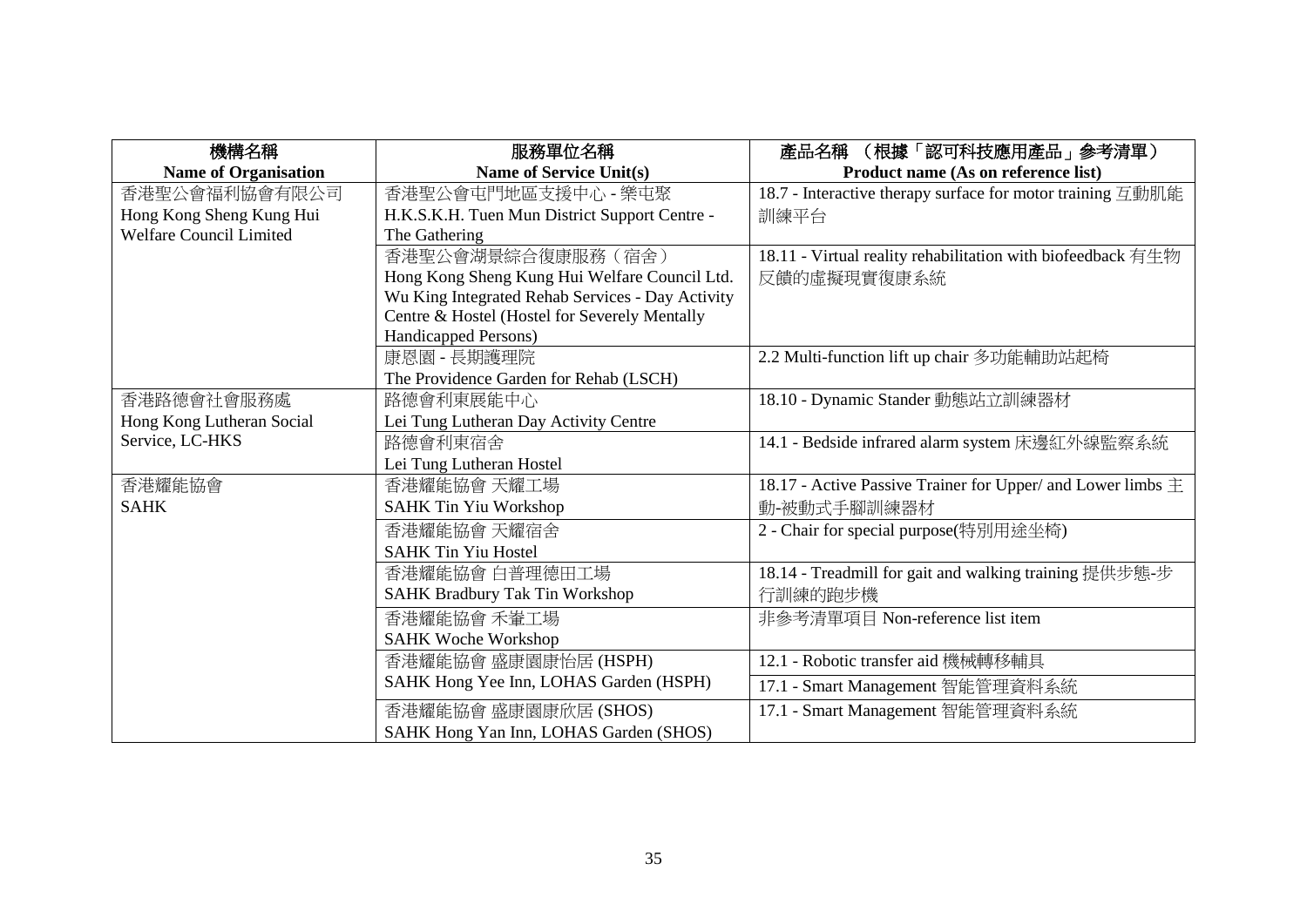| 機構名稱                           | 服務單位名稱                                                                 | (根據「認可科技應用產品」参考清單)<br>產品名稱                                  |
|--------------------------------|------------------------------------------------------------------------|-------------------------------------------------------------|
| <b>Name of Organisation</b>    | <b>Name of Service Unit(s)</b>                                         | Product name (As on reference list)                         |
| 香港耀能協會                         | 香港耀能協會 盛康園康逸居 (HMMH)                                                   | 17.1 - Smart Management 智能管理資料系統                            |
| <b>SAHK</b>                    | SAHK Hong Yat Inn, LOHAS Garden (HMMH)                                 |                                                             |
|                                | 香港耀能協會 盛康園康趣居 (HSMH)                                                   | 17.1 - Smart Management 智能管理資料系統                            |
|                                | SAHK Hong Chui Inn, LOHAS Garden (HSMH)                                | 2.1 - Tilt-in-space-height adjustable commode- shower chair |
|                                |                                                                        | 可傾斜-可調較高度的便椅-淋浴椅                                            |
|                                | 香港耀能協會 愛睿工場                                                            | 8.1 - Assistive eating device 輔助餵食機                         |
|                                | <b>SAHK Erik Kvan Workshop</b>                                         |                                                             |
|                                | 香港耀能協會 賽馬會白普理華心護康中心                                                    | 非參考清單項目 Non-reference list item                             |
|                                | SAHK Jockey Club Bradbury Wah Sum Care                                 | 18.1 - Pressure assessment system 壓力測試系統                    |
|                                | Centre                                                                 | 18.5 - Ultra short throw interactive projector 超短距互動投影      |
|                                |                                                                        | 機                                                           |
| 浸信會愛羣社會服務處                     | 精神健康綜合社區中心-港島東                                                         | 非參考清單項目 Non-reference list item                             |
| Baptist Oi Kwan Social Service | <b>Integrated Community Centre for Mental Wellness</b><br>(Eastern)    | 20.1 - Body composition analyser 身體成分分析儀                    |
|                                | 精神健康綜合社區中心-葵青                                                          | 非參考清單項目 Non-reference list item                             |
|                                | <b>Integrated Community Centre for Mental Wellness</b><br>(Kwai Tsing) | 20.1 - Body composition analyser 身體成分分析儀                    |
|                                | 精神健康綜合社區中心-灣仔                                                          | 非參考清單項目 Non-reference list item                             |
|                                | <b>Integrated Community Centre for Mental Wellness</b><br>(Wanchai)    | 20.1 - Body composition analyser 身體成分分析儀                    |
|                                | 精神康復者家屬資源及服務中心                                                         | 非參考清單項目 Non-reference list item                             |
|                                | Resource & Service Centre for the Relatives of Ex-                     |                                                             |
|                                | mentally Ill People                                                    |                                                             |
|                                | 駿羣樓輔助宿舍                                                                | 20.1 - Body composition analyser 身體成分分析儀                    |
|                                | Tsun Kwan Supported Hostel                                             |                                                             |
|                                |                                                                        |                                                             |
|                                |                                                                        |                                                             |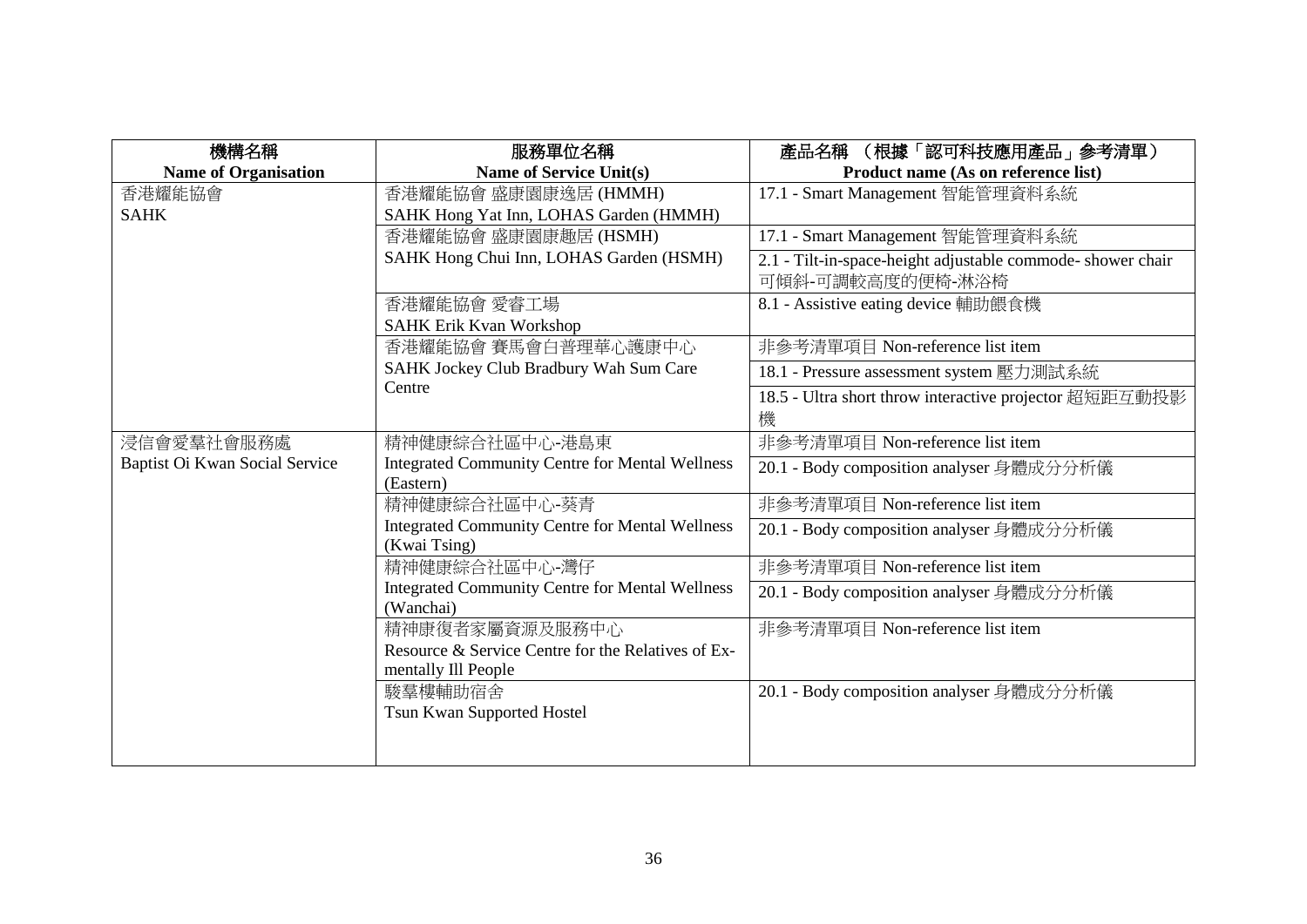| 機構名稱                            | 服務單位名稱                                              | (根據「認可科技應用產品」参考清單)<br>產品名稱                                 |
|---------------------------------|-----------------------------------------------------|------------------------------------------------------------|
| <b>Name of Organisation</b>     | <b>Name of Service Unit(s)</b>                      | Product name (As on reference list)                        |
| 培澤弱智協進會有限公司                     | 培澤花園                                                | 14 - Bed monitoring system (病人床邊監察系統)                      |
| Pui Chak Association For The    | Pui Chak Garden                                     | 17.1 - Smart Management 智能管理資料系統                           |
| Mentally Handicapped Co., Ltd.  |                                                     |                                                            |
| 基督教懷智服務處                        | 基督教懷智服務處 元朗地區支援中心                                   | 18.7 - Interactive therapy surface for motor training 互動肌能 |
| Wai Ji Christian Service        | Wai Ji Christian Service Yuen Long District         | 訓練平台                                                       |
|                                 | <b>Support Centre</b>                               |                                                            |
|                                 | 基督教懷智服務處 南山中心                                       | 19.1 - Multi-sensory therapy system 多感官治療系統                |
|                                 | Wai Ji Christian Service Nam Shan Day Activity      |                                                            |
|                                 | Centre                                              |                                                            |
|                                 | 基督教懷智服務處 悅屏宿舍                                       | 18.2 - Smart table/ Smart floor/ Smart projector 智能桌/智能    |
|                                 | Wai Ji Christian Service Supported Hostel I & II at | 地板/智能投影儀                                                   |
|                                 | <b>Yuet Ping</b>                                    |                                                            |
|                                 | 基督教懷智服務處 寶林中心及宿舍(宿舍)                                | 18.17 - 主動/被動式手腳訓練器材 Active Passive Trainer                |
|                                 | Wai Ji Christian Service Po Lam Day Activity        | for Upper/and Lower limbs                                  |
|                                 | Centre and Hostel (Hostel)                          |                                                            |
|                                 | 基督教懷智服務處元州工場                                        | 19.1 - Multi-sensory therapy system 多感官治療系統                |
|                                 | Wai Ji Christian Service Un Chau Sheltered          |                                                            |
|                                 | Workshop                                            |                                                            |
|                                 | 基督教懷智服務處元州宿舍                                        | 18.7 - Interactive therapy surface for motor training 互動肌能 |
|                                 | Wai Ji Christian Service Un Chau Hostel             | 訓練平台                                                       |
|                                 |                                                     | 19.1 - Multi-sensory therapy system 多感官治療系統                |
|                                 | 基督教懷智服務處白普理田景中心及宿舍(宿舍)                              | 19.1 - Multi-sensory therapy system 多感官治療系統                |
|                                 | Wai Ji Christian Service Bradbury Tin King Centre   | 19.2 - Mobile interactive floor projection 移動互動地面投影        |
|                                 | & Hostel (Hostel)                                   |                                                            |
| 基督教靈實協會                         | 靈實坑口護理院                                             | 非參考清單項目 Non-reference list item                            |
| Haven of Hope Christian Service | Haven of Hope Hang Hau Care & Attention Home        |                                                            |
|                                 | for Severely Disabled                               |                                                            |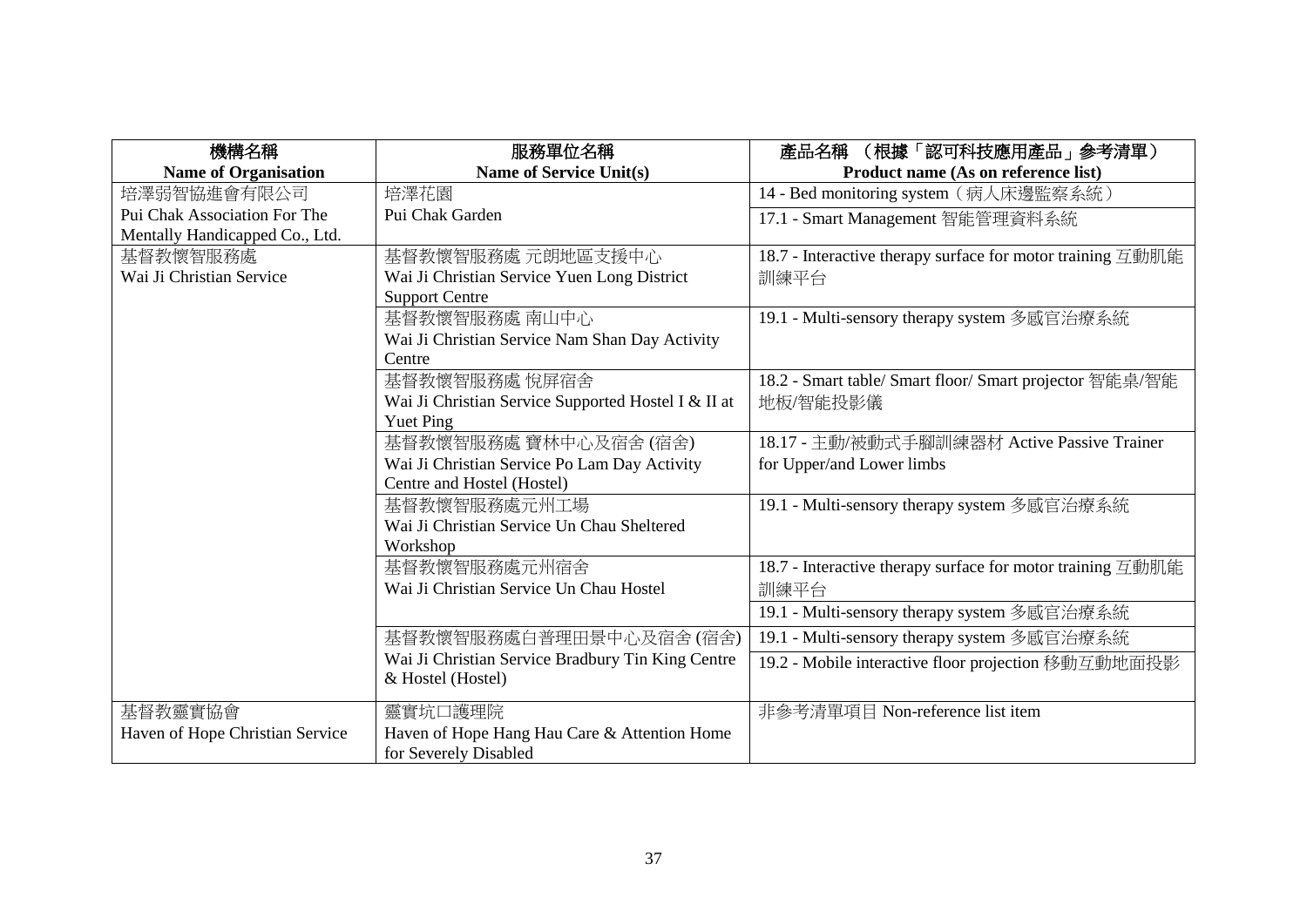| 服務單位名稱                                         | (根據「認可科技應用產品」参考清單)<br>產品名稱                                                                                                                                                                                                                                                                                                                                                                        |
|------------------------------------------------|---------------------------------------------------------------------------------------------------------------------------------------------------------------------------------------------------------------------------------------------------------------------------------------------------------------------------------------------------------------------------------------------------|
| <b>Name of Service Unit(s)</b>                 | Product name (As on reference list)                                                                                                                                                                                                                                                                                                                                                               |
| 基德復康中心有限公司                                     | 14 - Bed monitoring system (病人床邊監察系統)                                                                                                                                                                                                                                                                                                                                                             |
|                                                | 17.1 - Smart Management 智能管理資料系統                                                                                                                                                                                                                                                                                                                                                                  |
|                                                | 13.1 - Electric- assisted stair climbing wheelchair 電動爬樓梯                                                                                                                                                                                                                                                                                                                                         |
|                                                | 輪椅                                                                                                                                                                                                                                                                                                                                                                                                |
|                                                |                                                                                                                                                                                                                                                                                                                                                                                                   |
|                                                | 18.15 - Gait and walking trainer 步態和步行訓練儀                                                                                                                                                                                                                                                                                                                                                         |
|                                                | 13.1 - Electric- assisted stair climbing wheelchair 電動爬樓梯                                                                                                                                                                                                                                                                                                                                         |
|                                                | 輪椅                                                                                                                                                                                                                                                                                                                                                                                                |
|                                                | 18.15 - Gait and walking trainer 步態和步行訓練儀                                                                                                                                                                                                                                                                                                                                                         |
| 鯉魚門晋朗綜合復康服務中心 (綜合職業康復服                         | 13.1 - Electric- assisted stair climbing wheelchair 電動爬樓梯                                                                                                                                                                                                                                                                                                                                         |
| 務中心)                                           | 輪椅                                                                                                                                                                                                                                                                                                                                                                                                |
| Lei Yue Mun Integrated Rehabilitation Services | 18.15 - Gait and walking trainer 步態和步行訓練儀                                                                                                                                                                                                                                                                                                                                                         |
|                                                |                                                                                                                                                                                                                                                                                                                                                                                                   |
|                                                |                                                                                                                                                                                                                                                                                                                                                                                                   |
| 順恩護理院                                          | 14 - Bed monitoring system (病人床邊監察系統)                                                                                                                                                                                                                                                                                                                                                             |
|                                                | 17.1 - Smart Management 智能管理資料系統                                                                                                                                                                                                                                                                                                                                                                  |
|                                                |                                                                                                                                                                                                                                                                                                                                                                                                   |
|                                                | 10.2 - Stimulated exercise system 模擬運動系統                                                                                                                                                                                                                                                                                                                                                          |
|                                                |                                                                                                                                                                                                                                                                                                                                                                                                   |
|                                                | 1.2 - Smart hospital bed with extra low position 醫療護理超                                                                                                                                                                                                                                                                                                                                            |
|                                                | 低床                                                                                                                                                                                                                                                                                                                                                                                                |
|                                                | 22.1 - Smart Sensors 智能感應器                                                                                                                                                                                                                                                                                                                                                                        |
| 竹園綜合培訓中心                                       | 非參考清單項目 Non-reference list item                                                                                                                                                                                                                                                                                                                                                                   |
| Chuk Yuen Integrated Work Centre               | 10.3 - Smart Interactive Device 智能互動幕屏                                                                                                                                                                                                                                                                                                                                                            |
| 新生會大樓庇護工場                                      | 17.1 - Smart Management 智能管理資料系統                                                                                                                                                                                                                                                                                                                                                                  |
| New Life Building Sheltered Workshop           |                                                                                                                                                                                                                                                                                                                                                                                                   |
|                                                | Kei Tak Rehabilitation Home Limited<br>鯉魚門晋朗綜合復康服務中心 (HMMH)<br>Lei Yue Mun Integrated Rehabilitation Services<br>Centre (HMMH)<br>鯉魚門晋朗綜合復康服務中心 (HSPH)<br>Lei Yue Mun Integrated Rehabilitation Services<br>Centre (HSPH)<br>Centre (Integrated Vocational Rehabilitation<br>Services Centre)<br>Shun Yan Rehabilitation Home<br>田景庇護工場<br>Tin King Sheltered Workshop<br>田景宿舍<br>Tin King Hostel |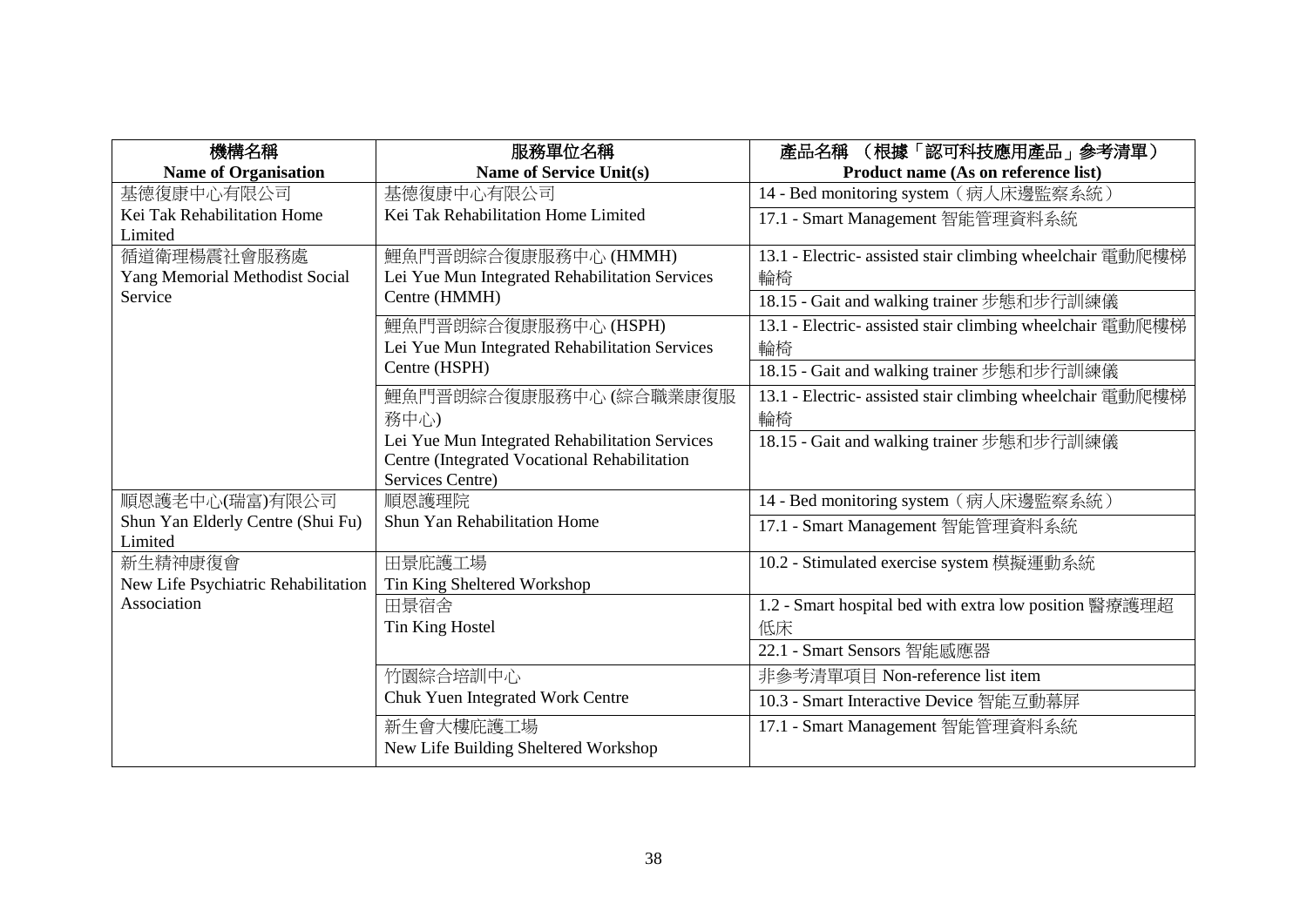| 機構名稱                                 | 服務單位名稱                                       | (根據「認可科技應用產品」参考清單)<br>產品名稱                                      |
|--------------------------------------|----------------------------------------------|-----------------------------------------------------------------|
| <b>Name of Organisation</b>          | Name of Service Unit(s)                      | Product name (As on reference list)                             |
| 新生精神康復會                              | 新生農場                                         | 非參考清單項目 Non-reference list item                                 |
| New Life Psychiatric Rehabilitation  | New Life Farm Sheltered Workshop             | 10.3 - Smart Interactive Device 智能互動幕屏                          |
| Association                          | 新生銀禧宿舍                                       | 1.2 - Smart hospital bed with extra low position 醫療護理超          |
|                                      | New Life Jubilee Hostel                      | 低床                                                              |
| 聖康會復康中心有限公司                          | 聖康會復康中心                                      | 14 - Bed monitoring system (病人床邊監察系統)                           |
| <b>Sing Hong Association</b>         | Sing Hong Association Rehabilitation Centre  | 17.1 - Smart Management 智能管理資料系統                                |
| <b>Rehabilitation Centre Limited</b> |                                              |                                                                 |
| 聖雅各福群會                               | 朗逸居及朗逸綜合服務隊(宿舍服務)                            | 18.16 - Balance training system 平衡訓練系統                          |
| St. James' Settlement                | Sunny Residence and Sunny Integrated Service |                                                                 |
|                                      | Team (Residential Service)                   |                                                                 |
|                                      | 雅聚天地~地區支援中心                                  | 18.12 - Interactive training system 互動訓練系統                      |
|                                      | <b>WENET Club - District Support Centre</b>  |                                                                 |
|                                      | 賽馬會力行工場+伍威權彩虹工作室                             | 19.1 - Multi-sensory therapy system 多感官治療系統                     |
|                                      | Jockey Club Endeavour Workshop + Albert Wu   | 9.2 - Smart toilet seat 智能廁板                                    |
|                                      | <b>Rainbow Workshop</b>                      |                                                                 |
| 聖榮復康有限公司                             | 聖榮之家                                         | 14 - Bed monitoring system (病人床邊監察系統)                           |
| Sing Wing Rehabilitation Limited     | Sing Wing Home                               | 17.1 - Smart Management 智能管理資料系統                                |
| 鄰舍輔導會                                | 鄰舍輔導會怡欣山莊 - 欣悅居                              | 非參考清單項目 Non-reference list item                                 |
| The Neighbourhood Advice-Action      | The Neighbourhood Advice-Action Council      | 18.17 - Active Passive Trainer for Upper/ and Lower limbs $\pm$ |
| Council                              | Harmony Manor - Joyful Court                 | 動-被動式手腳訓練器材                                                     |
|                                      | 鄰舍輔導會怡欣山莊 - 朗欣居                              | 非參考清單項目 Non-reference list item                                 |
|                                      | The Neighbourhood Advice-Action Council      | 18.17 - Active Passive Trainer for Upper/ and Lower limbs $\pm$ |
|                                      | Harmony Manor - Delight Court                | 動-被動式手腳訓練器材                                                     |
|                                      | 鄰舍輔導會怡欣山莊 - 晴怡居                              | 非參考清單項目 Non-reference list item                                 |
|                                      | The Neighbourhood Advice-Action Council      |                                                                 |
|                                      | Harmony Manor - Sunny Court                  |                                                                 |